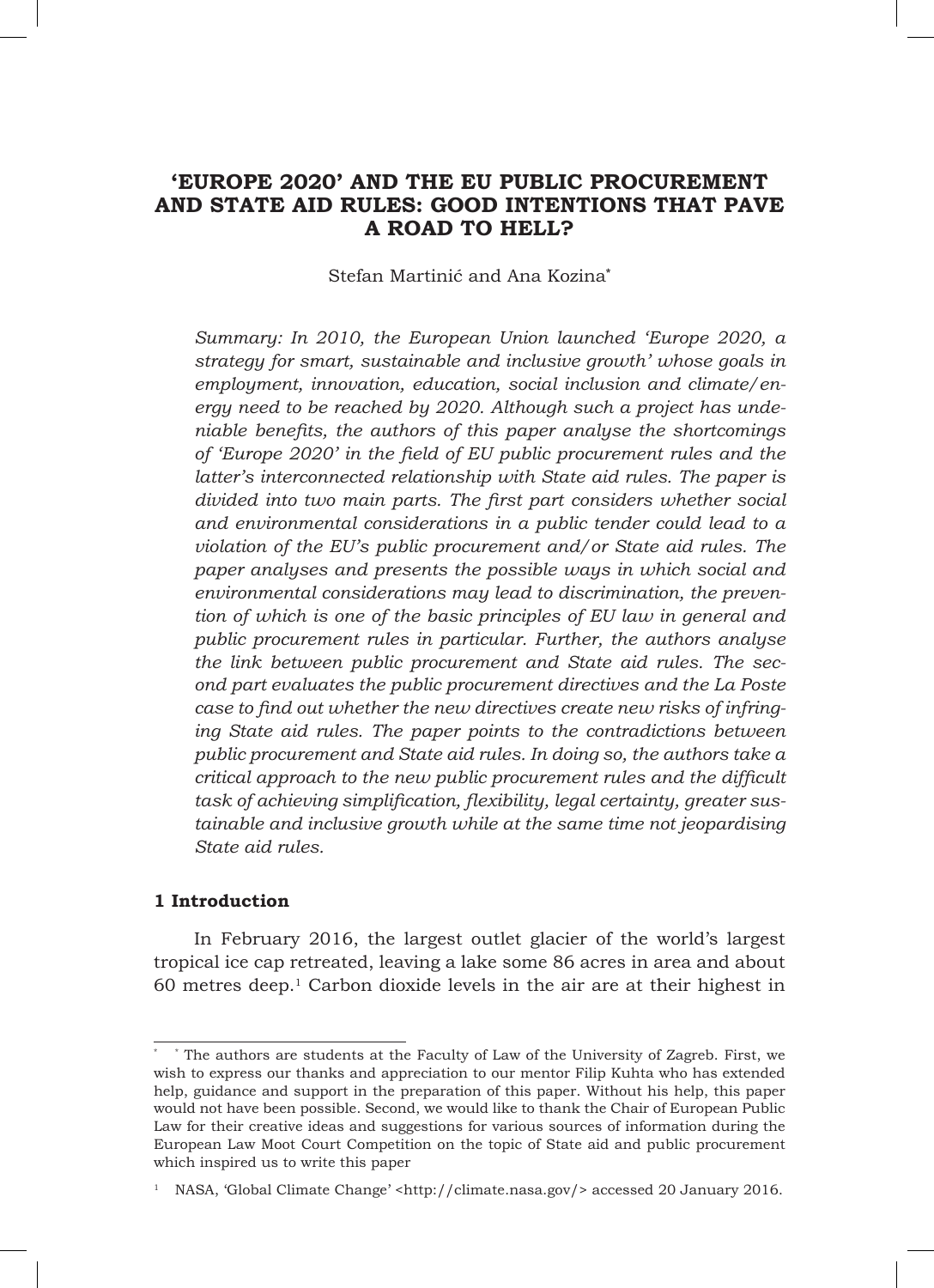$650,000$  years.<sup>2</sup> The global temperature has risen by  $0.8^\circ$  Celsius since 1880. Nine of the ten warmest years on record have occurred since 2000.3 In 2012, the Arctic summer sea ice shrank to the lowest extent on record.4 The global average sea level has risen over the past 100 years and if it continues at this rate it could make the beautiful cities of Amsterdam and Venice an attraction only for fish and divers. The amount of global forest lost between 2000 and 2012 would cover the combined area of Croatia, Belgium, Netherlands, Luxembourg, Germany, Ireland, Slovenia, Austria, France, and Denmark.5 In order to change the course of this potentially catastrophic climate trend, the world met in December 2015 in Paris for the United Nations Climate Change Conference.

To make things worse, the planet is not the only thing being hurt. Eurostat estimates that 21.9 million men and women in the EU were unemployed in December 2015.6 The youth unemployment rate in the EU in the last quarter of 2015 was 21.4%, while in Croatia, for instance, it was 46.3% and in Spain it was a staggering 51.7%.<sup>7</sup> As the EU economy is still faltering, Eurosceptic and extremist parties in the whole of the EU are on the rise. Most notably, the United Kingdom voted to leave the EU, and Marine Le Pen is promising to organise a referendum on exit from the EU if she is elected President of France in the election in 2017. If both the fifth and sixth largest economies in the world indeed leave the European Union, it will put the whole EU project in jeopardy.

The EU is trying to make a full economic recovery and return to the economic pre-2008 level in order to win popular support at home, while at the same time attempting to be the leader on the world stage in tackling climate change. The goals are big, and there is a plethora of possible means to achieve them. Some are evident and highly advertised, such as the projects 'Europe 2020 strategy for smart, sustainable and inclusive growth<sup>8</sup> and Youth Guarantee',<sup>9</sup> while, for instance, the two public procurement directives, which are also part of the 'Europe 2020' project, are less evident.

Unemployment\_statistics#Main\_statistical\_findings> accessed 21 February 2016.

<sup>2</sup> ibid.

<sup>3</sup> ibid.

<sup>4</sup> ibid.

<sup>5</sup> ibid

Eurostat, 'Unemployment statistics' <http://ec.europa.eu/eurostat/statisticsexplained/index.php/

<sup>7</sup> Eurostat, 'Euro indicators' <http://ec.europa.eu/eurostat/statisticsexplained/index. php/File:Table\_1\_

Youth\_unemployment, 2014Q4\_(%25).png> accessed 21 February 2016.

<sup>8</sup> See more: European Commission, 'Europe 2020' <http://ec.europa.eu/europe2020/index\_en.htm> accessed 22 February 2016.

<sup>9</sup> See more: European Commission, 'Youth Guarantee' <http://ec.europa.eu/social/ main.jsp?catId=1079>accessed 22 February 2015.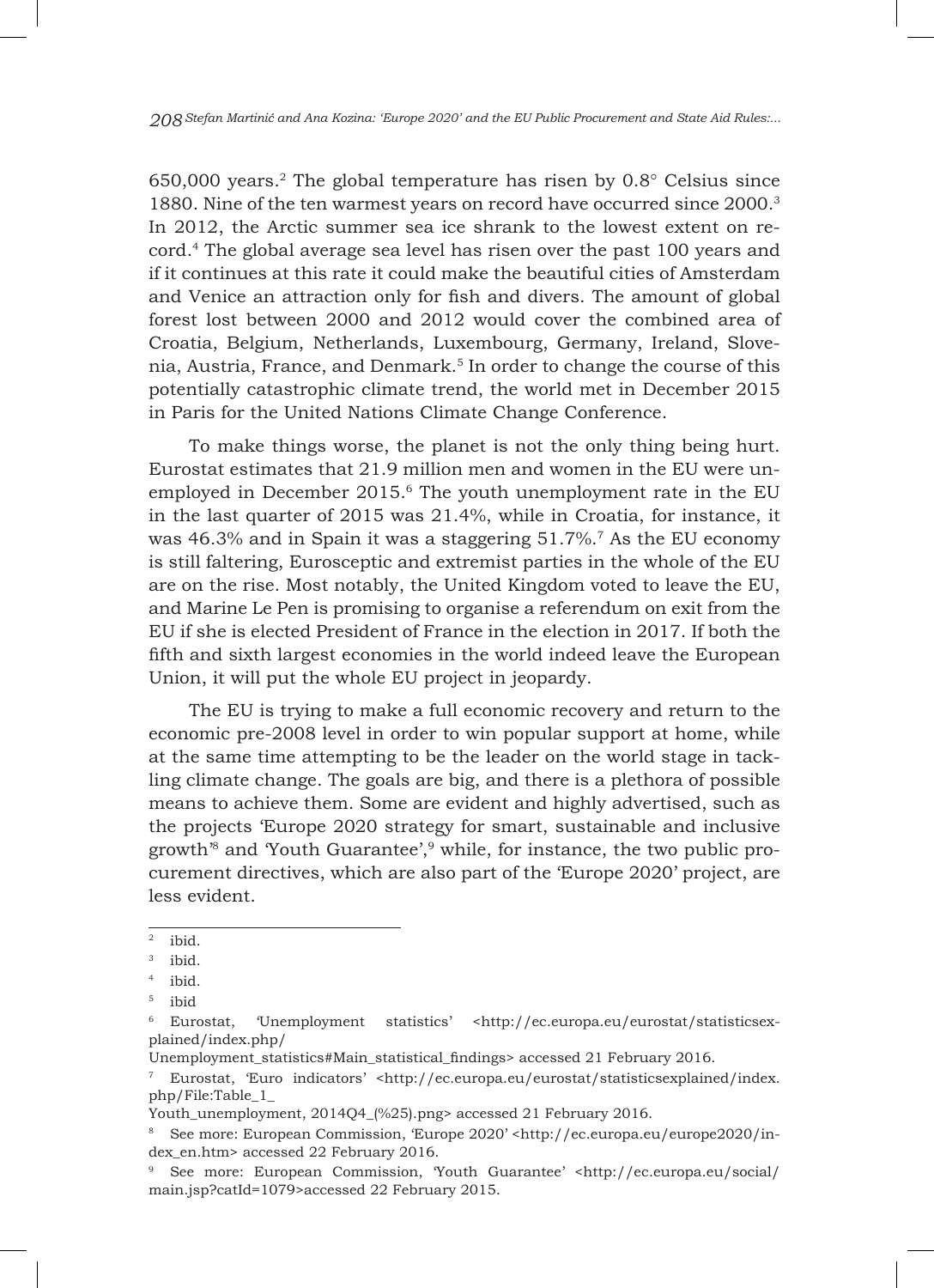It might come as a surprise that public procurement rules (which are about how public authorities spend public money when buying goods, works or services) are a valuable tool for the EU in achieving its goals. However, these rules have a significant financial impact because they range from buying IT equipment or providing water, gas and electricity to building hospitals or roads. Directive 2014/24/EU of 26 February 2014 on public procurement<sup>10</sup> and Directive  $2014/25$ /EU of 26 February 2014 on procurement by entities operating in the water, energy, transport and postal services sectors<sup>11</sup> play a key role in the 'Europe 2020 strategy for smart, sustainable and inclusive growth', as one of the market-based instruments to be used to achieve smart, sustainable and inclusive growth while ensuring the most efficient use of public funds.<sup>12</sup> They were enacted in order to increase the efficiency of public spending, facilitating in particular the participation of small and medium-sized enterprises (SMEs) in public procurement and to enable procurers to make better use of public money in support of common societal goals.<sup>13</sup>

Public procurement affects a substantial share of world trade flows, amounting to EUR 1,000 billion per year; it makes up a significant part of national economies, adding up to 10-25% of gross domestic product (GDP).14 In the EU, the public purchase of goods and services has been estimated to account for 16% of GDP.15 For instance, in Croatia the public purchase of goods and services amounts to about HRK 40 billion per year, which is almost a third of the State's budget.16 As one Commission official put it: 'you aren't buying pencils'.17 Since the State is buying with

<sup>&</sup>lt;sup>10</sup> Directive 2014/24/EU of the European Parliament and of the Council of 26 February 2014 on public procurement and repealing Directive 2004/18/EC (Text with EEA relevance) [2014] OJ L94/65 (Directive 2014/24/EU).

<sup>&</sup>lt;sup>11</sup> Directive 2014/25/EU of the European Parliament and of the Council of 26 February 2014 on procurement by entities operating in the water, energy, transport and postal services sectors and repealing Directive 2004/17/EC (Text with EEA relevance) [2014] OJ L 94/243. The paper will concentrate more on the General Directive 2014/24/EU than on the Utilities Directive 2014/25/EU due to the general nature of Directive 2014/24/EU and since for the purpose of this paper the differences between the General and the Utilities Directive are not important.

<sup>&</sup>lt;sup>12</sup> Recital to Directive  $2014/25/EU$  of the European Parliament and of the Council of 26 February 2014 on procurement by entities operating in the water, energy, transport and postal services sectors and repealing Directive 2004/17/EC (Text with EEA relevance) [2014] OJ L 94/243 (Directive 2014/25/EU), para 4.

<sup>&</sup>lt;sup>13</sup> Recital to Directive  $2014/25$ /EU, para 4.

<sup>&</sup>lt;sup>14</sup> For more details, see: European Commission, 'Public Procurement' <http://ec.europa. eu/trade/policy/accessing-markets/public-procurement/> accessed 24 April 2015.

<sup>15</sup> ibid.

<sup>16</sup> HRT vijesti, 'Zamjerka javnoj nabavi: Nije najjeftinije uvijek najbolje' (HRT*,* 17 March 2015) <http://vijesti.hrt.hr/276643/tvrtke-imaju-zamjerki-na-sustav-javne-nabave-ponajvise-na-kriterij-najnize-cijene-23> accessed 25 April 2015.

 $17$  Dylan M Hughes, The Inter Relationship between the European State Aid and Public Procurement Rules: When Does a Government Contractor Gain an "Economic Advantage"?' (2009) EIPA 1, 5.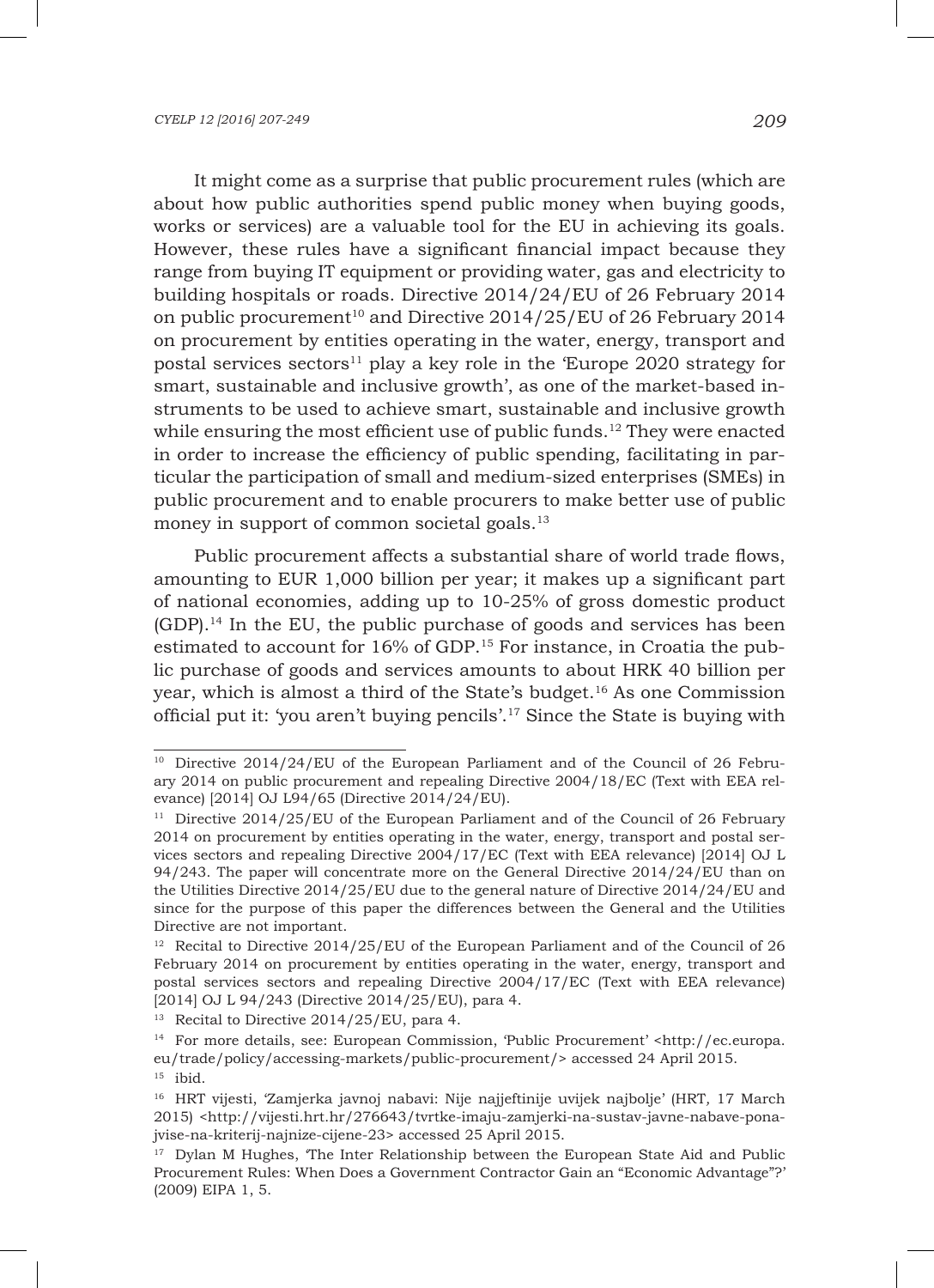the public purse, it should always aim to achieve the best value for money and, at the same time, it should foster social justice and protection of the environment.

Unfortunately, in spite of a noble goal and potent means, there might still be negative consequences. Hence, questions should be asked about whether the implementation of the 'Europe 2020 strategy for smart, sustainable and inclusive growth' in the public procurement rules has gone too far and whether it has led to unwanted consequences coming from both the MSs' and the EU's legislation in the field of public procurement and State aid. In other words, do these good intentions lay a road to hell? This could lead to a metaphorical hell if the implementation of the 'Europe 2020' goals in the public procurement rules undermine the basic principle of non-discrimination and the rules of State aid.

The original rationale for imposing EU oversight on State aid was to prevent countries from deliberately using State aid to benefit their own enterprises at the expense of rivals located in other Member States.18 If a country subsidises national producers of goods for which there is international trade, similar subsidies may be granted in retaliation by other countries, which in turn creates an escalation of subsidies and sets off a potentially wasteful subsidy race.<sup>19</sup> Moreover, State aid may distort the dynamics of the competitive process; aid may help perpetuate failed business models; it may reduce the incentive to compete; and may create moral hazard by encouraging excessive risk taking.20 These effects are likely to be even more serious and long lasting than having an uneven playing field. In particular, moral hazard is a key concern. $21$  An implicit promise of future aid may affect firms' incentives by protecting them from the adverse consequences of their risk-taking, thereby fostering overly risky behaviour.<sup>22</sup> Repeated State aid may eventually create the expectation that certain undertakings are 'too big to fail' (or too politically important to fail), and thus perpetuate overly risky or inefficient business practice.23 Therefore, State aid rules are valuable for the European Union, so any environmental, societal or any other gain should not be offset by jeopardising the goals of State aid rules.

Due to the relevance of the project 'Europe 2020', public procurement and State aid rules, this paper will analyse the following main question: What are the shortcomings of the implementation of 'Europe 2020'

- $^{21}$ ibid.
- $22$  ibid.
- $23$  ibid.

<sup>18</sup> Kelyn Bacon, *European Union Law of State Aid* (2nd edn, OUP 2013) 9.

<sup>19</sup> ibid.

 $20$  ibid.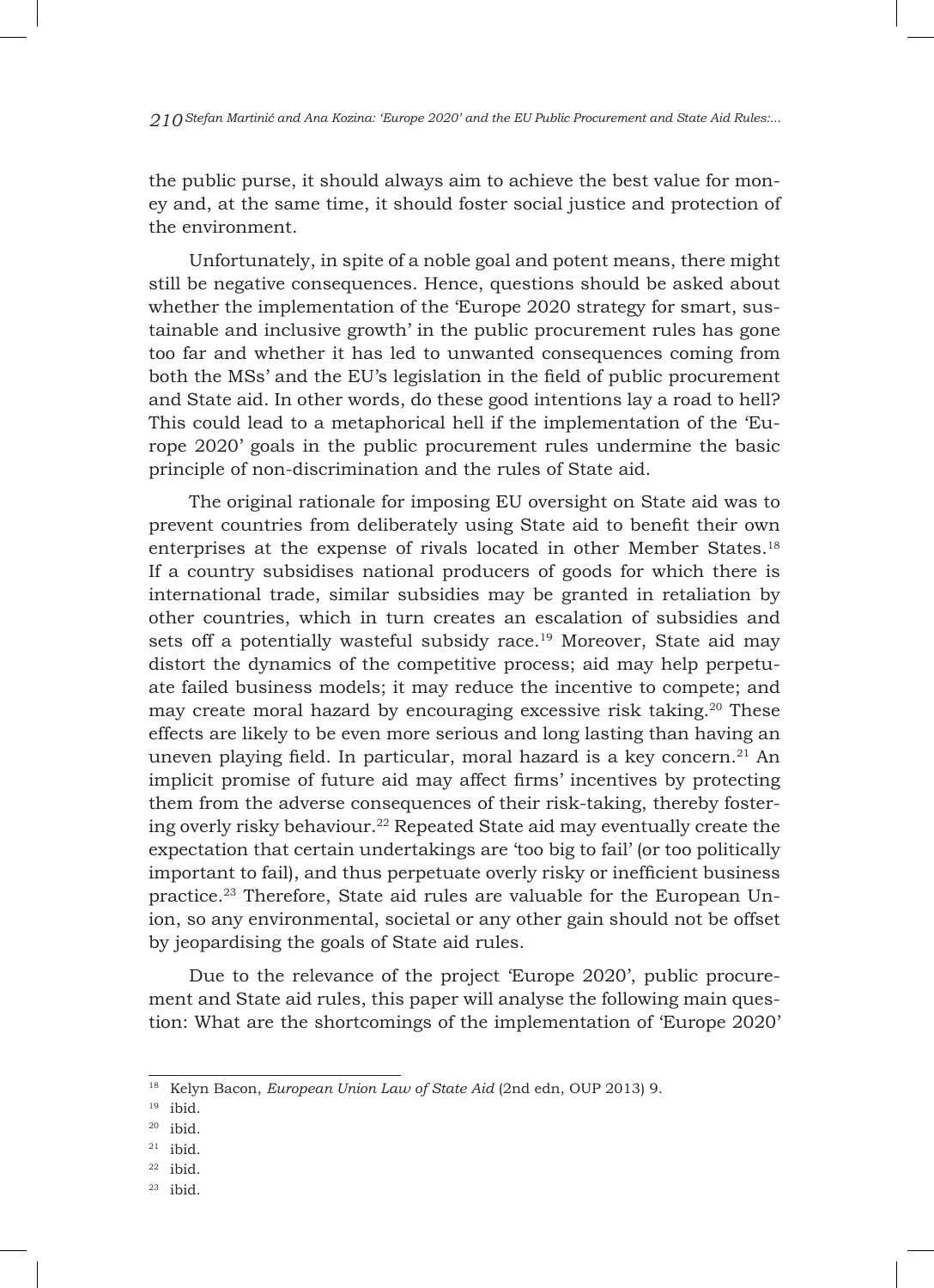in the field of EU public procurement rules and in the latter's relationship with EU State aid rules?

In order to answer the main question, the paper will analyse: a) the effects of the project 'Europe 2020' in the domain of public procurement and State aid rules; b) the possible ways in which an MS can misuse the project's goals to the detriment of public procurement and State aid rules; and c) the possible risk to State aid rules from the new public procurement directives.

The paper is divided into two main parts. The first part analyses the social and environmental considerations in public tenders which were brought to the attention of contracting authorities through the project 'Europe 2020'. The authors consider whether social and environmental considerations in public tenders can lead to a violation of the EU's public procurement and/or State aid rules. The paper analyses and presents possible ways in which social and environmental considerations can lead to discrimination, the prevention of which is one of the basic principles of EU law in general and public procurement rules in particular. Further, the authors consider whether the link between public procurement and State aid rules has changed due to the implementation of 'Europe 2020'.

The second part of the paper evaluates the new public procurement directives and the *La Poste* case<sup>24</sup> in order to find out whether the new directives create new risks of infringing State aid rules. The authors point out the contradictions between public procurement and State aid rules. In doing so, they take a critical approach to the new public procurement rules and their difficult task of achieving simplification, flexibility, legal certainty, greater sustainable and inclusive growth while at the same time not jeopardising the valuable goals of State aid rules.

# **2 Social and environmental considerations in a public tender – a double-edged sword?**

This section analyses the social and environmental considerations in public tenders that were brought to the attention of contracting authorities through the project 'Europe 2020'. The authors consider whether the social and environmental considerations in public tenders lead to a violation of EU public procurement and/or State aid rules.

First, the section describes in what ways social and environmental considerations can be manifested in public tenders. Second, it evaluates

<sup>24</sup> Case C-559/12 P *French Republic v European Commission* ECLI:EU:C:2014:217; Alessandro Nucara and Edoardo Gambaro, 'The La Poste Case: A Guaranteed EPIC Battle' (2013) 3 ESTAL 568-574; Valerie Guigue Koeppen, 'La Poste: Implied Unlimited State Guarantees Under the Loop of State Aid Law' (2014) 5 JECLP 546-548.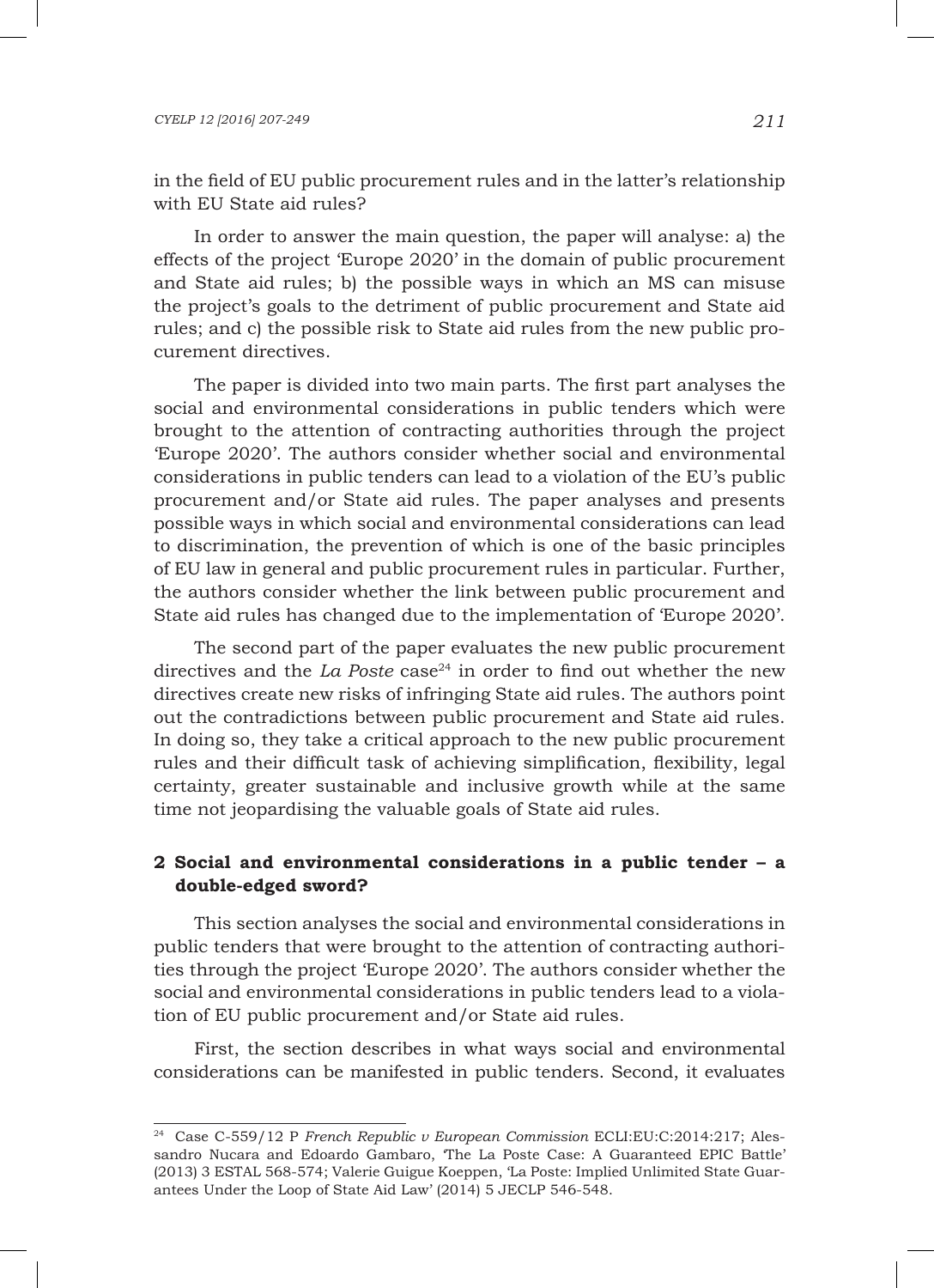whether social and environmental considerations in a public tender can lead to discrimination. Third, it clarifies how disguised discrimination violates public procurement rules, and, finally, it demonstrates how a violation of public procurement rules can lead to a violation of State aid rules.

# *2.1 Manifestations of social and environmental considerations*

One of the principles of EU public procurement is the compliance of performance with obligations in the fields of environmental, social and labour law established by the Union, national law, collective agreements or by international law.25 But, irrespective of the new directives and the push of 'Europe 2020', contracting authorities have always been encouraged and have always been keen to introduce environmental and social considerations above minimum compliance into their purchases. This could be done through various stages of procurement procedures.

The first way in which environmental and social considerations can be implemented is through technical specifications. As previously mentioned, they lay down the characteristics of a public works contract, and the services or supplies that are being procured.26 According to the directive, it is allowed to specify 'environmental and climate performance levels'27 of a material and product in general, as well as of production methods and the process in any stage of the life cycle, $28$  as long as those requirements are related to the subject matter and are proportionate to its value and objectives.29 This means that, for example, a contracting authority may demand that the energy supplied comes from renewable sources, that paper is 100% recycled or that the food is grown by using organic methods.30 Social concerns are explicitly mentioned, demanding that technical specifications for products should be 'drawn up so as

<sup>25</sup> Directive 2014/24/EU, art 18.

<sup>&</sup>lt;sup>26</sup> It is necessary to emphasise that the required characteristics need to refer to the subject matter of the contract, not to the general policy or qualities of the operator. Directive 2014/24/EU, annex VII.

 $27$  ibid.

<sup>&</sup>lt;sup>28</sup> "Life cycle" means all consecutive and/or interlinked stages, including research and development to be carried out, production, trading and its conditions, transport, use and maintenance, throughout the existence of the product or the works or the provision of the service, from raw material acquisition or generation of resources to disposal, clearance and end of service or utilisation' Directive 2014/24/EU, art 2 indent 20.

<sup>&</sup>lt;sup>29</sup> Directive 2014/24/EU, art 42(1).

<sup>30</sup> For example, in 2010, the Estonian Environment Ministry tendered for cleaning services and in the technical specifications demanded that all plastic bags be biodegradable, and that the waste be sorted (packaging, organic waste, etc); in Malta, the national body responsible for schools required that a new school building be energy self-sufficient. See European Commission, 'Buying Green! A Handbook on Green Public Procurement' (2nd edn, Publications Office of the European Union 2011) 25, 27. For more on sustainable procurement, see Martin Trybus, Roberto Caranta and Gunilla Edelstam *EU Public Contract Law: Public Procurement and Beyond* (3rd edn, Bruylant 2014).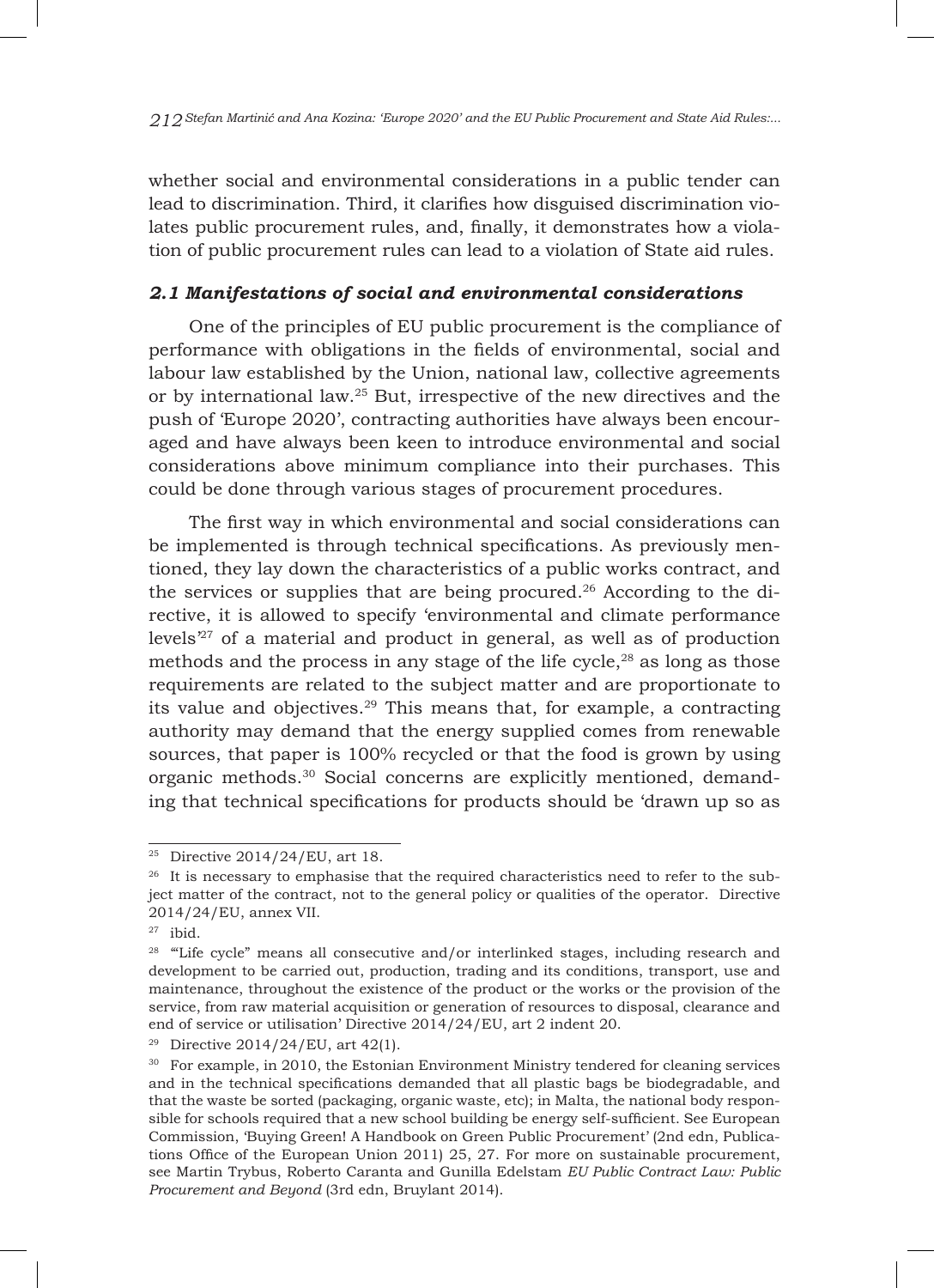### *CYELP 12 [2016] 207-249 213*

to take into account accessibility criteria for persons with disabilities or design for all users'.31 In the process and production methods, 'socially aware' technical requirements may be set in order to protect the health and safety of workers, demanding a certain way of handling dangerous products or measures to avoid accidents at work.<sup>32</sup>

Contrary to the technical specifications (and award criteria), concerned with and restricted solely to the goods, service or work procured, the criteria for qualitative selection covers aspects related to economic operators, ie the tenderers-to-be. These criteria manifest themselves in two ways. First, they manifest themselves as exclusion grounds, according to which it is possible to exclude companies in breach of environmental, social and labour obligations established by Union, national or international law.33 The second manifestation is selection criteria regarding the technical and professional ability to execute the contract. Contracting authorities may require – but only where the qualities of a tenderer are important for carrying out a contract – proof of the necessary human and technical resources, educational or professional qualifications of the staff, previous experience, etc.<sup>34</sup>

Finally, the contract is to be awarded for the most economically advantageous tender. The basis of identifying this can be the price or cost, usually including the best price-quality ratio in assessing the submitted tenders. Environmental and/or social aspects can also be taken as award criteria helping to specify this ratio but again they need to be strictly related to the subject matter of the contract, not to the general policy of the economic operator.35 The difference from the technical specifications that define the minimum level of performance required is that the contracting authority may decide to grant extra points to those tenders that are better with regard to these aspects at the award stage. $36$ 

Nevertheless, in applying these criteria, the contracting authority does not have unrestricted freedom of choice. The criteria need to be adequately specific and objectively quantifiable, and they need to be expressly mentioned in the contract notice or at least in tender docu-

<sup>31</sup> Directive 2014/24/EU, art 42(1).

<sup>32</sup> European Commission, 'Buying Social! A Guide to Taking Account of Social Considerations in Public Procurement' (Publications Office of the European Union 2010) 29.

<sup>&</sup>lt;sup>33</sup> This also applies when the breaching of environmental law and social provisions constitutes grave professional misconduct according to national legislation and when a tenderer has been found guilty of not complying with national rules regarding health and safety at work or prohibiting discrimination on any ground. Directive 2014/24/EU, art 57(4).

<sup>34</sup> Directive 2014/24/EU, art 58(4).

<sup>35</sup> Directive 2014/24/EU, art 67(2).

<sup>36</sup> European Commission (n 32) 37.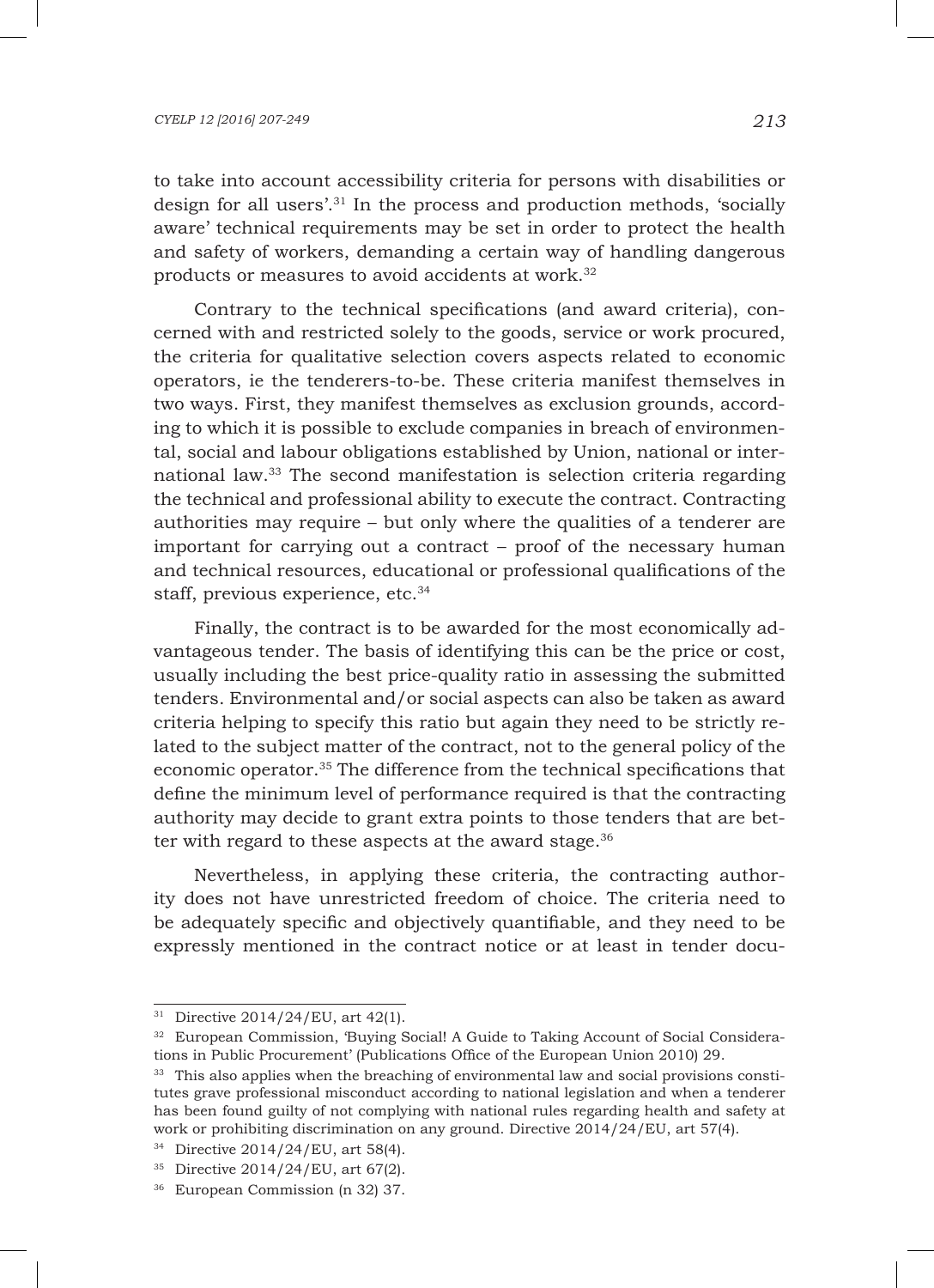ments.37 Of course, they need to comply with the fundamental principles of EU law, especially with the principle of non-discrimination, from which derive other provisions, such as the freedom to provide services and the freedom of establishment.38

When the contracting authority wishes to achieve additional environmental and social goals, separate from those expressed in the technical specifications or in the award criteria, it can use contract performance clauses. For example, these might include encouraging the employment of persons with disabilities, or the long-term unemployed, or giving preference to environmentally responsible delivery and disposal of the packaging of goods.39 They specify how a contract must be carried out, which means that these demands must relate to the tasks necessary for the performance of the contract.40 Companies must be aware of the obligations they will need to comply with, so contract performance clauses must be 'indicated in the call for competition or in the procurement documents', $41$ even though compliance with them should be monitored only during the execution of the contract.<sup>42</sup> They always need to comply with national and EU law, and may never lead to the unequal treatment of tenderers.

# *2.2 Possible discrimination in the social and environmental considerations*

Public procurement procedures through which governments and the public sector acquire needed goods, works and services can be used to promote certain policies.43 Boosting the employment of disadvantaged groups, promoting equality, and protecting the environment (or favouring domestic industry) while purchasing goods, works and services kill two birds with one stone. Still, while these practices are encouraged – which is visible now more than ever in the reform of the general and utilities directives as part of the 'Europe 2020' strategy – it has to be ensured that the fundamental principles of EU law are respected. Therefore, the prin-

<sup>37</sup> Case C513/99 *Concordia Bus Finland Oy Ab v Helsingin kaupunki* EU:C:2002:495, para 66.

<sup>38</sup> ibid, para 63.

<sup>39</sup> European Commission (n 32) 44.

<sup>40</sup> Directive 2014/24/EU, art 70.

 $41$  ibid.

<sup>42</sup> European Commission, 'Buying Green! A Handbook on Green Public Procurement' (2nd edn, Publications Office of the European Union 2011) 46.

<sup>&</sup>lt;sup>43</sup> The attitude of the Commission and the Court towards implementing various policies in the procurement process has changed over time. After initial tolerance up to the mid 1980s, a shift occurred, led by efforts to build a strong single market. In the mid 1990s, the use of environmentally and socially responsible policies in public procurement made a great comeback, receiving (not without some criticism) more and more encouragement lasting until today. Christopher McCrudden, 'Buying Equality' (2009) 8 European Anti-Discrimination Law Review 21.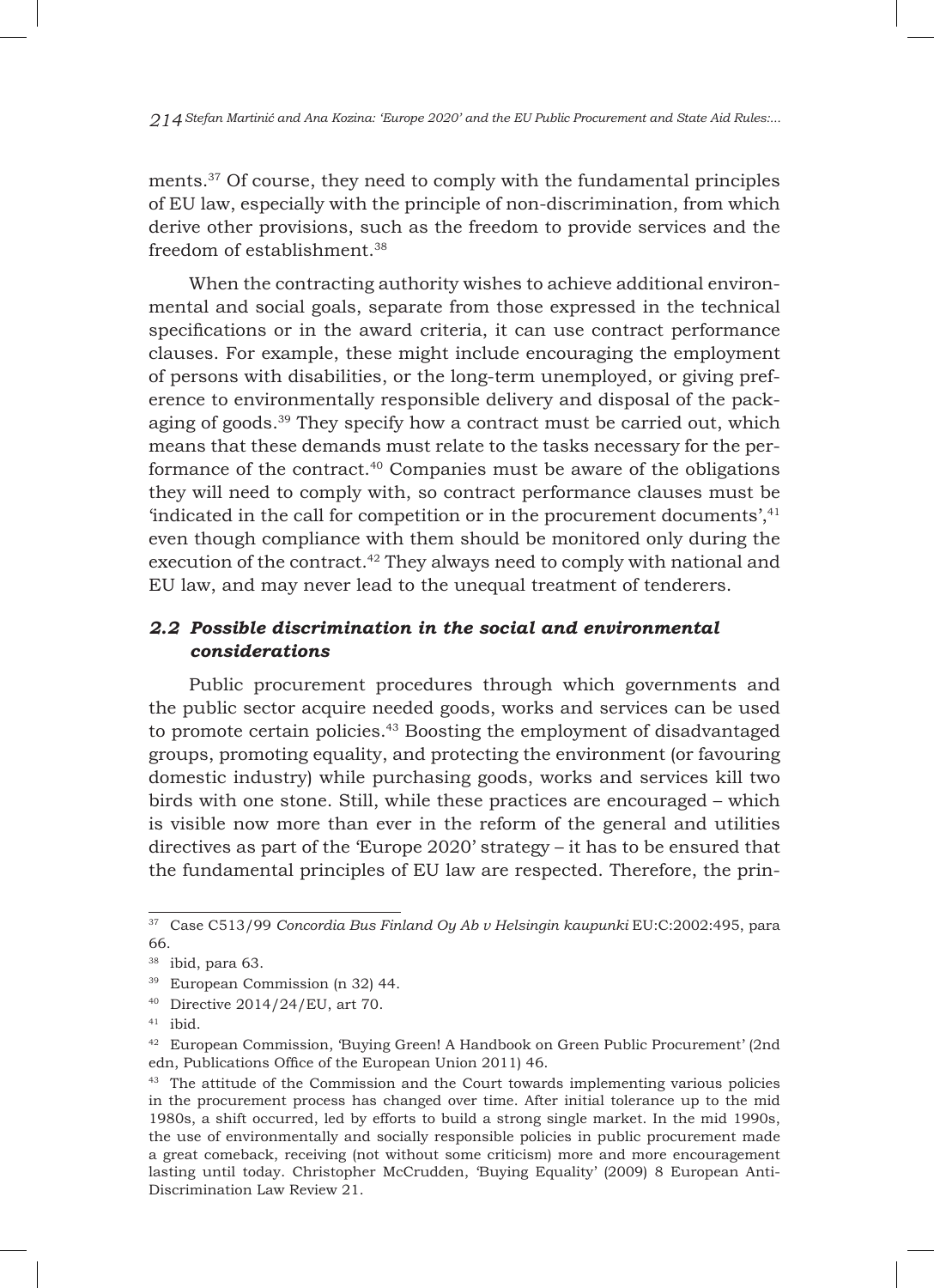ciple of non-discrimination, freedom of establishment and the freedom to provide services are invoked multiple times in the legislation and in the judgments of the Court.<sup>44</sup>

Often in the form of indirect discrimination,<sup>45</sup> contracting authorities may (intentionally or unintentionally) breach fundamental principles of EU law by imposing certain government policies. An example of how social and environmental considerations can lead to discrimination is well illustrated in two landmark cases: *Beentjes* and *Concordia Bus*.

In the *Beentjes* case,<sup>46</sup> a tender by Gebroeders Beentjes BV had been rejected by the Netherlands Ministry of Agriculture and Fisheries because it appeared less acceptable than that of the next lowest bidder. The awarding authority stated that Beentjes lacked sufficient specific experience, and that it 'did not seem to be in a position to employ long-term unemployed persons'.47

In proceedings before the Court, a few things were clarified. Namely, (a) what characterises a body to be classified as a part of the State; (b) the criterion of 'specific experience' is a legitimate aspect of technical ability and knowledge; (c) a contracting authority may apply the criterion of 'the most acceptable tender' if it reflects its right to discretion but may not involve arbitrary choice; and (d) social conditions may be taken into account if they do not have a discriminatory effect on tenderers from other  $MSS.<sup>48</sup>$ 

While allowing the promotion of employment of those from 'disadvantaged' groups by applying the criterion of employing long-term unemployed persons, the Court set some boundaries. It dismissed the application of this condition as a selection criterion, as well as an award criterion, on the ground that it bore no relation to the contractors' economical/financial/technical suitability and ability.49 It enabled its use as a contract performance clause, as a means of attaining a goal not related to the specifications of a procured good, insofar as it is compatible with the provisions of EU law, in particular, the right of establishment and the

<sup>44</sup> See Cases C31/87 *Beentjes v Netherlands* EU:C:1988:422; *Concordia* (n 37); C3/88 *Commission v Italy (Data-processing contracts*) EU:C:1989:606; C175/88 *Biehl* EU:C:1990:186; C330/91 *Commerzbank* EU:C:1993:303.

<sup>&</sup>lt;sup>45</sup> Direct discrimination occurs when one subject is treated less favourably than another in a comparable situation, and indirect discrimination occurs when an apparently neutral provision, criterion or practice has the effect of disadvantaging a higher percentage of persons who share protected characteristics (ethnicity, sex, religion, etc). Paul Craig and Grainee de Burca, *EU Law: Text, Cases, and Materials* (5th edn, OUP 2011) 896.

<sup>46</sup> *Beentjes* (n 44).

<sup>47</sup> ibid, para 5.

<sup>48</sup> ibid, paras 1–2.

 $49$  ibid, para 28.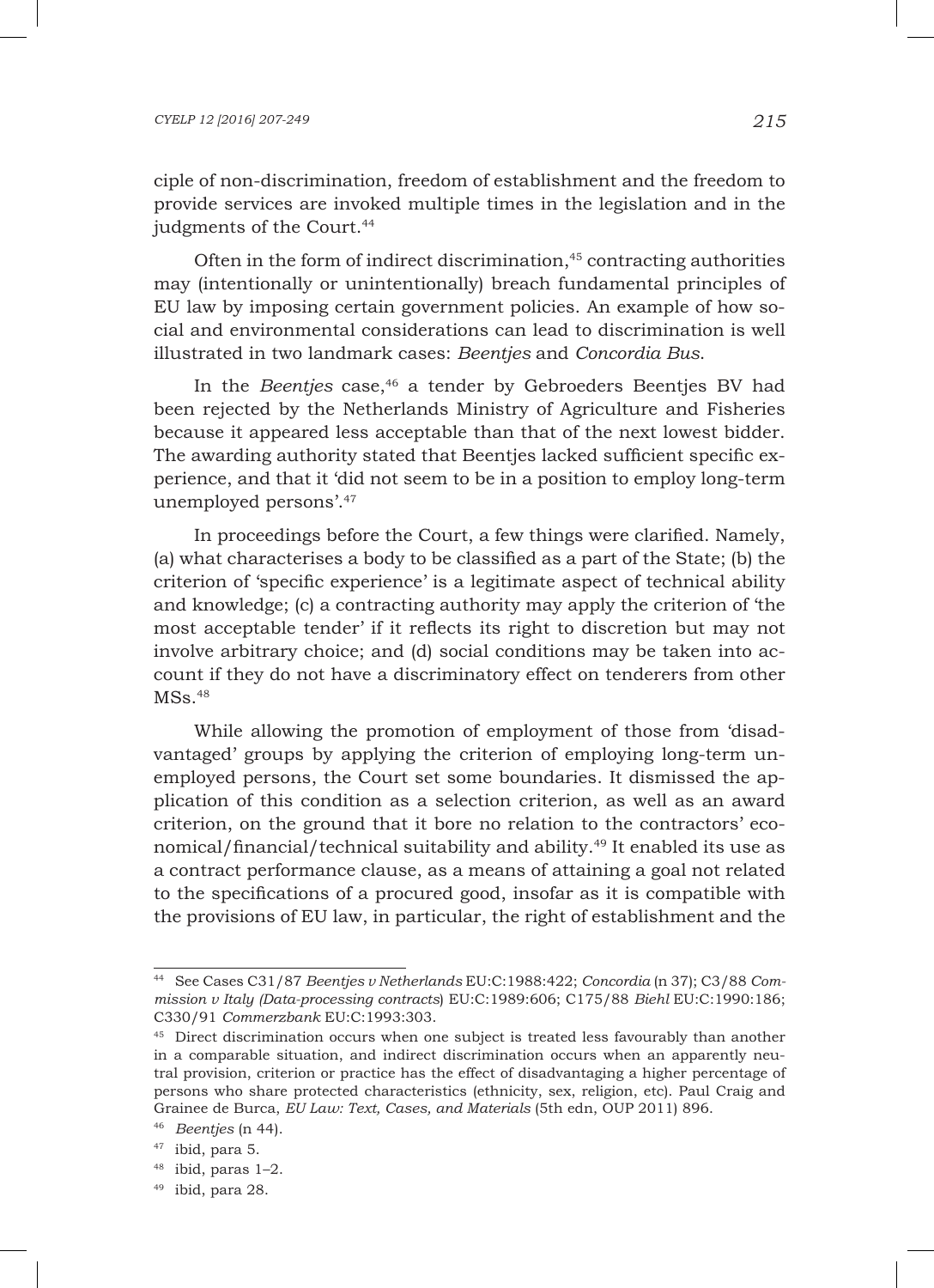right to provide services.50 The Court acknowledged that the obligation to employ long-term unemployed persons may infringe on the prohibition of discrimination on grounds of nationality<sup>51</sup> if it became obvious that such a condition favours tenderers from the MS concerned, or can be satisfied only by them.52 Following the Court's reasoning, the current authors believe that these kinds of clauses in reality represent disguised, indirect discrimination of entrepreneurs who have an interest in responding to the public tender, and direct discrimination of workers. On the other hand, such discrimination could be justified by the lack of a common EU social policy and as any other discriminatory measure with a proper justification which is already recognised in EU law.

The authors believe that these kinds of clauses can lead to indirect discrimination of entrepreneurs who have an interest in responding to a public tender and direct discrimination of workers because, when trying to enhance employment, the contracting authorities often target what the authors of this paper call 'disadvantaged' groups. They include young people without work experience, the long-term unemployed, persons with disabilities, etc. The problem lies in their prior usually very low, or nonexistent, income.<sup>53</sup>

Residents who are usually nationals of the Member State in which the public procurement takes place have a considerable advantage in comparison to persons who do not have residence in that MS. An advantage exists because residents have already situated themselves and manage to cover their costs of living on a longer and a regular basis. In contrast, the average long-term unemployed person who would need to move to another State or travel each day to work would have to assume these costs at short notice. The disadvantage is all the greater for non-residents of that MS if it is taken into account that there are more costs during the process of travelling or moving and adapting to a new residence. For instance, a long-term unemployed resident of a MS in which there is a public tender already has a place to stay and is able to pay the regular costs of living, while a long-term unemployed person from another MS would have to find residence and buy essential items.

 $50$  ibid, para 29.

<sup>&</sup>lt;sup>51</sup> Consolidated version of the Treaty on the Functioning of the European Union [2012] OJ C-326/47 (TFEU), art 18.

<sup>52</sup> *Beentjes* (n 44) para 30.

<sup>&</sup>lt;sup>53</sup> In *Beentjes* the problem arose because of the requirement that the 'long term unemployed should be registered with the local employment service', but the question of indirect discrimination on grounds of nationality was posed, because the 'long term unemployed from other countries were not likely to be registered in Holland'. The Court left the national court to decide if this was the case. See *Beentjes* (n 44). Since, those persons are long-term unemployed, it is in principle harder to expect them to have the financial assets to move to a different MS.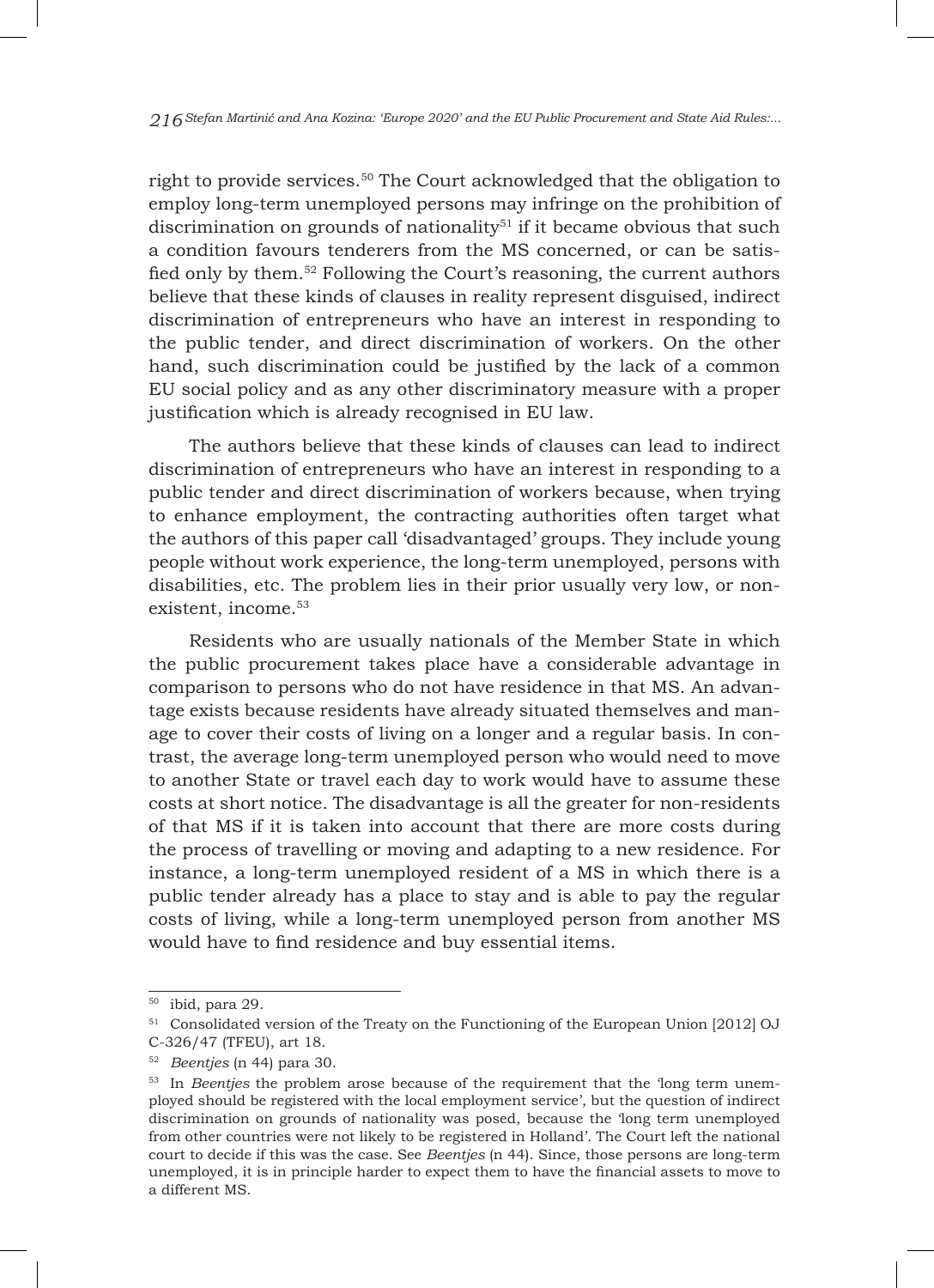Even if the company considered paying some of the expenses of its workers who would need to move or travel, this would raise its overall costs and would automatically mean that it would have to increase its price. Therefore, the company would be motivated either to employ residents of that MS or else risk losing the tender on account of the higher price it would have to offer.

As a counterargument, it could be said that every person has the same living expenses regardless of their nationality or financial status at a certain time in one MS; therefore, there is no possibility of discrimination because the living costs are equal for residents and foreigners. Furthermore, the proponents of such a claim could argue that there is no difference between 'regular' workers and long-term unemployed workers because for both there is the same difficulty of travelling or moving to a different MS. The fact that there are greater costs for foreign companies and foreign workers is something that should not be regarded as discrimination. Moreover, if a foreign company moves to a different MS, it will provide equal compensation of the additional expenses of working abroad for 'regular' workers and long-term unemployed workers.

While this might be true, differences in prior life conditions cannot be neglected, especially in the situation where the groups in question have a limited budget. If the residents already have housing and can pay their regular living costs, they are in a better position to apply for the job than people living in other MSs. Therefore, such a requirement for employing long-term unemployed people is *de facto* discrimination because it provides for a larger number of people employed from the MS in which there is a public tender. If there were no such requirement, regular workers from other MSs would have a better chance to be employed because they have on average more financial assets needed for moving or travelling to another MS than the long-term unemployed.

However, this discussion can also be approached from a different standpoint. An argument can be made in the sense that since the EU does not have a common social policy and since it has quite limited competences in this field, there is no reason why the condition of employing disadvantaged groups of people could not be limited to nationals of the MS concerned, as social goals are usually national ones.

Ruth Nielsen holds that the Court in the *Beentjes* case observed only possible discriminatory effects on the tenderers from the other MSs, and thus indirect violation of article 56 TFEU on freedom to provide services, but comments that indirect violation of article 45 TFEU on free movement of workers may also come into question.54 The authors welcome

<sup>54</sup> Ruth Nielsen, 'Discrimination and Equality in Public Procurement' <http://arbetsratt.juridicum.su.se/Filer/PDF/klaw46/discrimination.procurement.pdf> accessed 12 May 2015.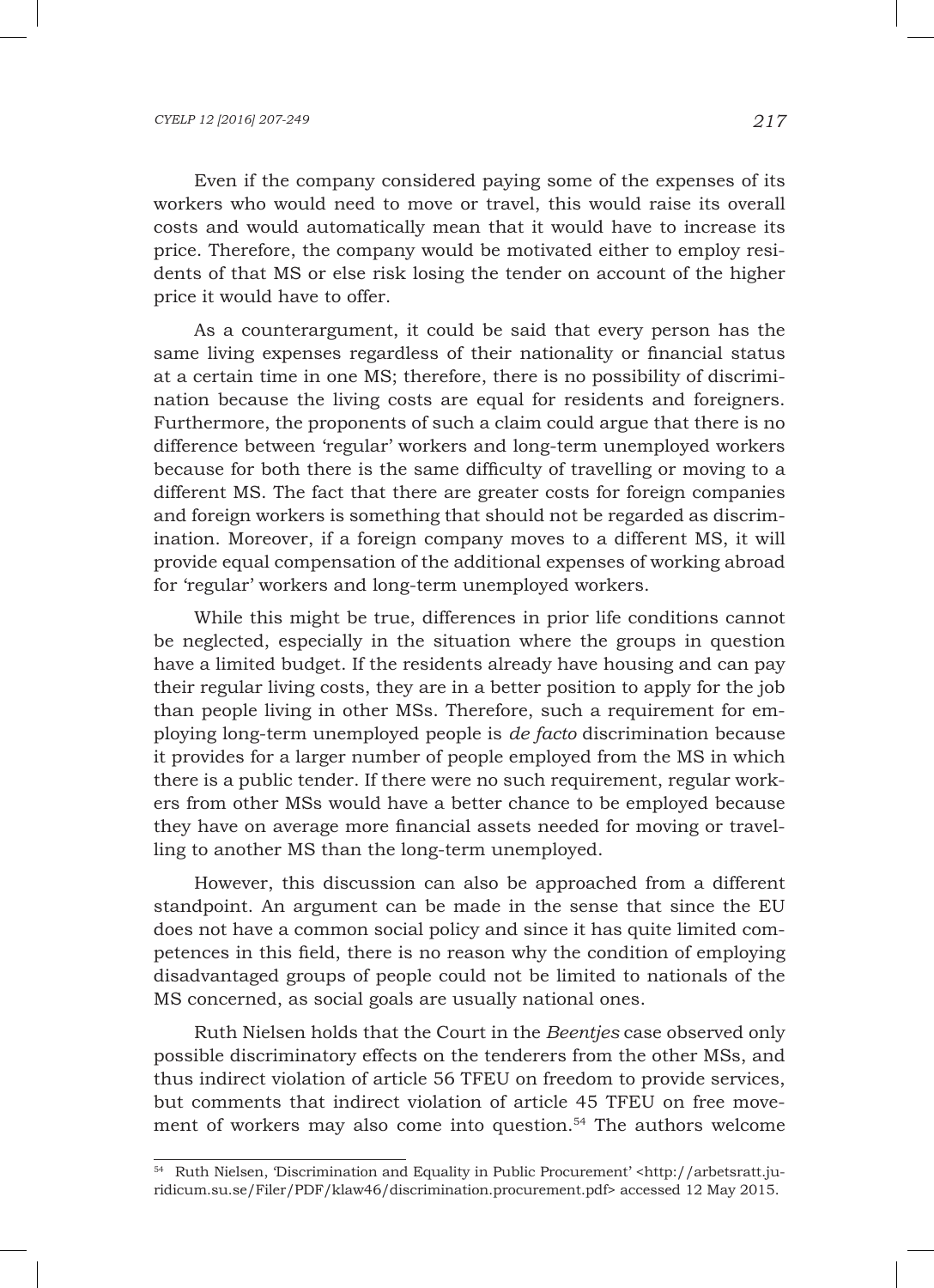this reasoning made within the boundaries of the facts of the *Beentjes* case.55 They claim that in general this may be true, but that in the above example there is only hindrance to the freedom to provide services. When there is a contract performance clause requiring the employment of longterm unemployed people,<sup>56</sup> the effect does not impede the participation of tenderers from other States, but favours the long-term unemployed from the State in question. The cost to fulfil a tender for a foreign economic operator willing to employ residents will be the same as for a domestic economic operator, so competitive conditions for them are the same. Those who are impacted and favoured are residents of the State where the public procurement is conducted, because long-term unemployed persons from other MSs are less likely to move due to financial restraints. Thus, by indirect discrimination there is an infringement of article 56 TFEU on the freedom to provide services.

Another major concern for MSs and the EU is preserving the environment. Reckless industrialisation has turned into a drive for sustainable development. Introducing Green Public Procurement (hereinafter: GPP) into national legislations is yet another way of putting environmental concerns into government policies. It is defined by the European Commission's Communication as 'a process whereby public authorities seek to procure goods, services and works with a reduced environmental impact throughout their life-cycle<sup>'57</sup> compared to those with the same primary function that would otherwise be procured. However, besides undeniable benefits, these kinds of practices have from the very start raised the question of discrimination as well.

In 1997 the *Purchasing Unit of the City of Helsinki* called for tenders to operate the urban bus network within the city. After a dispute initiated by an unsuccessful tenderer in the landmark case *Concordia Bus*, 58 the Court clarified what environmental requirements as one of the award criteria should look like in order to be compatible with the Treaties and public procurement directives and stressed the necessity of a 'link to the subject-matter'.59

Concordia Bus made an application *arguing that '*the award of additional points to a fleet with nitrogen oxide emissions and noise levels

<sup>55</sup> Namely, registration of the long-term unemployed with the local employment service.

<sup>&</sup>lt;sup>56</sup> No matter whether this is at a certain fixed percentage or in the form of awarding higher points to a tenderer that can offer more places for such persons.

<sup>57</sup> Communication from the Commission to the European Parliament, the Council, the European Economic and Social Committee and the Committee of the Regions, 'Public Procurement for a Better Environment' (2008) 400, 4.

<sup>58</sup> *Concordia* (n 37).

<sup>&</sup>lt;sup>59</sup> For an example of the opposite situation, where the Court stated the absence of a link, see Case C448/01 *EVN AG & Wienstrom GmbH v Austria* EU:C:2003:651.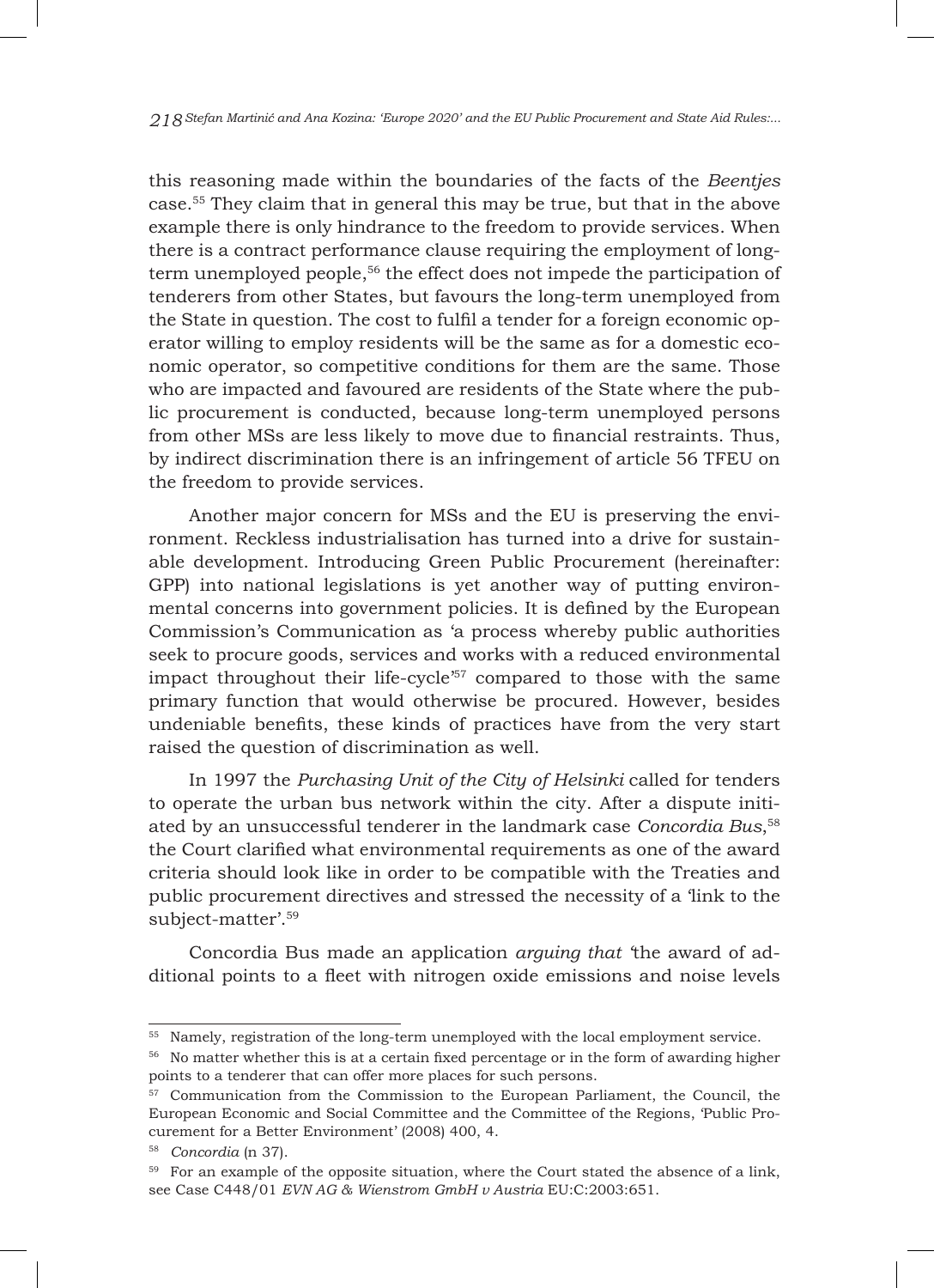### *CYELP 12 [2016] 207-249 219*

below certain limits was unfair and discriminatory'.<sup>60</sup> They found it discriminatory that the highest standards for the required bus types could be reached only by one tenderer, HKL, which was in fact part of the transport department of the city of Helsinki.<sup>61</sup>

The Court first stated that combating the pollution effects, ie the externalities of the procured good, is linked to the subject matter. $62$  Second, the contracting authority may pose 'environmental' award criteria, provided that they are linked to the subject matter, that they do not confer an unrestricted freedom of choice on the authority, that they are expressly mentioned in the contract documents or the tender notice, and that they comply with the fundamental principles of EU law, i*n particular the principle of non-discrimination.*<sup>63</sup> *And third, after establishing that all the requirements were complied with, it addressed specifically the last one, saying that 'the* fact that one of the criteria adopted by the contracting entity (...) *could be satisfied only by a small number of undertakings,*  one of which was an undertaking belonging to the contracting entity',64 does not constitute a breach of the principle of equal treatment.

The authors believe that the introduction of 'green' award criteria can be used as a tool for disguised discrimination, even though this seemingly complies with all the legal requirements. It can also be used for fixing the technical specifications or criteria, especially if there are complementary policies in the tax law and in the public procurement of one MS.

In a situation like this, when the contracting authorities' demands can be met only by a handful of operators (naturally, provided the competition is not artificially narrowed down), $65$  there is no question of discrimination, but just that the goods on the market have different characteristics and qualities. The purchaser has every right to choose what suits him best, regardless of the number of tenderers. But when the goods of the required characteristics are available for each operator under different conditions, they have the effect of increasing the costs for the tenderer and consequently of his offered price. For example, there could be a requirement that the tenderers need to have at least 25% of electrically powered vehicles in order to apply for the public tender. Some countries have various tax reductions, incentives, favourable credit terms and interest rates or shorter write-off periods applicable to or offered to compa-

<sup>60</sup> *Concordia* (n 37) para 27.

 $61$  ibid.

 $62$  ibid, paras 53-57.

<sup>63</sup> ibid, para 64.

<sup>64</sup> ibid, para 85.

 $65$  ibid, para 85.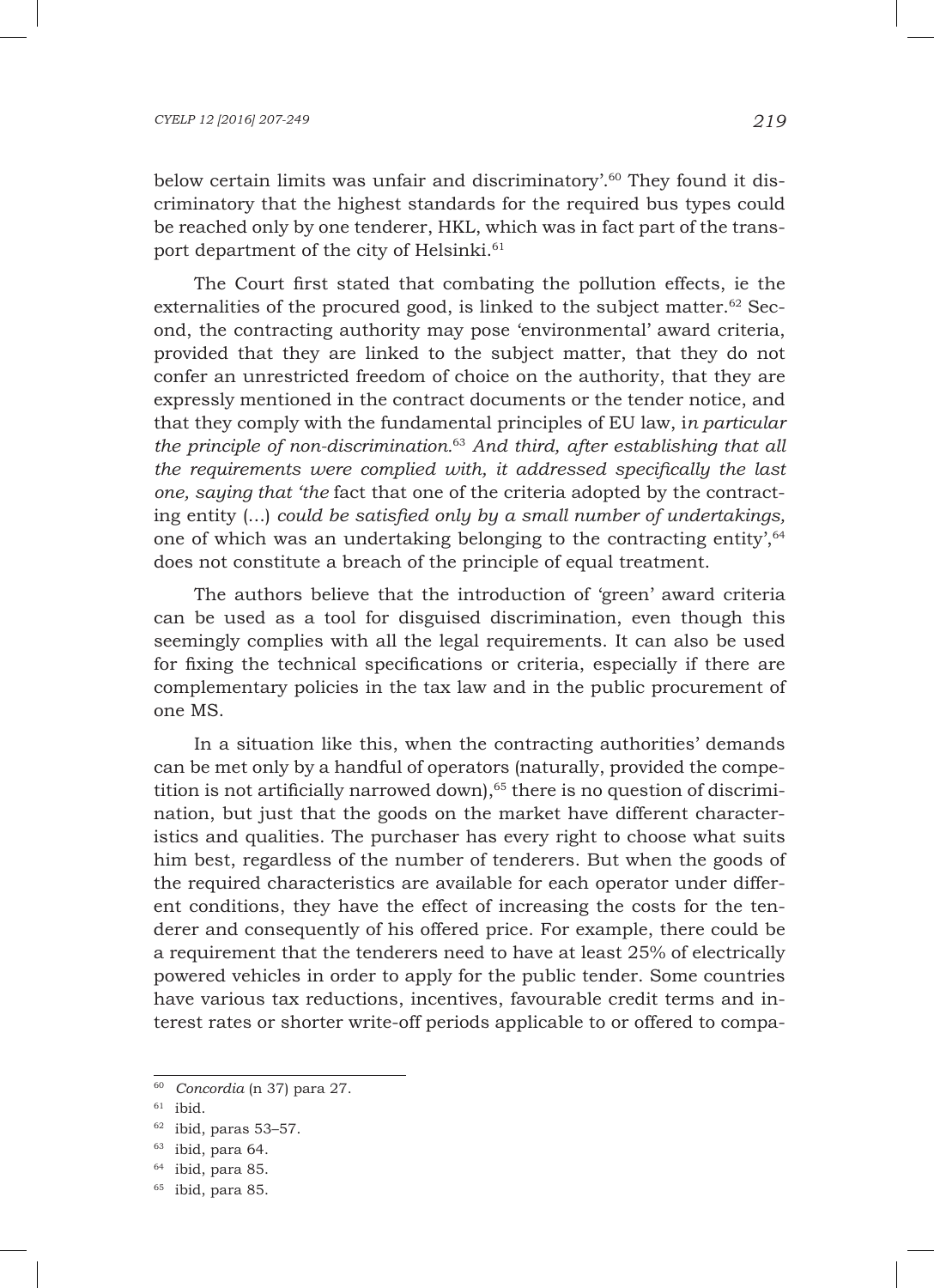nies buying environmentally friendly goods or pursuing environmentally conscious practices in general. While this is praiseworthy in itself, in public procurement processes it may create unjustifiable discrimination among tenderers from different MSs.

For example, if the purchase of electric vehicles is subject to favourable terms in one MS in comparison to the purchase of the same vehicles in another, a company in the former MS would have fewer expenses than one in the latter. The company that has more expenses will be forced to raise its offered price for the public tender in order to have a profitable business. If the use, ownership, service (or anything similar) of electric vehicles is required by a contracting authority, tenderers from different States would be in an unequal position with regard to their offered price in the public procurement procedure. Such a difference in the offered price would merely be the result of the different location of their headquarters. Unfortunately, the offered price of the submitted tenders may considerably affect the decision of the authorities.

To explain this point, the authors make a hypothesis that there is a public tender in Bratislava in which the contracting authority inserts a green clause. Let us say that Slovakia has a tax reduction for environmental investments. This would mean that every company based in Slovakia would be in a better position than a company based in Austria. The cost of the needed investments would be smaller for Slovak undertakings than for their Austrian competitors. In the opinion of the authors, such a green requirement may be used as a tool for disguised discrimination which is even more problematic if the MS does not usually have similar environmental considerations in different aspects of its legal system. In such a case, the motivation of the contracting authority becomes dubious.

Proponents of this measure can argue that there cannot be disguised discrimination because such a situation is only the result of regulatory differences within the EU. Moreover, they argue that every MS has sovereignty to determine its own tax system. In the *Salzgitter* case,<sup>66</sup> the Court stated that due to the absence of Community-level harmonisation of the tax provisions of the MSs, such an approach was not meaningful, because it would in effect 'compare different factual and legal situations arising from legislative and regulatory disparities between the MSs'.67 The authors believe that this argument does not hold since the problem in this hypothetical case lies not in the tax system itself, but in the design of the tender which a State may use in its favour or for disguised discrimination in order to favour one tenderer over another.

<sup>66</sup> Case T308/00 *Salzgitter v Commission* EU:T:2004:199.

 $67$  ibid, para 81.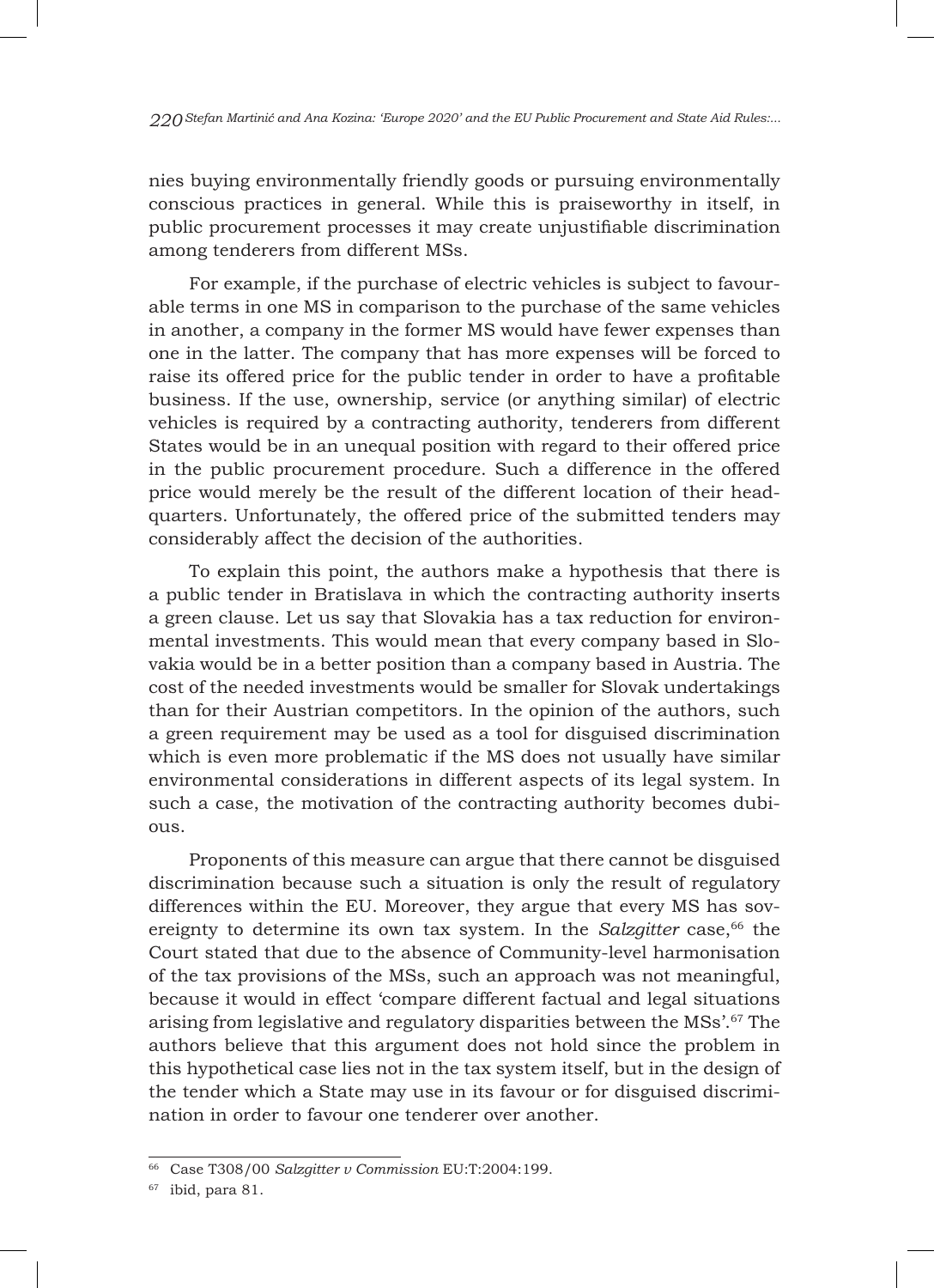The authors stress that by (mis)using positive legislation in a public procurement procedure by seemingly neutral requirements, the State can create a discriminatory effect. The problem lies not in the positive legislation or in the regulatory differences within the EU, but arises if a public tender is designed to favour one party. The authors' message is that social and environmental clauses can be misused as disguised discrimination, so the inclusion of such clauses should be examined. If there is any doubt of foul play, all the facts of the case at hand need to be analysed to find out if the social and environmental clauses were used for their primary aim or if they were misused for disguised discrimination or to unduly favour one tenderer.<sup>68</sup>

## *2.3 Violation of public procurement rules*

The preceding sections have shown how introducing environmental and social considerations can lead to restrictions of fundamental freedoms as special expressions of the principle of non-discrimination. In the following parts, the authors show how contravening the basic provisions of EU law directly breaches public procurement rules, and how violating the latter leads to State aid incompatible with the internal market.

Paragraph 1 of the Recital to the 2014/24 Directive states that the award of public contracts has to comply with the principles of the TFEU, and that the awarding of public procurement contracts above certain thresholds has to comply with the provisions of the directives in order to ensure 'that those principles are given practical effect and public procurement is opened up to competition'.69 Article 18 of the 2014/24 Directive repeats the prohibition of discrimination.<sup>70</sup> The situations presented in this paper constitute a considerable risk of unequal treatment, thus breaching both sets of rules.

The authors' aim is not to claim that environmental and social concerns are an *a priori* breeding ground for States' intentional or unintentional violation of various rules applicable within the EU. Rather, the aim is to warn that all agendas present in government actions need to be scrutinised, regardless of their undoubtedly valuable core idea. Such scrutiny is necessary because sometimes there can be malicious motivation, but also sometimes MSs go down a road paved with good intentions, but could find themselves in a metaphorical hell.

 $68$  Although a comprehensive analysis is beyond the scope of this paper, one of the relevant factors in deciding if social and environmental clauses are used for their primary aim or if they are misused for disguised discrimination or for unduly favouring one tenderer could be to assess if social and environmental clauses tend to favour tenderers or nationals from one MS instead of another.

 $69$  Recital to Directive 2014/24/EU, para 1.

<sup>70</sup> ibid.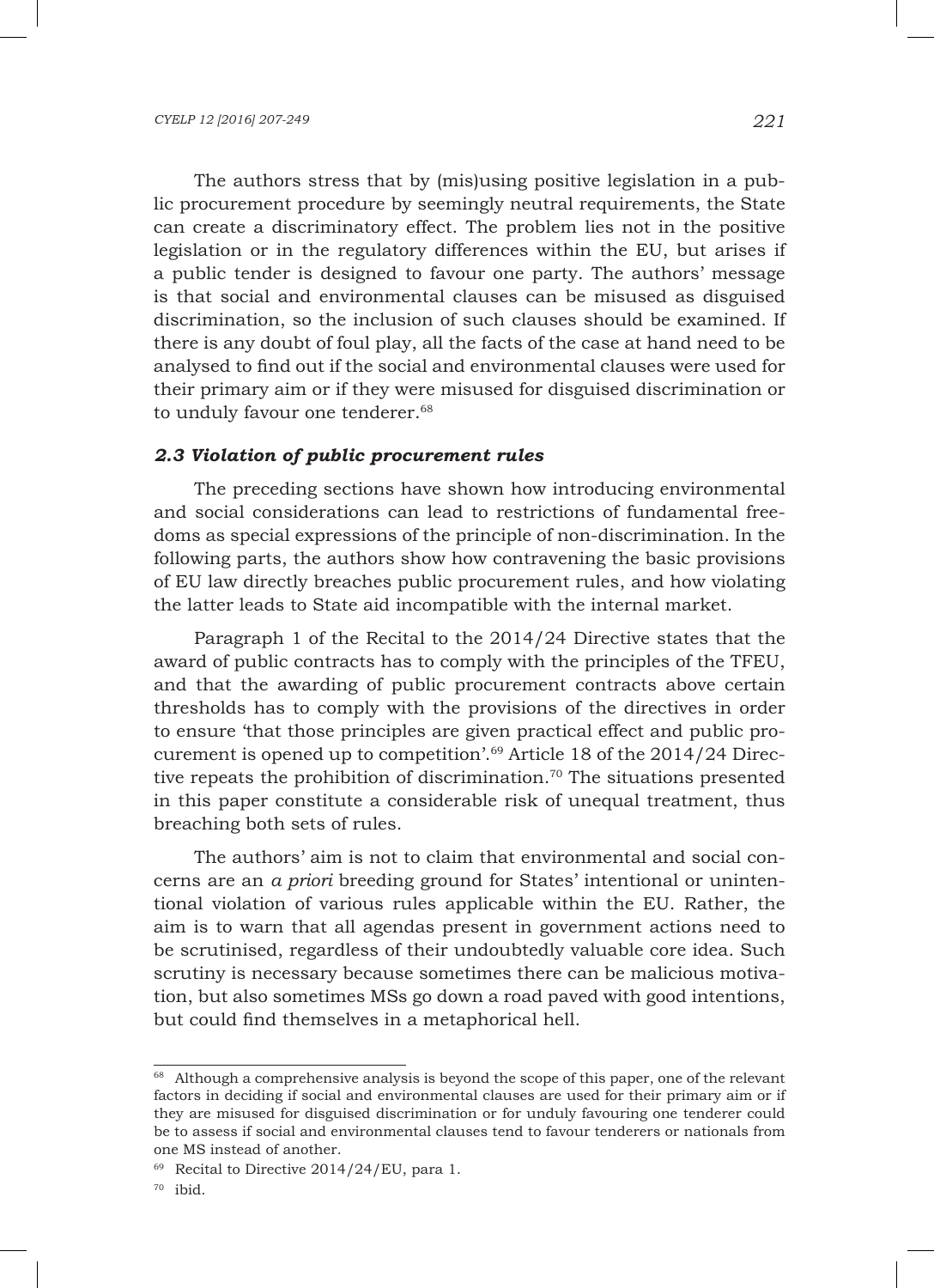# *2.4 The relationship between EU public procurement and State aid rules*

An understanding of such a relationship is needed so that an analysis can be made on whether there is a possible risk to State aid rules from the new public procurement directives under the influence of the 'Europe 2020' project. It is also important to be aware of occasional interdependence between EU public procurement and State aid rules in order to be able to better scrutinise whether the new public procurement directives change the nature of the relationship between EU public procurement and State aid rules.

State aid rules are included primarily in the Treaty on the Functioning of the  $EU$ ,<sup> $71$ </sup> but are also dealt with in different sources of soft law, such as guidelines, notices, etc. Public procurement rules, even though affected by the general provisions of the TFEU, such as those on nondiscrimination and transparency, are included in the Public and Utilities Procurement Directives. State aid rules see the State as an investor or creditor, and public procurement rules see it as a purchaser of goods, works or services.<sup>72</sup> In both cases, however, the State needs to satisfy the 'market economy investor/creditor/purchaser principle', ie it needs to behave as a private economic operator seeking just return and profit, or as a private consumer trying to strike the best possible price-quality balance. So, the logical conclusion would be that if a State does not hit the right balance (or the lowest price/highest quality extreme if it so decides) in its acquisitions, there is a risk that an unfair economic advantage will be given to the awarded provider of goods, works or services. In this situation, from the side of the State, we (may) have an infringement of public procurement rules, and, on the side of the State's supplier, we (may) have an infringement of State aid rules.73

An analysis of previous academic papers, the case law of the Court, and the Commission's Reports on this matter shows how indeed a breach of procurement rules may lead to a breach of State aid rules.

## *2.4.1 The acid test*

In the overview of the basics of State aid, it was stated that four cumulative conditions need to be satisfied for a certain measure to be characterised as State aid – intervention by the State or through State resources, advantage on a selective basis, distortion or a threat to dis-

<sup>71</sup> Arts 107, 108 and 109 TFEU.

 $72$  Andreas Bartosch, The Relationship Between Public Procurement and State Aid Surveillance: The Toughest Standard Applies?' (2002) 39 CML Rev 551, 552.

<sup>73</sup> Phedon Nicolaides and Sarah Schoenmaekers, 'Public Procurement, Public Private Partnerships and State Aid Rules: A Symbiotic Relationship' (2014) 9(1) European Procurement & Public Private Partnership Law Review 50, 50.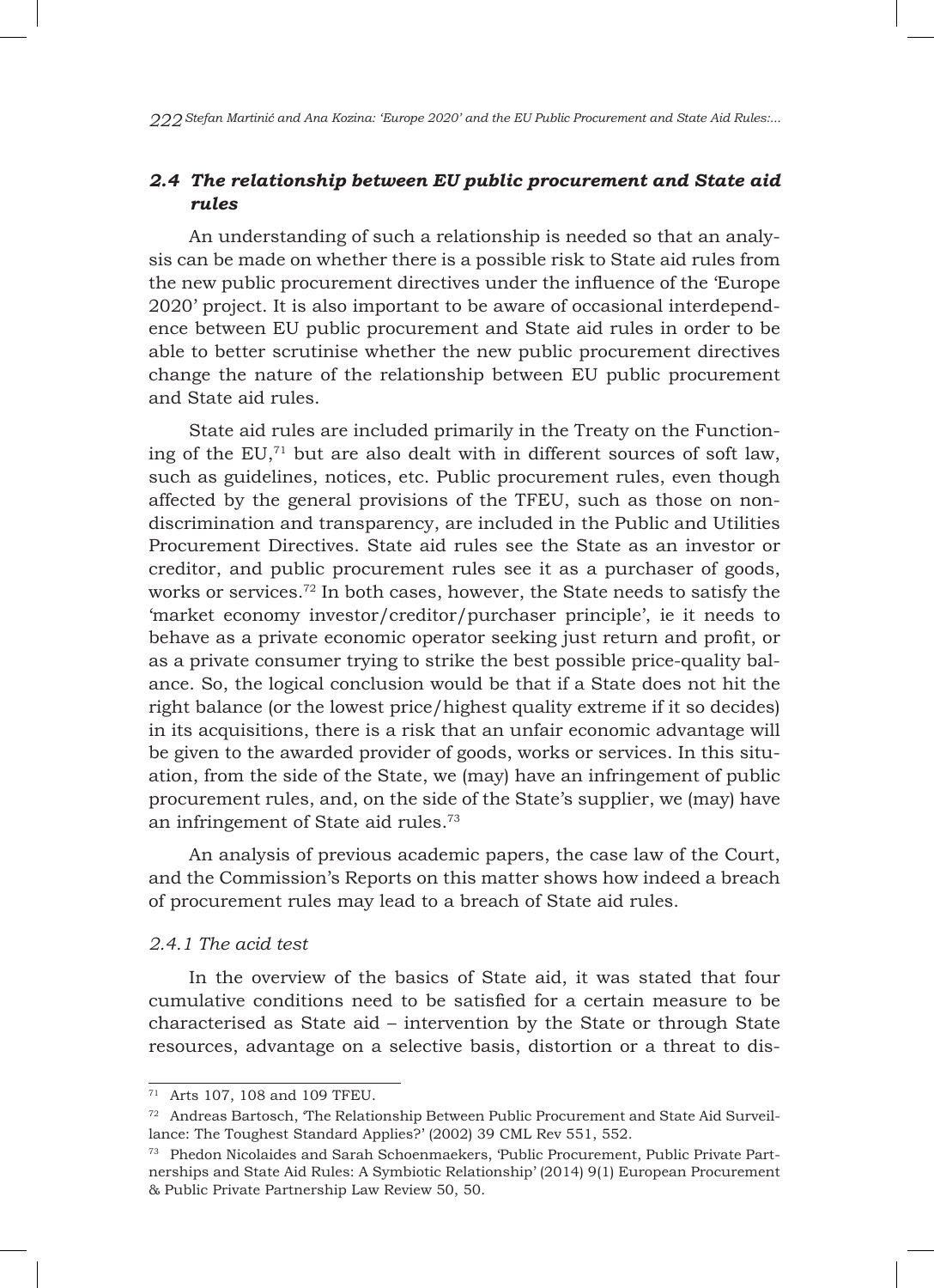tort competition, and likeliness to affect intra-EU trade. The definition of public procurement explains that the public sector purchases goods, works and services through a competition held on an EU internal market by awarding a public contract to one or several operators. When these 'definitions' are combined, three out of four of them will usually be met in each public procurement. Since contracting authorities are State entities and bodies governed by public law dependent on a State, most public contracts will be imputable to the State and financed by the State's resources.74 By awarding a contract only to the winning tenderer or a group of them, the condition of selectivity will obviously be met.75 And leaning on that condition, the bigger the value of the contract, the greater is the chance of distorting competition and affecting trade between the MSs.76 The condition that raises most doubts is the economic advantage that would not have been obtained under normal market conditions, ie the question of whether the State behaved and made its final choice according to the Market Economy Investor (buyer) Principle.77

There are roughly three ways in which a State can fail to act as a private consumer.78 When it pays more than the market price for a certain good, work or service,79 when it excludes suppliers (who may or may not be cheaper or better) from the procedure, $80$  and when it settles a contract by which it buys large quantities of something it does not really need.<sup>81</sup>

Taking all this into consideration, and based on the vast case law of the Court, the Commission stated in its decision in the *London Underground Public-Private Partnership* case that:

<sup>74</sup> Albert Sánchez-Graells, 'Public Procurement and State Aid: Reopening the Debate?' (2012) 21(6) Public Procurement Law Review.

<sup>75</sup> See generally on this, Bartłomiej Kurcz and Dimitri Vallindas, 'Can General Measures Be … Selective? Some Thoughts on the Interpretation of a State Aid Definition' (2008) 45 CML Rev 159.

<sup>76</sup> Richard Burnley, 'Interstate Trade Revisited: The Jurisdictional Criterion for Articles 81 and 82 EC' (2002) 23(5) European Competition Law Review 217; for a detailed analysis of potential competition distortions generated by the public buyer, see Albert Sánchez-Graells, 'Distortions of Competition Generated by the Public (Power) Buyer: A Perceived Gap in EC Competition Law and Proposals to Bridge It' (2009) The University of Oxford Centre for Competition Law and Policy Working Paper CCLP (L) 23, 3–17. The Court has often stated that even relatively little aid and the relatively small size of the undertaking do not exclude the possibility that intra-EU trade may be affected. See Case 142/87 *Belgium v Commission* EU:C:1990:125, para 43; Joined Cases C278/92, C279/92 and C280/92 *Spain v Commission* EU:C:1994:325, paras 40 - 42.

<sup>77</sup> Case T14/96 *BAI v Commission* EU:T:1999:12, paras 71–76; Sánchez-Graells (n 74); Bartosch (n 72) 551.

<sup>78</sup> Nicolaides and Schoenmaekers (n 73) 52.

<sup>79</sup> Case C239/09 *Seydaland Vereinigte Agrarbetriebe v BVVG Bodenverwertungs*  EU:C:2010:778, para 34; C290/07 *Commission v Scott* EU:C:2010:480*,*para 68.

<sup>80</sup> Nicolaides and Schoenmaekers (n 73) 52.

<sup>81</sup> ibid; *BAI* (n 77).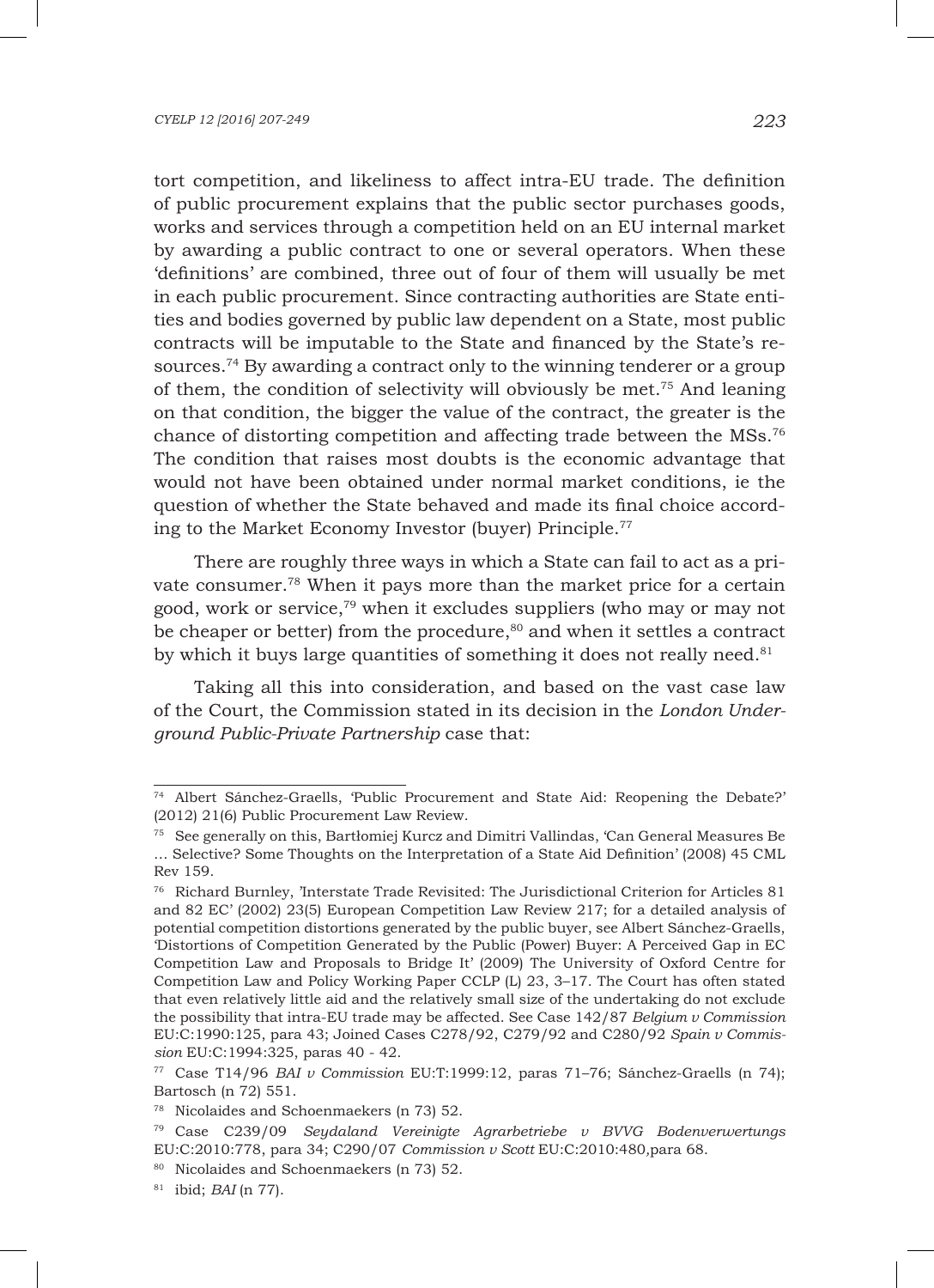After the observance of an open, transparent and non-discriminatory procedure, it is, in principle, presumed that the level of any market sector support can be regarded as representing the market price for the execution of the project. This conclusion should lead to the assumption that, in principle, no State aid is involved<sup>82</sup>

In its assessment of the famous *Welsh Public Sector Network Scheme* case, the Commission once again clarified a rebuttable presumption that no State aid incompatible with the TFEU provisions exists where the award of the contract is:

a) a pure procurement transaction;<sup>83</sup> and

b) the procurement procedure is compliant with the EU public procurement directives and suitable for achieving best value for money — inasmuch as no economic advantage which would go beyond normal market conditions will usually arise under these circumstances.84

To put it simply, determining whether the contract was awarded according to the public procurement rules is an acid test $85$  to determine whether there is undue economic advantage, ie State aid granted.

Still, not every situation has a public procurement – State aid parallel. In certain cases, the affected subject may not be concerned with one of these rules. For example, the State aid case in which Ireland gave illegal tax benefits to Apple worth up to  $E13$  billion was not concerned with public procurement rules. The case was mostly about State aid rules and tax rules.<sup>86</sup>

Examining the possible discriminatory impact of social clauses in a tender, the authors establish that indirect discrimination might breach article 56 TFEU on the freedom to provide services. But, from the perspective of the State aid rules, article 107(1) generally does not apply to benefits to individuals, ie natural persons. $87$  In a situation where the di-

<sup>82</sup> Decision in the Case N264/2002 *London Underground Public Private Partnerships,* para 79.

<sup>&</sup>lt;sup>83</sup> On purchasing services from the market in order to satisfy a clearly defined public sector need, see Hughes (n 17) 5.

<sup>84</sup> Assessment of the Commission of 30 May 2007, in Case N46/2007 *Welsh Public Sector Network Scheme* [C(2007) 2212 final]. For a short outline, see Nóra Tosics and Norbert Gaal, 'Public Procurement and State Aid Control: The Issue of Economic Advantage' (2007) European Commission, Competition Policy Newsletter 3, 16-17.

<sup>85</sup> Sànchez-Graells (n 74) 10.

<sup>86</sup> See more: European Commission, Press release, 'State Aid: Ireland Gave Illegal Tax Benefits to Apple Worth up to  $E13$  billion' <http://europa.eu/rapid/press-release\_IP-16-2923\_ en.htm> accessed 9 October 2016.

<sup>87</sup> See eg the Decision in Case N142/2005 *Low Carbon Car Grant Programme*; Bacon (n 18) 28.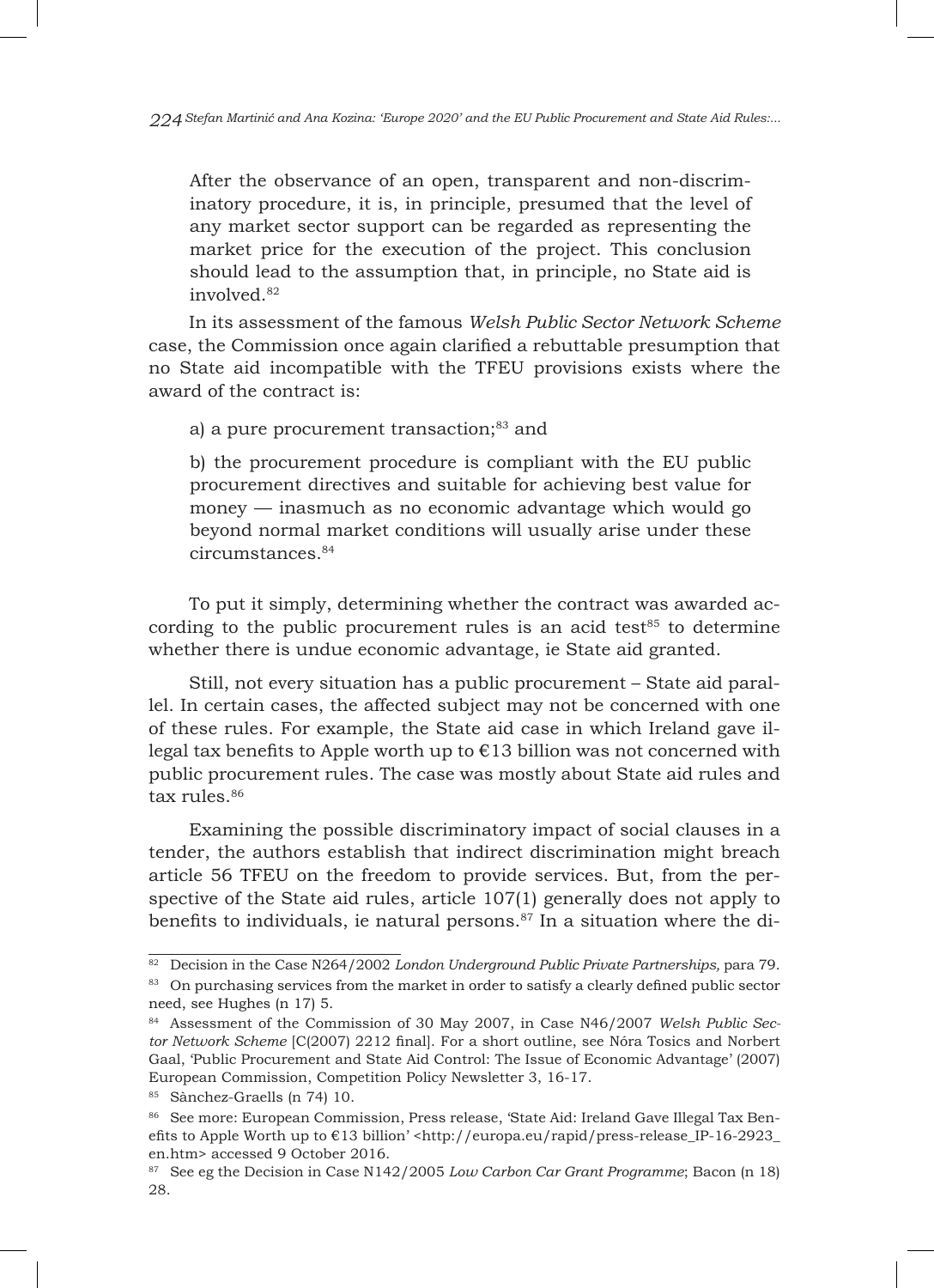rect beneficiaries are individuals, State aid may come into question only if that measure procures an indirect advantage to specific undertakings.<sup>88</sup>

Favourising residents of a certain State does not benefit particular tenderers, because their access to competition is unchanged, as are their chances. From the perspective of the undertakings, the competition is not distorted, so there is no State aid in this situation either. When the public procurement procedure is compliant with the provisions of the Directive, there is a presumption that no State aid incompatible with the internal market is granted.<sup>89</sup> In contrast, in the example of the hypothetical situation where environmental clauses were implemented, undertakings were affected based on the location of their headquarters. Because of the discriminatory criterion in the design of the tender, such a procedure would not be compliant with the EU public procurement directives (or in the case of contracts below thresholds, it would not be compliant with EU principles), so there would be a risk of undue economic advantage, ie State aid given to a certain tenderer. Therefore, the social clauses in this hypothetical case pass the acid test, but the environmental clauses fail it.

A case-by-case approach, with the due diligence of everybody concerned, is the only way governments, the Commission and the Court can secure compliance with all interconnected EU rules. As mentioned above, the acid test determines whether the contract was awarded according to public procurement rules and whether there was undue economic advantage, ie State aid granted. The acid test was chosen as a tool of detecting potential State aid since it relies on objective and firm rules of public procurement.90

In the following part of this paper, the authors address the 2014 directives and the case law of the Court to establish whether something has changed in the relationship between EU public procurement and State aid rules. What are the risks of the 2014 directives if we know that they aim for a more flexible approach, increased use of negotiations in procedures, and wider application of environmental and social considerations? Is the acid test still valid?

# **3 The new public procurement directives - a step forward for smart, sustainable and inclusive growth?**

As mentioned above, prior to the new public procurement directives, there was widely accepted consensus on the acid test with which it was

<sup>88</sup> Eg, Decision in Case N142/2005 *Low Carbon Car Grant Programme*; Bacon (n 18) 28.

<sup>89</sup> Assessment of the Commission of 30 May 2007, in Case N46/2007 *Welsh Public Sector Network Scheme* [C(2007) 2212 final].

<sup>90</sup> See Bartosch (n 72) 551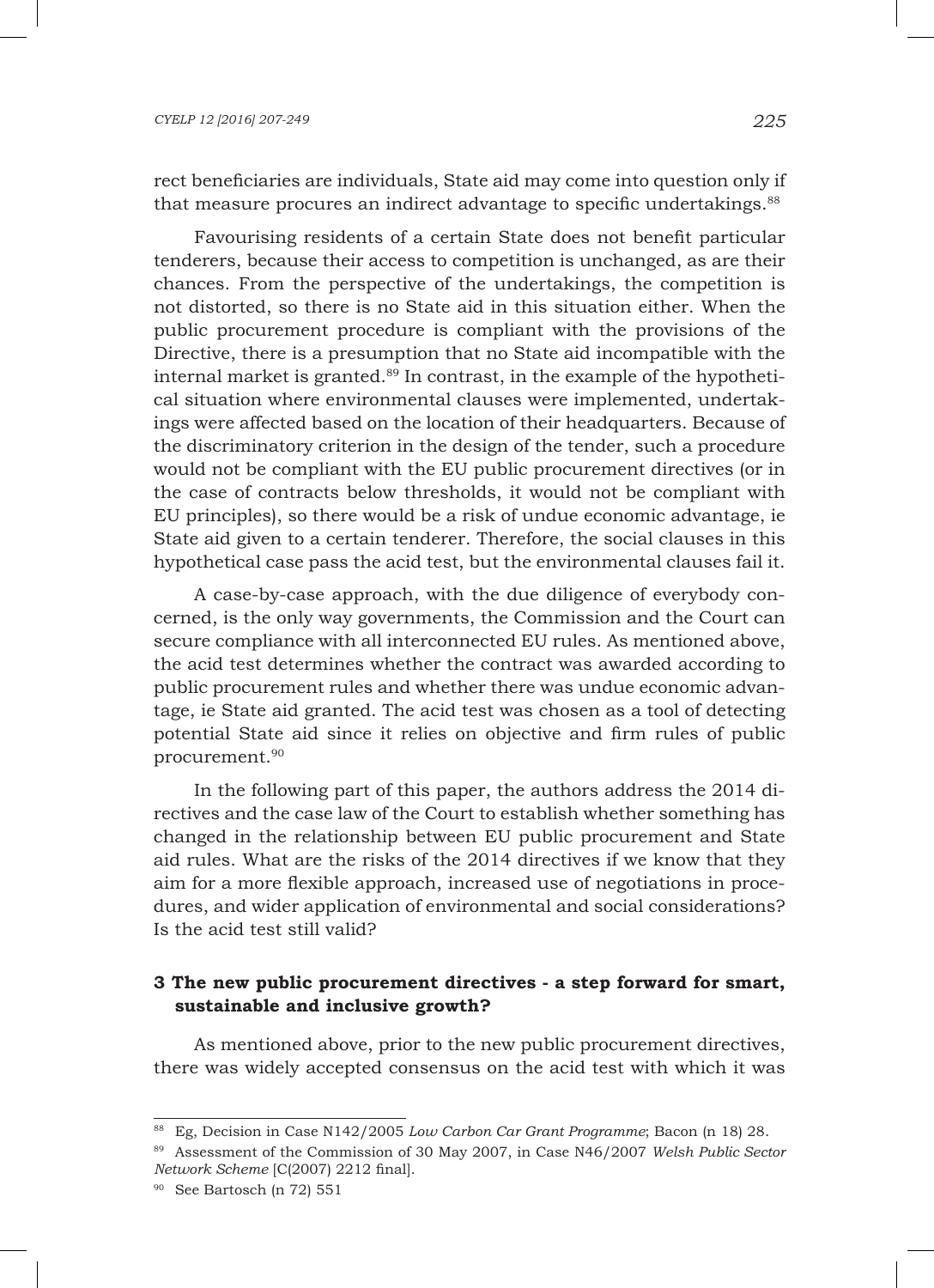possible to determine whether there was undue economic advantage, ie State aid granted. The logic was that if the contract was awarded according to the public procurement rules, then there was (a rebuttable presumption that there was) no State aid. $91$  The point of interest in this section is to examine whether the test is still valid due to the reform (or lack of it) in public procurement rules as part of the 'Europe 2020' project and its impact on State aid rules. Therefore, the following main research aim of this paper will be analysed: Do the public procurement directives and the *La Poste* case create risks of infringing State aid rules*.*

To analyse the main research question, the authors discuss the following four topics:

- 1) When can the State participate in the market?
- 2) Links to the subject matter in public procurement procedures;
- 3) Negotiations in the public procurement procedure; and
- 4) Innovation partnership.

The authors take a critical approach to whether the project 'Europe 2020, a strategy for smart, sustainable and inclusive growth', is a *smart* way for achieving *growth*, even if it attains greater *sustainability* and *inclusiveness*.

The authors explore precisely these issues because 'Europe 2020' was one of the main influences in the drafting of the new public procurement directives. The EU's willingness to use public procurement rules as a means of achieving its societal and ecological goals can be seen throughout the new public procurement directives. However, the authors are worried that the reform motivated by 'Europe 2020' did a disfavour to the public procurement system, in particular from the perspective of the provisions on the link to the subject matter, on negotiations in the public procurement procedure, and on innovation partnership.

But what can also be seen in the new directives is the lack of coherence between State aid, its developing case law and public procurement rules. One of the main goals of *'*Europe 2020*'* is growth. According to Tom Ginsburg, law matters for economic development.<sup>92</sup> The authors believe that a coherent and a just legal system and the rule of law are vital for achieving growth. If the EU public procurement and State aid rules are not coherent, the EU will lose on its effectiveness in reaching its goals. Therefore, the authors also ask when the state can participate in the

<sup>91</sup> Sànchez-Graells (n 74) 10; Bartosch (n 72) 551.

<sup>92</sup> Tom Ginsburg, 'Does Law Matter for Economic Development? Evidence from East Asia' (2000) 34 Law & Society Review 829 <http://home.uchicago.edu/~/tginsburg/pdf/articles/DoesLawMatterForEconomicDevelop ment.pdf> accessed 22 April 2015.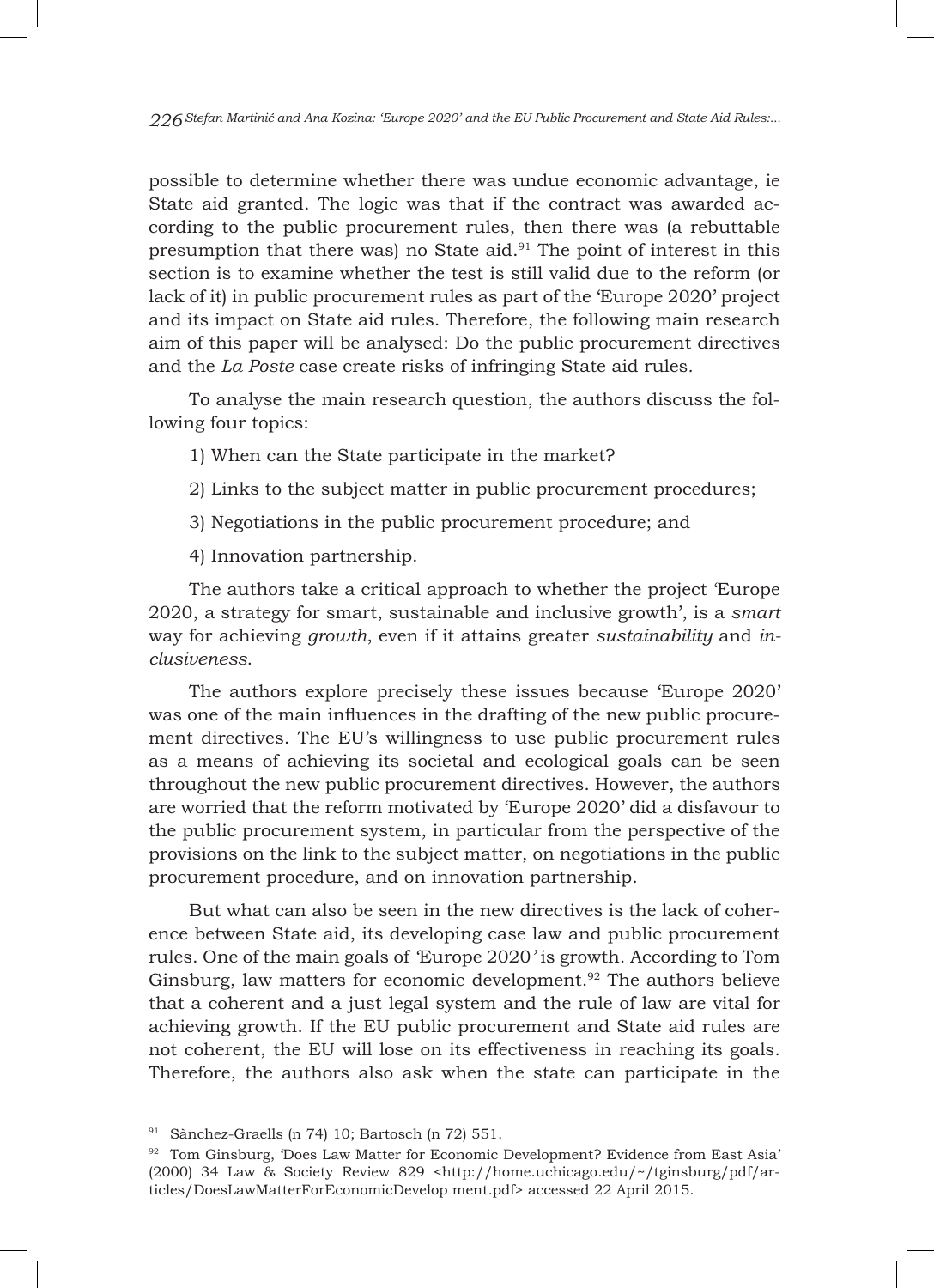market to see if there is coherence between State aid rules and public procurement rules.

# *3.1 When can the state participate in the market? One question, multiple answers*

In the EU, the public purchase of goods and services has been estimated to account for 16% of GDP,<sup>93</sup> which shows the importance of public procurement rules to the EU economy. As previously mentioned, State aid rules are important because State aid may distort the dynamics of the competitive process.94 State aid may help perpetuate failed business models; it may reduce the incentive to compete; and it may create moral hazard by encouraging excessive risk taking.<sup>95</sup>

Thus, due to the importance of both EU public procurement and State aid rules, any new changes in public procurement rules motivated by 'Europe 2020' must respect the coherence of the EU legal system in general. It seems that the 'Europe 2020' project does not respect the coherence of EU law in an appropriate manner. More precisely, the authors believe that there is a shortcoming in the implementation of 'Europe 2020' in the field of EU public procurement rules and in the latter's relationship with EU State aid rules. This paper will go on to argue that unfortunately the EU has failed in this respect with the new public procurement directives. This was especially highlighted after the *La Poste* case of 3 April 2014.

In this landmark case, it was established that there was an implied and unlimited loan guarantee from the French State in favour of the French post office (La Poste) because of La Poste's status as a publicly owned establishment under French law and because La Poste could not be made subject to insolvency and bankruptcy procedures under ordinary law.96 According to two leading credit rating agencies, Fitch and Standard & Poor's, such a guarantee was a determining factor for the credit rating.97 They held that the market takes account of credit ratings in assessing the credit to be granted to a given undertaking.<sup>98</sup> Therefore, a rating which is better on account of a guarantee is an advantage because a guarantee enables the borrower, for example, to enjoy a lower interest rate or provide a lower level of security.

<sup>93</sup> For more, see European Commission, 'Public Procurement' <http://ec.europa.eu/trade/ policy/accessing-markets/public-procurement/> accessed 24 March 2015.

<sup>94</sup> Bacon (n 18) 9.

<sup>95</sup> ibid.

<sup>96</sup> See François-Charles Laprévote, Charlotte Emin and Florine Coupé, 'The (French) Postman Rings Twice in Vain: The Court of Justice upholds of the GC's Judgment in La Poste' (2014) 4 ESTAL 735.

<sup>97</sup> Case T-154/10 *France v Commission* ECLI:EU:T:2012:452, para 106;

<sup>98</sup> ibid.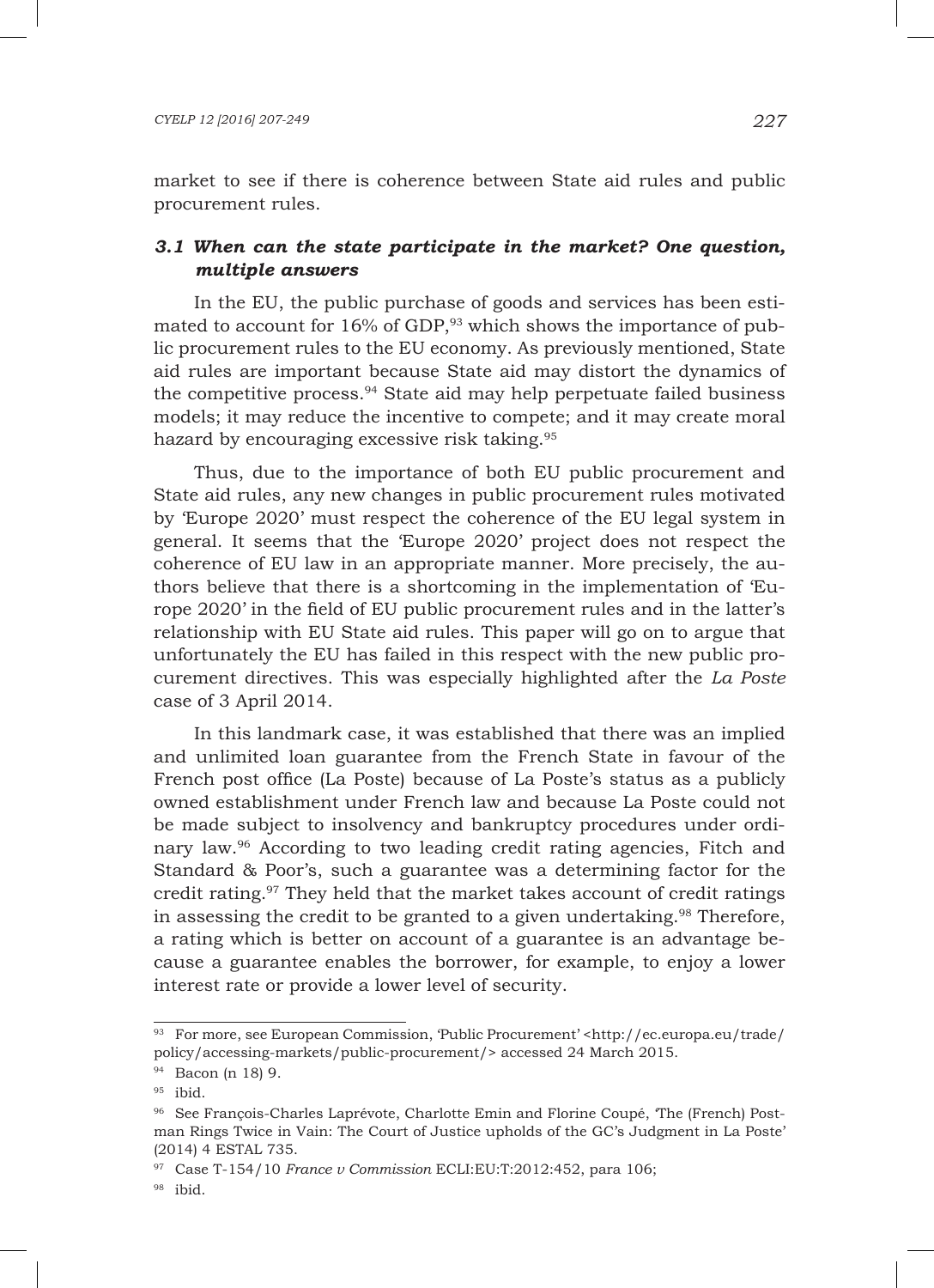In order to determine whether a guarantee constitutes aid, it is necessary to apply the 'private investor test',  $99$  in other words to determine whether the recipient received an economic advantage that it would not have obtained under normal market conditions. So, for the case involving the French post office and its State guarantee, the question is whether the French post office would have received such a guarantee under normal market conditions from any other private creditor. An undertaking can also obtain an advantage by not paying premiums for the guarantee because risk-carrying in the form of a guarantee should normally be remunerated by an appropriate premium under normal market conditions.<sup>100</sup>

As a consequence of undue benefits, there is a selective advantage to that undertaking in comparison to its competitors, and so the competition is distorted. There is also an effect on trade between MSs if the market was open for international competition, in accordance with the *Mediaset* case.101 All in all, such an implied and unlimited loan guarantee can constitute State aid that is incompatible with the internal market.

Therefore, every time there is such a guarantee from the State to an economic operator that forms part of the State or is under its ownership there is a high possibility that there is State aid. To summarise, the question is when can the State (or an economic operator that forms part of the State or is under the ownership of the State) participate in the market under State aid rules?

The State as an owner of a company can participate in the market only if the company is under such a legal form that the owner (in this case the State) is liable for the debts of its company only to the amount of its contributions and does not have to repay the debts of its company with its own property.

In the *La Poste* case, the European Commission requested the French authorities to make a conversion of the French post office to a public limited company in order to annul the implied and unlimited guarantee constituting State aid.102 Although the State was still the owner of the French post office after the conversion, there was no longer an implied and unlimited loan guarantee because the State could not be liable for the debts of *La Poste* because it was an owner of a public limited company. An owner of a company under such a legal form is liable for the

<sup>99</sup> Case C-303/88 *Italy v Commission* ECLI:EU:C:1991:136, paras 21 and 22.

<sup>&</sup>lt;sup>100</sup> Commission Notice on the application of Articles 87 and 88 of the EC Treaty to State aid in the form of guarantees [2008] OJ C155, section 2.1.

<sup>101</sup> Case C-403/10 P *Mediaset v Commission* ECLI:EU:C:2011:533, para 27.

<sup>102</sup> Case C-559/12 P *French Republic v European Commission* ECLI:EU:C:2014:217, para 11.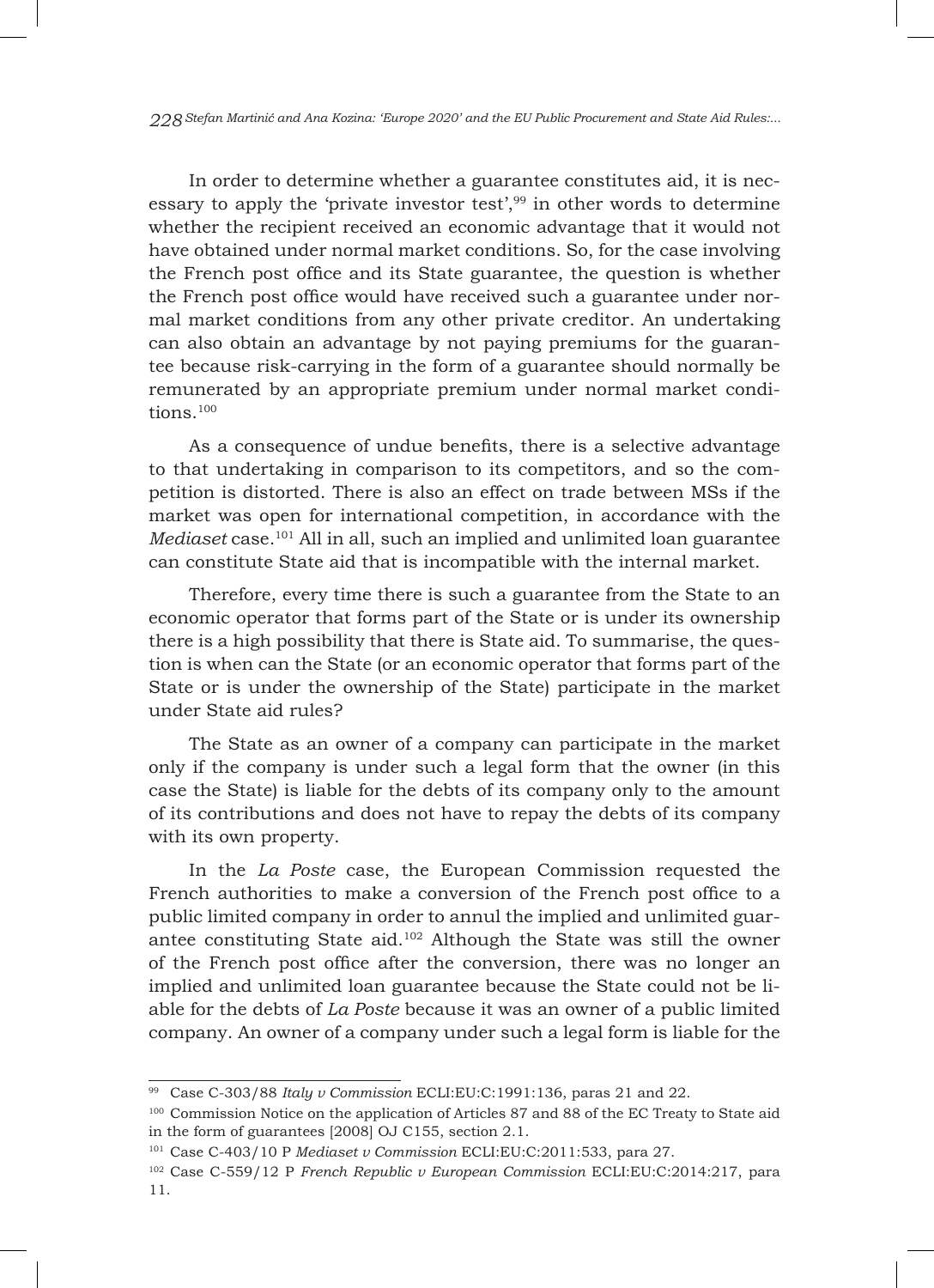debts of its company only to the amount of its contributions<sup>103</sup> and does not have to repay the debts of its company with its own property.

Unfortunately, enterprises under which the State is liable for the debts of those enterprises exist in many MSs, in particular in the utility and railway sectors.104 Although little time has passed from the *La Poste* judgment, part of the blame for some enterprises violating State aid rules should be attributed to the lack of coherence in the EU legislation. Due to the *La Poste* case, one needs to check if there is coherence between the current EU State aid and public procurement rules and consult the new public procurement directives to answer the question about when the State (or an economic operator that forms part of the State or is under the ownership of the State) can participate in the market, ie in a public procurement procedure. There will be a completely different answer from the one deriving from a similar question relating to State aid rules.

According to the public procurement rules, the legal form of the tenderer is not important, and gives a diametrically opposed answer to the question about when an entity of the State can participate *in a market*, or *for a market*<sup>105</sup> in the form of a public procurement procedure.

In 17 April 2014, two weeks after the judgement in the *La Poste,* the new public procurement directives came into effect. According to those directives a 'tenderer' 'means an economic operator that has submitted a tender'.106 An 'economic operator' 'means any natural or legal person or public entity or group of such persons and/or entities, including any temporary association of undertakings, which offers the execution of works and/or a work, the supply of products or the provision of services on the market'.107 Such a broad definition goes far beyond the limitation placed by the State aid rules on the issue of when an economic operator which forms part of the State can participate in a market, that is, in a public procurement procedure. This difference is most noticeable in the preamble to both of the new public procurement directives:

<sup>103</sup> Jakša Barbić, *Pravo društava, Društva kapitala, Svezak I. - Dioničko društvo*; (6th edn, Organizator 2013) 15.

<sup>104</sup> Valerie Guigue Koeppen, 'La Poste: Implied Unlimited State Guarantees Under the Loop of State Aid Law' (2014) 5 JECLP 548.

<sup>105</sup> Competition *in a market* is a situation in which in an already established market, a certain number of competitors are competing between each other. While competition *for a market* is competition between a certain number of competitors which are competing between each other to win exclusive or partially exclusive access to a certain market. For example, if a public tender offers exclusive access to the market of collection of waste, then the competitors which apply for the public tender are competing *for that market*.

<sup>106</sup> Directive 2014/24/EU, art 2(10).

 $107$  ibid, art  $2(11)$ .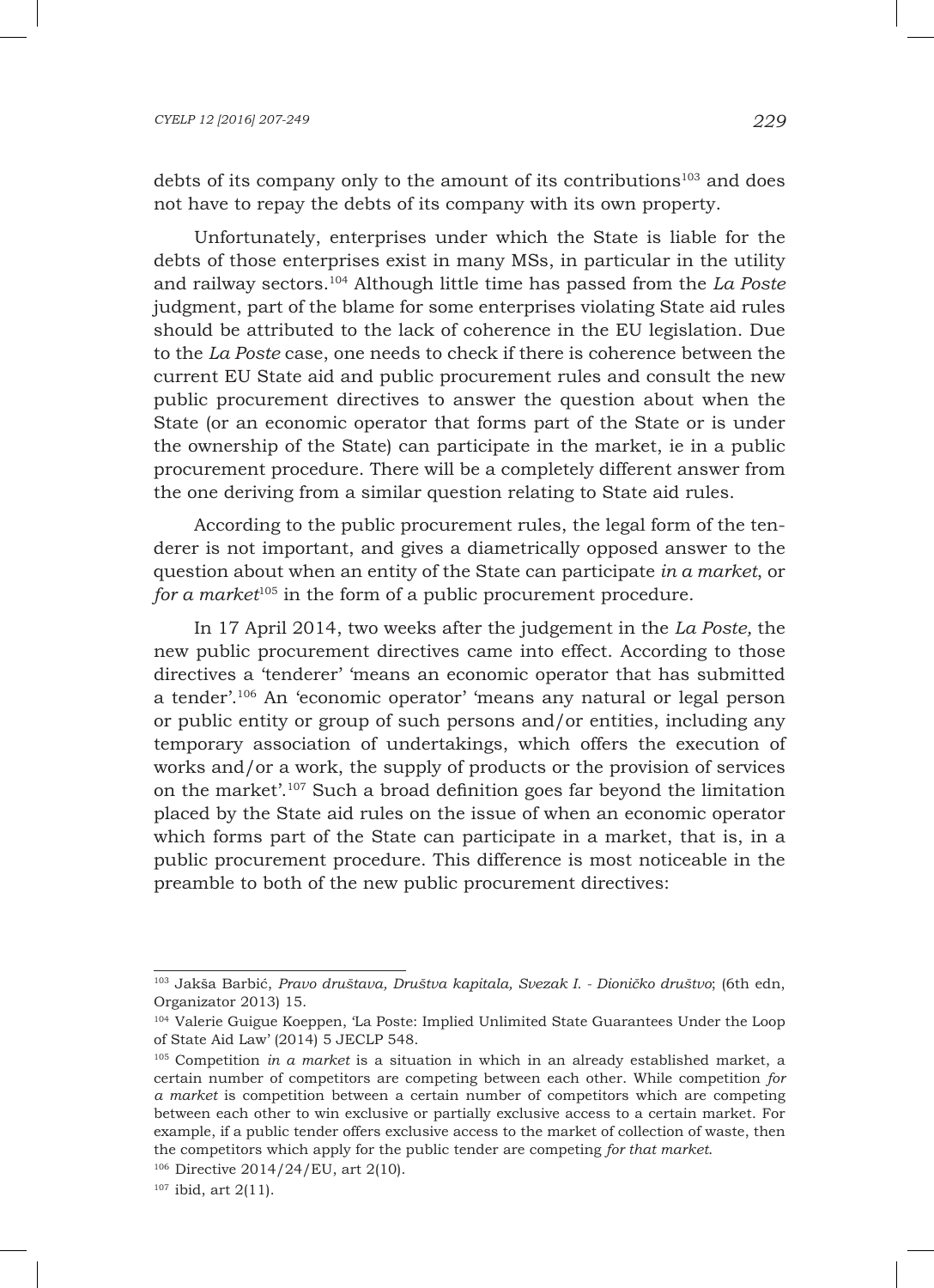It should be clarified that the notion of 'economic operators' should be interpreted in a broad manner so as to include any persons and/or entities which offer the execution of works, the supply of products or the provision of services on the market, *irrespective of the legal form* under which they have chosen to operate.108 Thus, firms, branches, subsidiaries, partnerships, cooperative societies, limited companies, universities, public or private, and other forms of entities than natural persons should all fall within the notion of economic operator, whether or not they are 'legal persons' in all circumstances.109

Since, according to the public procurement rules the legal form of the tenderer is not important, this gives a diametrically opposed answer to the question about when an entity of the State can participate *in a market* or *for a market* in the form of a public procurement procedure. To make things more interesting, the Financial Transparency Directive gives a third answer to the same question.

According to the Financial Transparency Directive, the prerequisite for a public undertaking to participate in the market is to have a separate account from the public authority.<sup>110</sup> Although such a rule is not contradictory to the public procurement rules, it can be misleading in the context of the *La Poste* case because the mere fact that a public undertaking has a separate account does not preclude the possibility of potential State aid. For instance, if the French post office in the *La Poste* case had a separate account from the public authority, it would still constitute State aid. Below, to summarise, the paper presents the three different answers to the question about when an economic operator which forms part of the State or is owned by the State can participate in a market or for a market in the context of a public procurement procedure and provides a possible solution to the problem.

a) State aid rules: when it is in a legal form in which the owner of the company is not liable with its property for the company's debts;

b) Public procurement rules: it can participate irrespective of the legal form;

<sup>108</sup> Para 17 of the Recital to Directive 2014/25/EU of the European Parliament and of the Council of 26 February 2014 on procurement by entities operating in the water, energy, transport and postal services sectors and repealing Directive 2004/17/EC (Text with EEA relevance) [2014] OJ L 94/243.

<sup>&</sup>lt;sup>109</sup> Recital to Directive 2014/24/EU, para 14.

<sup>110</sup> Art 1(2) of the Financial Transparency Directive 2004/109/EC of the European Parliament and the Council of 15 December [2004] OJ L390/38, amended by the Financial Transparency Directive 2013/50/EC of the European Parliament and the Council [2013] OJ L294/13.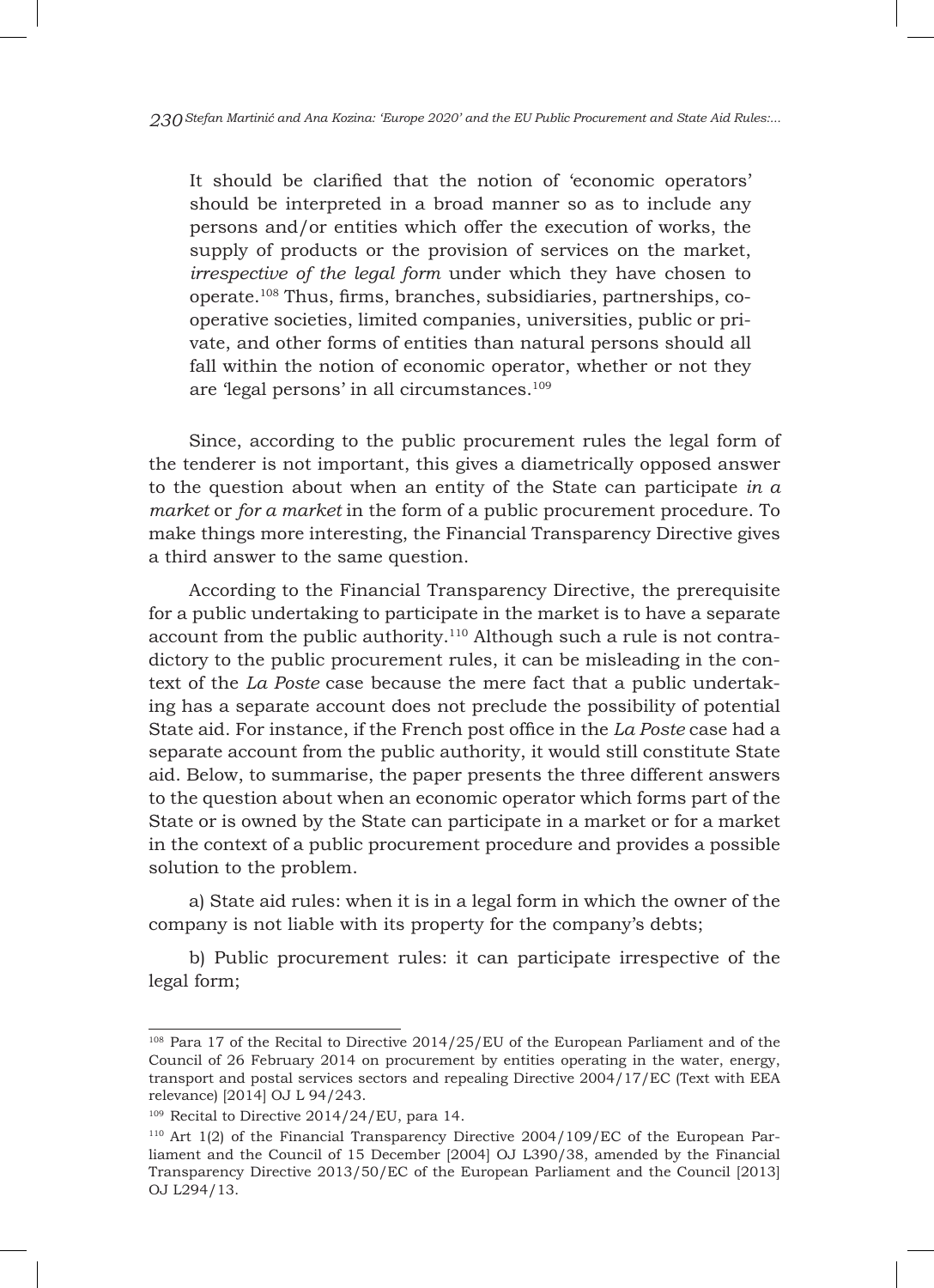### *CYELP 12 [2016] 207-249 231*

c) Financial Transparency Directive: when it has a separate account from the public authority.

The authors suggest that the public procurement rules and the Financial Transparency Directive should be changed at the first opportunity so that both contain the prerequisite that an economic operator which forms part of the State or is owned by the State should make a conversion to a legal form in which the owner of the company is not liable with its property for the company's debts in order to participate in the market or for the market.<sup>111</sup> Although, the internal legal systems vary from  $\overline{MS}$  to MS, each MS has a certain type of company under which the owner of the company is not liable with its property for the company's debts. $112$ 

Implementing these changes to the public procurement rules will help avoid State aid in the form of an implied and unlimited loan guarantee for all public undertakings that are participating in the public procurement procedure. It would also promote the basic principle of equal treatment and non-discrimination because undertakings linked to the State would not have a selective advantage from the very start of the tender process.

Likewise, if the Financial Transparency Directive were changed in this manner, it could achieve two things: a) it would be more coherent with the State aid rules; b) the public undertakings would also have separate accounts, since every undertaking that is a public limited company or a limited liability company or something similar has a separate account from the public authority. In this way, the Financial Transparency Directive would not lose its objectives, and the authors' suggestion would not have an effect on the area covered by the Financial Transparency Directive while it would promote adherence to State aid rules.

The authors believe that not only does it make sense to unify these rules, but also that this is in accordance with the basic principle of the rule of law and the principle of hierarchy of norms. Since the State aid rules are part of the Treaty on the Functioning of the European Union, it is part of EU primary law, which is the supreme source of law of the European Union, that is, it prevails over all other sources of law. It is at the apex of the European legal order.<sup>113</sup> Given that the public procurement directives and the financial transparency directives are part of second-

<sup>111</sup> Jakša Barbić, *Pravo društava, Opći dio* (3rd edn, Organizator 2008) 297.

<sup>112</sup> W Zöllner, *Gläubigerschutz durch Gesellschafterhaftung bei der GmbH* (FS für Horst Konzen 2006) 999; Jakša Barbić, *Pravo društava, Društva kapitala, Svezak I. - Dioničko društvo*; (6th edn, Organizator 2013) 15.

<sup>&</sup>lt;sup>113</sup> 'Primary law' <http://europa.eu/legislation\_summaries/institutional\_affairs/decisionmaking process/l14530 en.htm> accessed 10 August 2015.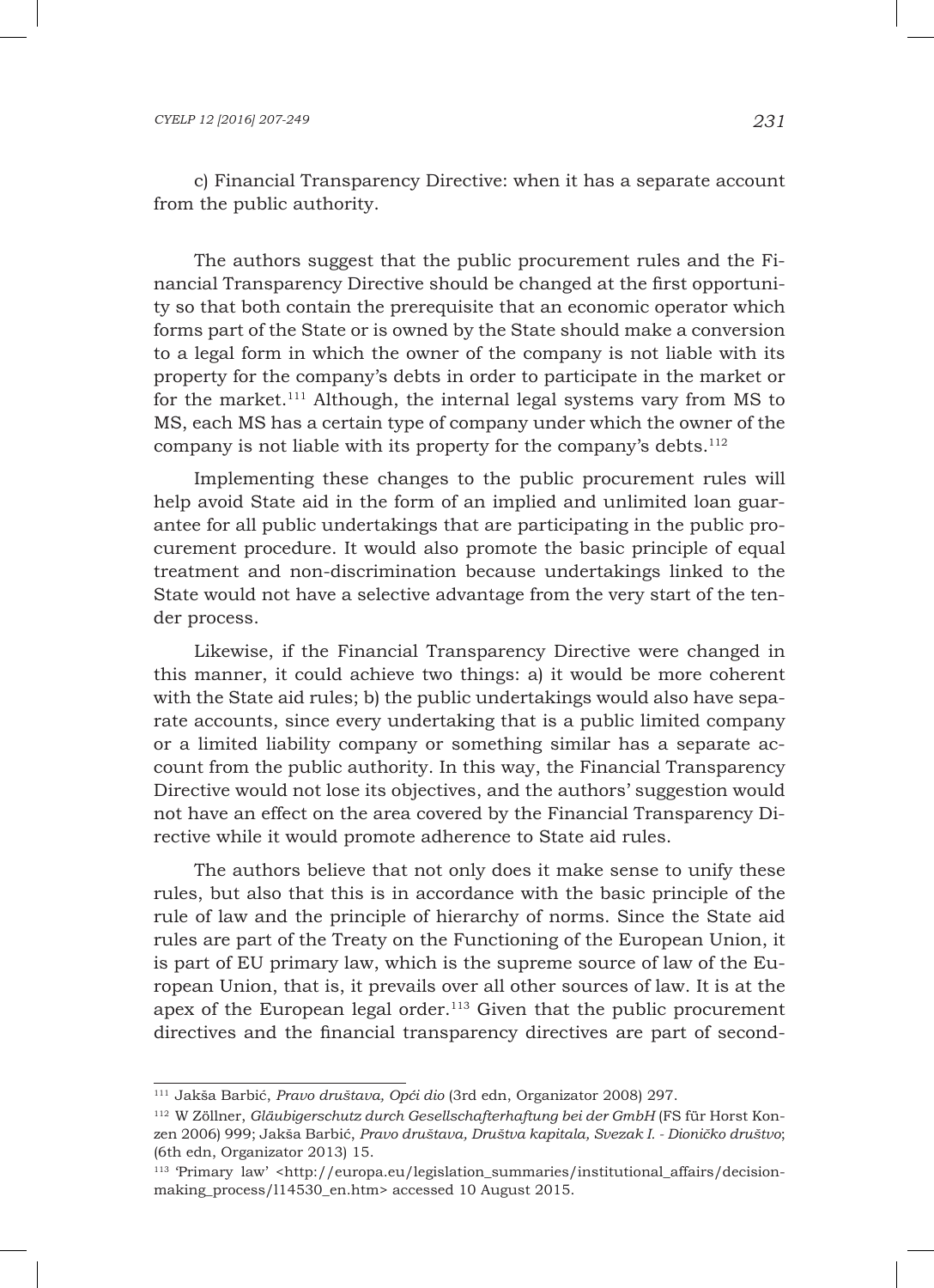ary law, they should be in accordance with the primary source of law, in this case with State aid rules. One could say that the strategy for 'smart, sustainable and inclusive growth' does not appear to be so *smart* in this particular case.

# *3.2 The link to the subject matter in public procurement procedures*

The EU public procurement directives are not concerned directly with what contracting authorities buy, but how they buy needed goods, works and services.<sup>114</sup> They are concerned with defining the process  $$ which procedures can be used, what will the timeframe be for certain stages, what criteria can be set to define contracting authorities' preferences, etc. For this reason, the implementation of environmental and social considerations in public purchases is subject to certain rules. In this subsection, the development of the inclusion of non-economic criteria in public procurements is outlined. Further, the obligation to have a stable link to the subject matter for such criteria is also examined. In the conclusion, there is a critical take on the aim of the new directives to simultaneously encourage environmental and social policies in procurement procedures and to limit the role of the contracting authorities as market regulators.

In 1988, in the *Beentjes* case, the Court for the first time allowed public purchasers to acquire supplies and services with a higher societal value, upholding the requirement to employ long-term unemployed persons as one of the contract performance clauses.<sup>115</sup> In 2000, 2002 and 2003, in the *Nord-Pas-de-Calais* and *EVN and Wienstrom* cases, the Court clarified its approach to environmental non-economic award criteria.116 These criteria cannot confer unrestricted freedom of choice on the contracting authority, they need to be expressly mentioned in the contract documents or the tender notice, they must comply with the fundamental principles of EU law, in particular the principle of non-discrimination,

<sup>114</sup> Even though, in the Green Paper on the modernisation of EU public procurement policy published in 2011, there was a proposal in support of the 'Europe 2020' policy objectives to 'impose on contracting authorities obligations on "what to buy"'. For example, by imposing mandatory requirements in regard of characteristics (eg a minimum level of recycling) or by setting targets (eg 70% of public purchases must be environmentally friendly). In the replies to the Green Paper, business, public authorities and MSs strongly opposed it, warning that such an obligation could lead to discrimination and restrict competition in procurement markets. The result would be fewer bidders and higher prices. Groups forming civil society were the only ones who supported this idea to a certain extent. Green Paper on the Modernisation of EU Public Procurement Policy: Towards a More Efficient European Procurement Market COM(2011) 41–42; ibid, Synthesis of Replies 15; cf Nicolas de Sadeleer, *EU Environmental Law and the Internal Market* (OUP 2014).

<sup>115</sup> Case C31/87 *Beentjes v Netherlands* EU:C:1988:422.

<sup>116</sup> Cases C225/98 *Commission v France* (*Nord-Pas-de-Calais*) EU:C:2000:494; *Concordia* (n 37); C448/01 *EVN AG & Wienstrom GmbH v Austria* EU:C:2003:651.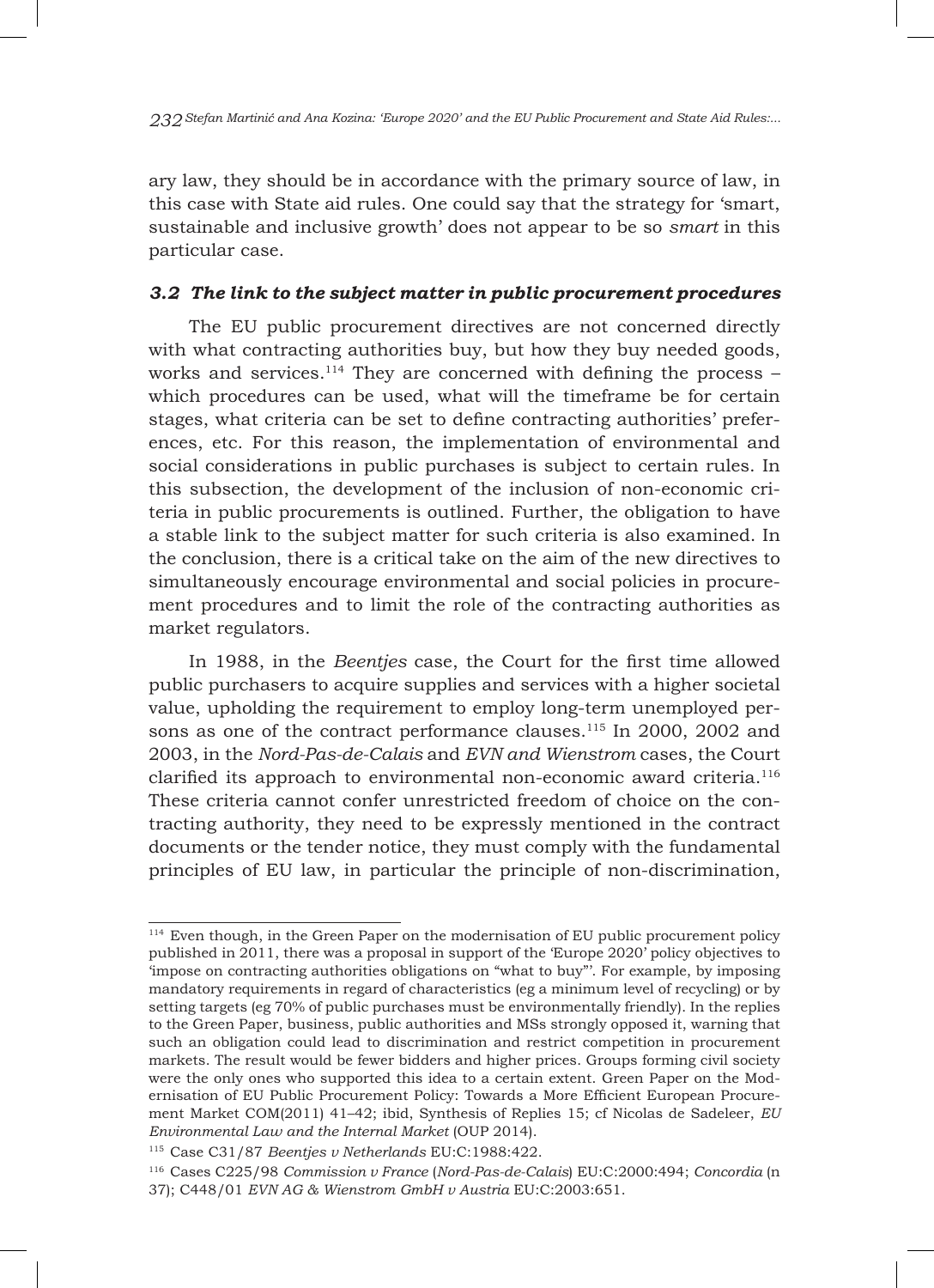and they must be linked to the subject matter.<sup>117</sup> In the judgment of  $2012$ in the *Max Havelaar* case, the use of labels to certify organic and/or fair trade production as an award criterion was accepted. $118$ 

The tendency over time was to allow ever broader use of environmental and social considerations. The Court acknowledged that including non-economic criteria in purchases of goods, works and services would not undermine the basic aim of acquiring value for money. At the same time, MSs gained a valuable tool through which they could pass various horizontal policies and set an example of an environmentally and socially responsible buyer. Through these cases, the Court established a requirement that each non-economic criterion the contracting authority sets must be linked to the subject matter. For example, a requirement to reduce noise and pollution coming from the provision of urban bus transport in *Concordia Bus* was found to be linked to the subject matter.119 But rewarding the highest number of points for a tenderer able to supply the highest amount of renewable energy to consumers *in excess* of what was the contracting authority's consumption in the *EVN and Wienstrom* case was considered to be without a link to the subject matter.120 The procured good was electricity for the contracting authority's consumption, so a *requirement* for it to be from renewable sources can relate only to the amount needed for its consumption, but the terms of electricity supply from the same supplier for other consumers is outside the scope of the subject matter of the contract.

The judge-made *requirement* for a link to the subject matter was integrated into the 2004 directives, though it was not worded in the same way for each stage of the procurement procedure. Non-economical parameters in technical specifications had to be 'sufficiently precise to allow tenderers to determine the subject matter of the contract and to allow contracting authorities to award the contract'.<sup>121</sup> Suitability criteria122 related to economic and financial ability or technical and professional ability had to be 'related and proportionate to the subject matter of the contract'.123 A link to the subject matter is explicitly required for

<sup>117</sup> *Concordia* (n 37) para 64.

<sup>118</sup> Case C368/10 *Commission v Netherlands* (*Max Haavelaar*) EU:C:2012:284.

<sup>119</sup> *Concordia* (n 37) para 65.

<sup>120</sup> Case C448/01 *EVN AG & Wienstrom GmbH v Austria* EU:C:2003:651, paras 67-68.

<sup>&</sup>lt;sup>121</sup> In art 23 of the 2004 Directive, only environmental characteristics are mentioned, but the Court through its case law interpreted it generally to refer to non-economic characteristics. Directive 2004/18/EC of the European Parliament and of the Council of 31 March 2004 on the coordination of procedures for the award of public works contracts, public supply contracts and public service contracts [2004] OJ l134/114 (Directive 2004/18/EC) art 23(3)(b).

<sup>122</sup> Corresponds to the selection criteria in the 2014 directives.

<sup>123</sup> Directive 2004/18/EC, art 44(2).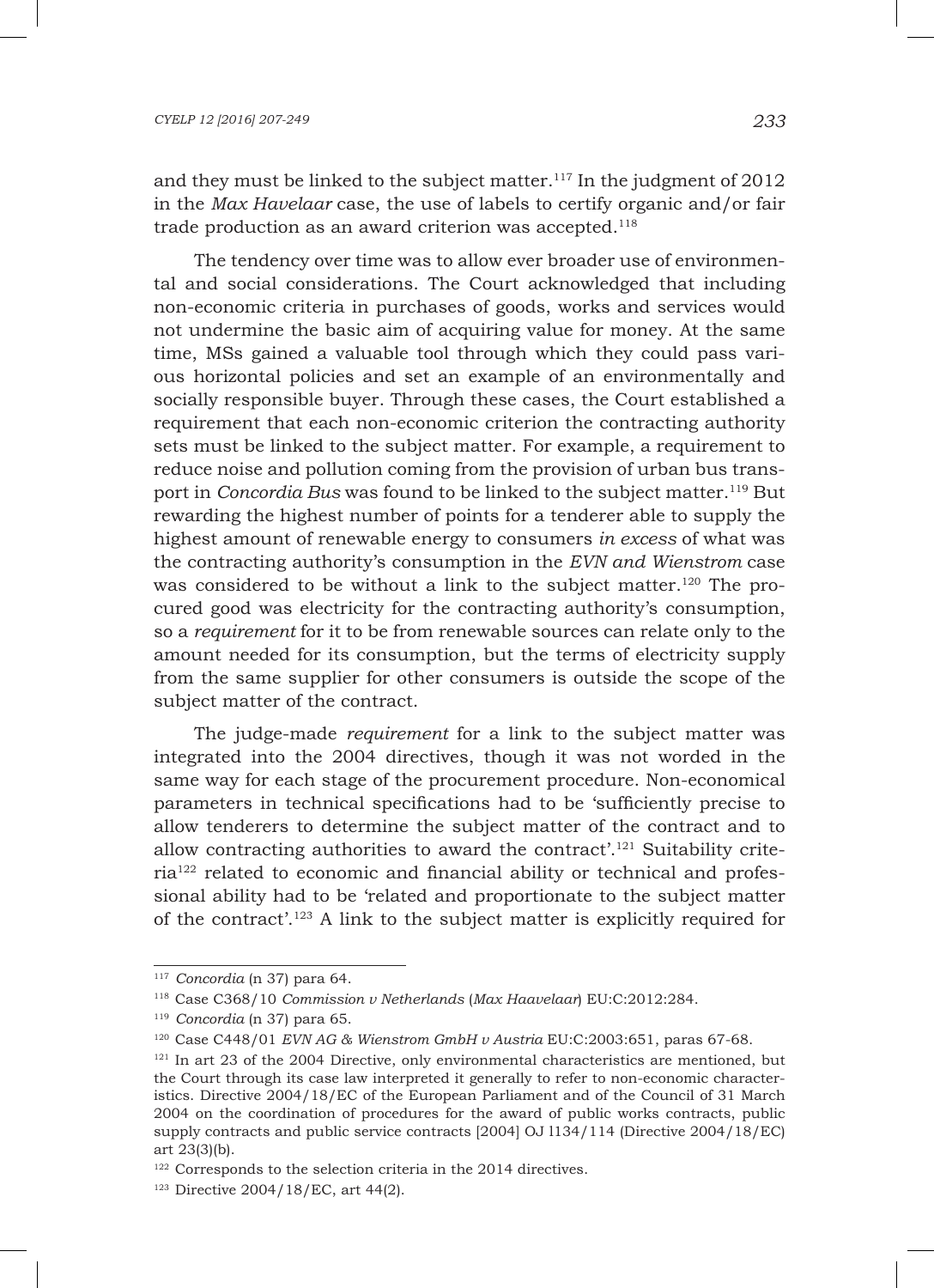all award criteria.<sup>124</sup> And, finally, for the conditions for the performance of contracts, it states that '[c]ontracting authorities may lay down special conditions relating to the performance of a contract, provided that these are compatible with Community Law  $(...)$ <sup>125</sup>

In the Green Paper that preceded the modernisation of the public procurement directives in 2014, the Commission discussed loosening or even abandoning the link to the subject matter. It stated that such a move would be in favour of pursuing 'Europe 2020' policy objectives through public procurement, and would allow 'contracting authorities to influence the behaviour of undertakings regardless of the product or service purchased'.126 However, the Commission warned that the link guarantees purchases at the best price, so removing the focus from the subject matter of the contract might entail risks with regard to consistency with State aid rules.<sup>127</sup>

The final result of public consultations was, the authors believe, twofold. While formally strengthening the link to the subject matter, by advocating the application of the criteria related to any stage of the life  $cycle<sup>128</sup>$  'from extraction of raw materials for the product to the stage of disposal of the product', $129$  the directives have allowed the widest use of environmental and social criteria so far.

The directives provide that technical specifications:

may also refer to the specific process or method of production (...) or to a specific process for another stage of its life-cycle even where such factors do not form part of their material substance provided that they are linked to the subject-matter of the contract and proportionate to its value and its objectives'.130

The wording for the selection criteria remained unchanged, demanding that all requirements are 'related and proportionate to the subjectmatter of the contract'.<sup>131</sup> The same wording stayed for the award criteria as well, requiring a 'link to the subject-matter of the public contract in

 $124$  ibid, art 53(1)(a).

<sup>125</sup> ibid, art 26.

<sup>126</sup> Green Paper (n 114) 39.

 $127$  ibid

<sup>128</sup> '*Life cycle*' means all consecutive and/or interlinked stages, including research and development to be carried out, production, trading and its conditions, transport, use and maintenance, throughout the existence of the product or the works or the provision of the service, from raw material acquisition or generation of resources to disposal, clearance and end of service or utilisation'. Directive 2014/24/EU, art 1.

 $129$  Recital to Directive 2014/24/EU, para 97.

<sup>&</sup>lt;sup>130</sup> Directive 2014/24/EU, art 42(1).

<sup>131</sup> ibid, art 58(1).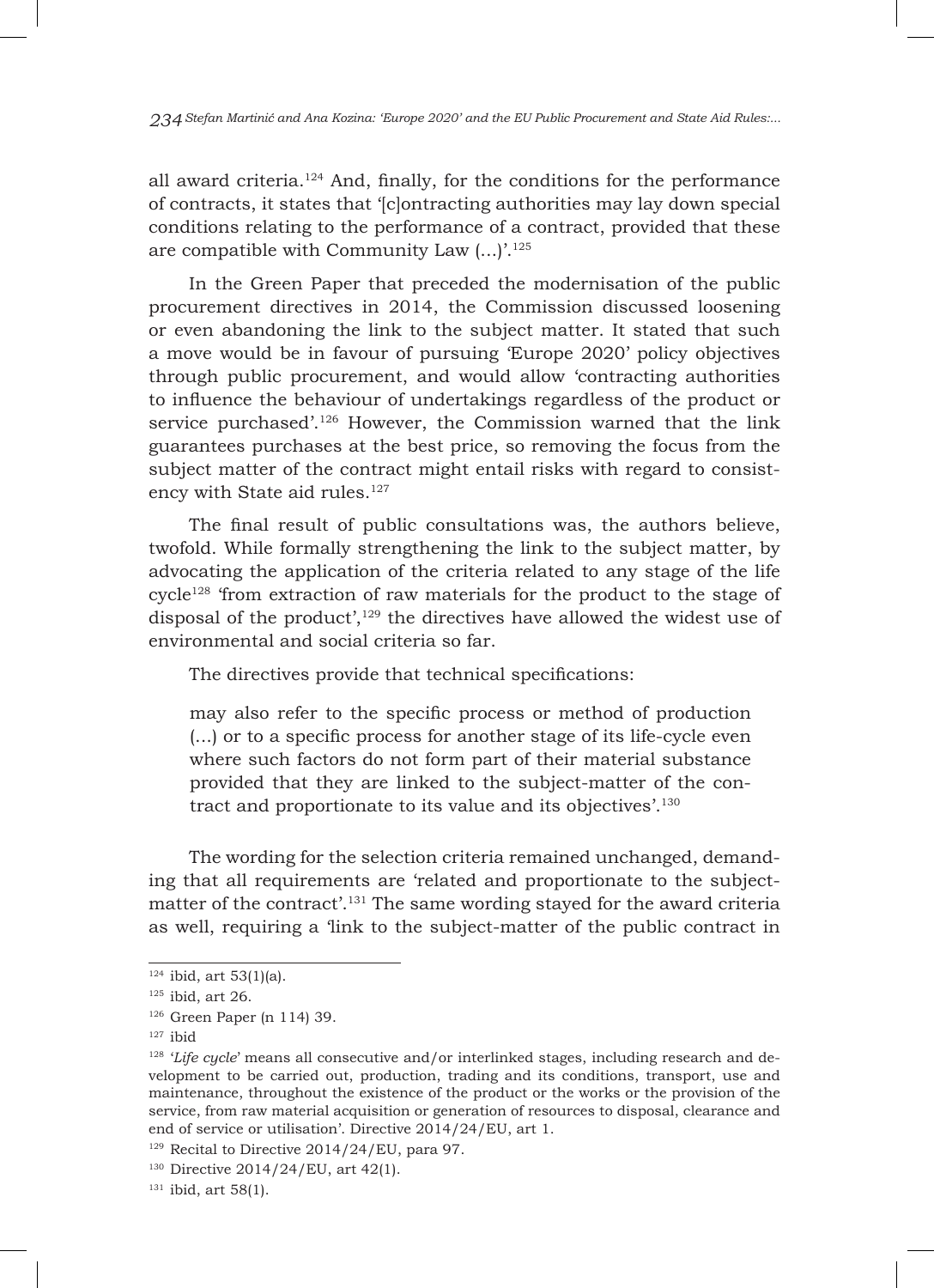question'.132 As regards contract performance clauses, to the existing 'relation to the performance of the contract', the new directives added an explicit requirement for a link to the subject matter.<sup>133</sup>

At the same time, the directives went further in defining what would be considered the link to the subject matter. In line with the recent development of the relevant case law of the Court,<sup>134</sup> tending towards broader interpretation of the scope of the subject matter, the 2014/24 Directive held that

contracting authorities should be allowed to use award criteria or contract performance conditions relating to the works, supplies or services to be provided under the public contract in *any respect and at any stage* of their life-cycles from extraction of raw materials for the product to the stage of disposal of the product (...) even where such factors do not form part of their material substance.<sup>135</sup>

An extended view on the scope of the subject matter was also expressed in article 42 on technical specifications, again with reference to the various stages of the life cycle.136 The result of such a view is that anything that is included in the life cycle would thus be considered linked to the subject matter.<sup>137</sup>

In reaction to the new directives which opted for continued use of the link to the subject matter, Abbey Semple believes that under the 2014 directives there is a radical extension of the link to the subjectmatter requirement.<sup>138</sup> She claims that the Green Paper overstated the importance of the link to the subject matter under the 2004 directives, describing this as 'a fundamental condition that has to be taken into account when introducing into the public procurement process any considerations that relate to other policies' which are applied 'throughout

<sup>132</sup> ibid, art 67(2).

<sup>133</sup> ibid, art 70.

<sup>&</sup>lt;sup>134</sup> In 2012 the Court upheld the view of a broad link to the subject matter when it held in *Max Havelaar* that 'to require that the tea and coffee to be supplied must come from small scale producers in developing countries, subject to trading conditions favourable to them' fell within the social considerations permissible under art 26 of the 2004 Directive. See Case C368/10 *Commission v Netherlands* (*Max Havelaar*) EU:C:2012:284.

<sup>&</sup>lt;sup>135</sup> Recital to Directive 2014/24/EU, para 97 (emphasis added).

<sup>136</sup> Directive 2014/24/EU, art 42(1).

<sup>&</sup>lt;sup>137</sup> Marc Martens and Stanislas de Margerie, 'The Link to the Subject-Matter of the Contract in Green and Social Procurement' (2013) EPPPL 1, 17.

<sup>138</sup> Abby Semple, 'The Link to the Subject-Matter: A Glass Ceiling for Sustainable Public Contracts?' (2014) 12, available at: <http://papers.ssrn.com/sol3/papers.cfm?abstract\_ id=2565051> accessed 26 September 2015.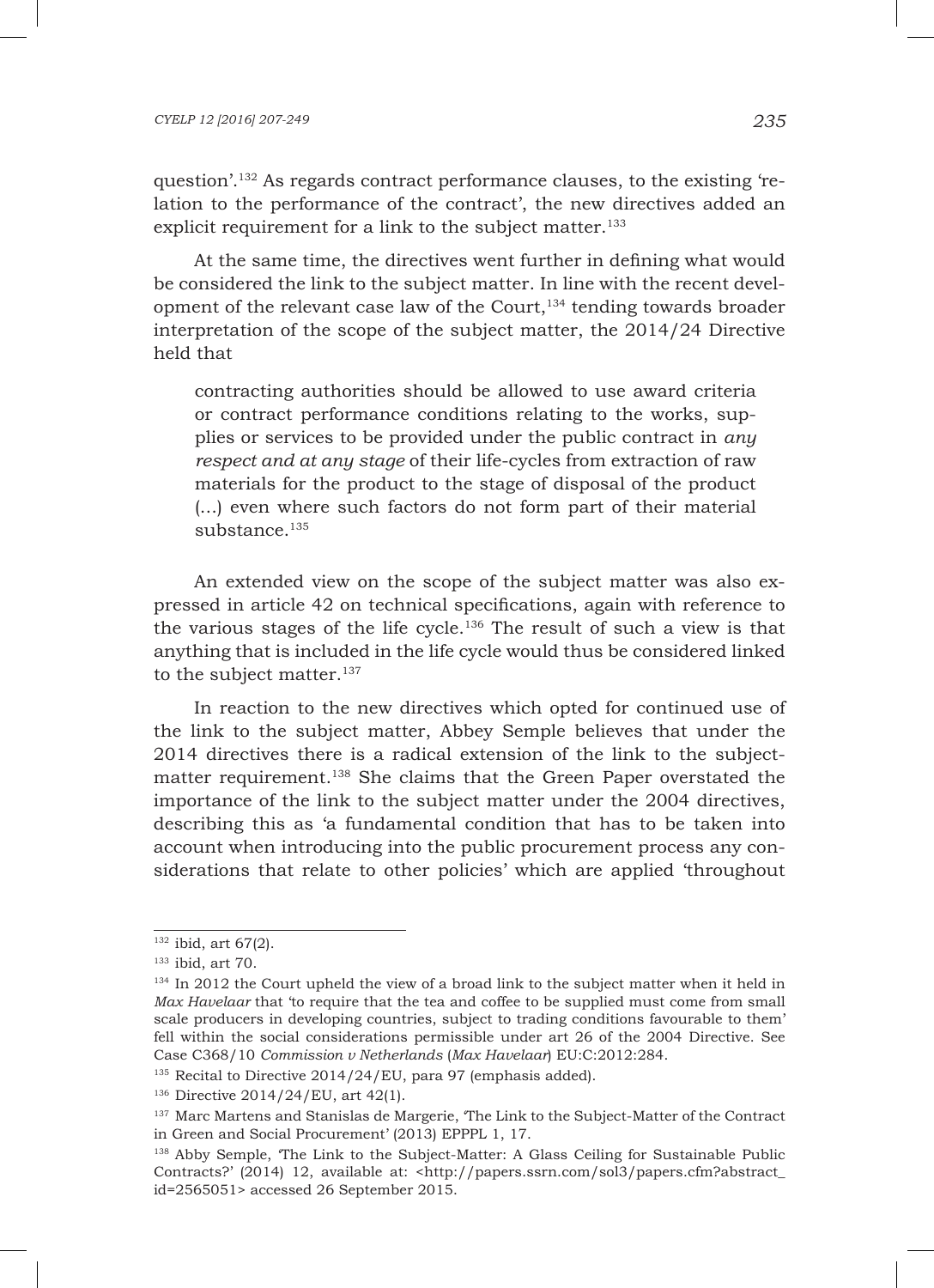the successive stages of the procurement process'.139 As outlined above, the subject-matter link explicitly appeared only in relation to the award criteria under the 2004 directives, and had only been referred to by the Court in this context.140 In essence, Semple claims that broader use of the link to the subject matter would narrow the application of social and environmental considerations.

The authors do not agree with such an opinion. On the contrary, they believe that in spite of the fact that the link has been nominally strengthened by its explicit mention in more of the provisions of the directive, its scope of application has in fact been broadened by introducing the notion of life cycle. The clear statement that non-economic criteria can relate to any stage of the life cycle extended what is considered to be the scope of the subject matter. Thus, as a consequence of the new directives, social and environmental considerations can be used more often in a public tender.

For example, the contracting authorities can now require that everyone from the original producer, intermediate supplier to the contracting authorities' supplier of certain goods behave in accordance with organic and fair trade requirements.

In conclusion, the consequence of the new public procurement directives' broad view on the link to the subject matter is that anything that is included in the life cycle would thus be considered linked to the subject matter.141 The authors believe that the European Union has taken the Niccolò Machiavelli logic which says that 'the goal justifies the means'.142 Although, such an approach might be useful for the 'Europe 2020' goals, unfortunately such logic is flawed in this case because: a) the means are not justified, and b) the goal could be reached by other less damaging means.

On the one hand, as this paper has already analysed in part 3, social and environmental considerations in a public tender can be a doubleedged sword. Such additional requirements could be misused in order to pick winners and losers of the public procurement procedure. The EU's choice of broadening the scope of the link to the subject matter and *ipso facto* widening the scope of social and environmental considerations which can be used in the public tender creates even more risk of discrimination than in the case of a narrower scope. Consequently, such a change in the public procurement rules leads to more risk of favouritism, distortion of competition and violation of State aid rules. The authors do

<sup>139</sup> ibid.

<sup>&</sup>lt;sup>140</sup> ibid.

<sup>141</sup> Martens and de Margerie (n 137) 17.

<sup>142</sup> Niccolò Machiavelli, *The Prince* (first published 1515, Bantam Dell 1996) 122.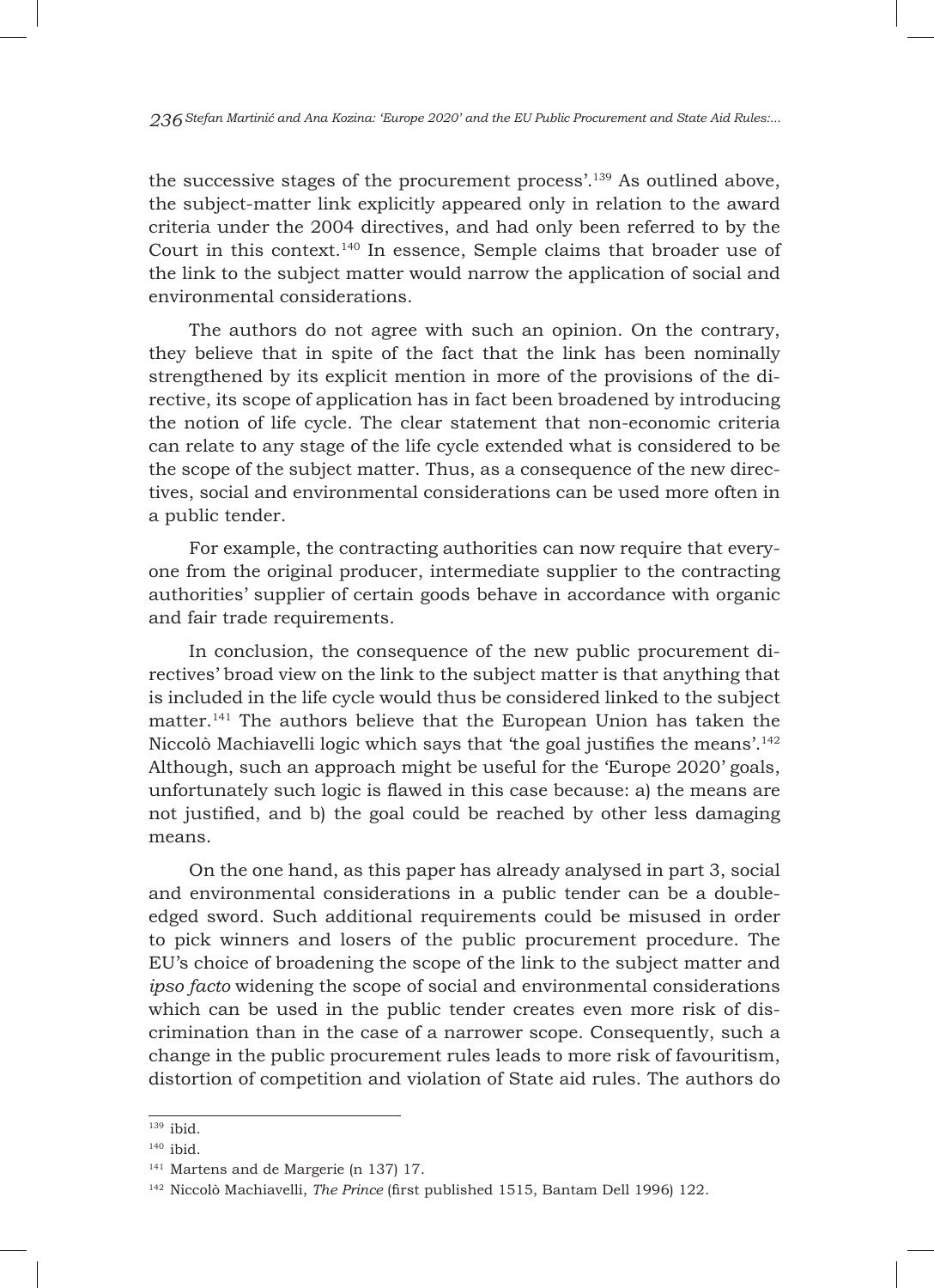not agree with Semple who advocates a looser link to the subject matter.143 When the scope of the subject matter of the contract is debated, potential gains for sustainable development and social justice need to be weighed against the potential losses for other policies. Broader interpretation of the scope of the link to the subject matter can trigger misuse of non-economic requirements, which would infringe the rules of public procurement. Once they have been violated, the risk of State aid granted is plausible. To avoid this, the authors believe that the interpretation of the link to the subject matter needs to be narrower.

On the other hand, more effective tools for combating climate change and social injustice could be a larger amount of EU funds reserved for environment friendly and socially conscious projects, or additional EU legislation aimed at fulfilling the goals of 'Europe 2020' in both the public and the private sector. Despite the fact that the use of a larger amount of EU funds would bring more costs for the EU instead of relying on the MSs to spend their money on public procurement, it is the authors' belief that the problems could be tackled directly, rather than using defective solutions which compromise public procurement and State aid rules and the benefits which derive from compliance with those rules. Although the manifestation of the 'Europe 2020 strategy for smart, sustainable and inclusive growth' in this particular case might lead to more *sustainability* and *inclusiveness*, there are risks that public procurement and State aid rules will be compromised.

## *3.3 Negotiations in the public procurement procedure*

The aim of public procurement rules is to secure fair competition among economic operators on the one hand, and the best use of taxpayers' money in public purchases on the other. For this reason, the underlying principle of public procurement is to treat economic operators equally and without discrimination, while acting in a transparent and proportionate manner.144 To guarantee a level European playing field, the award of public contracts below thresholds has to comply with the principles of the TFEU, and, for public contracts above thresholds, a national procedure compliant with the provisions of the procurement directives has to be applied.<sup>145</sup>

Under the  $2004/18$  and  $2004/17$  Procurement Directives,<sup>146</sup> contracting authorities had open and restricted procedures which bore no

<sup>143</sup> Semple (n 138).

<sup>144</sup> Directive 2014/24/EU, art 18(1).

<sup>&</sup>lt;sup>145</sup> Recital to Directive 2014/24/EU, para 1.

<sup>146</sup> Directive 2004/18/EC, Directive 2004/17/EC of the European Parliament and of the Council of 31 March 2004 coordinating the procurement procedures of entities operating in the water, energy, transport and postal services sectors [2004] OJ 134/1.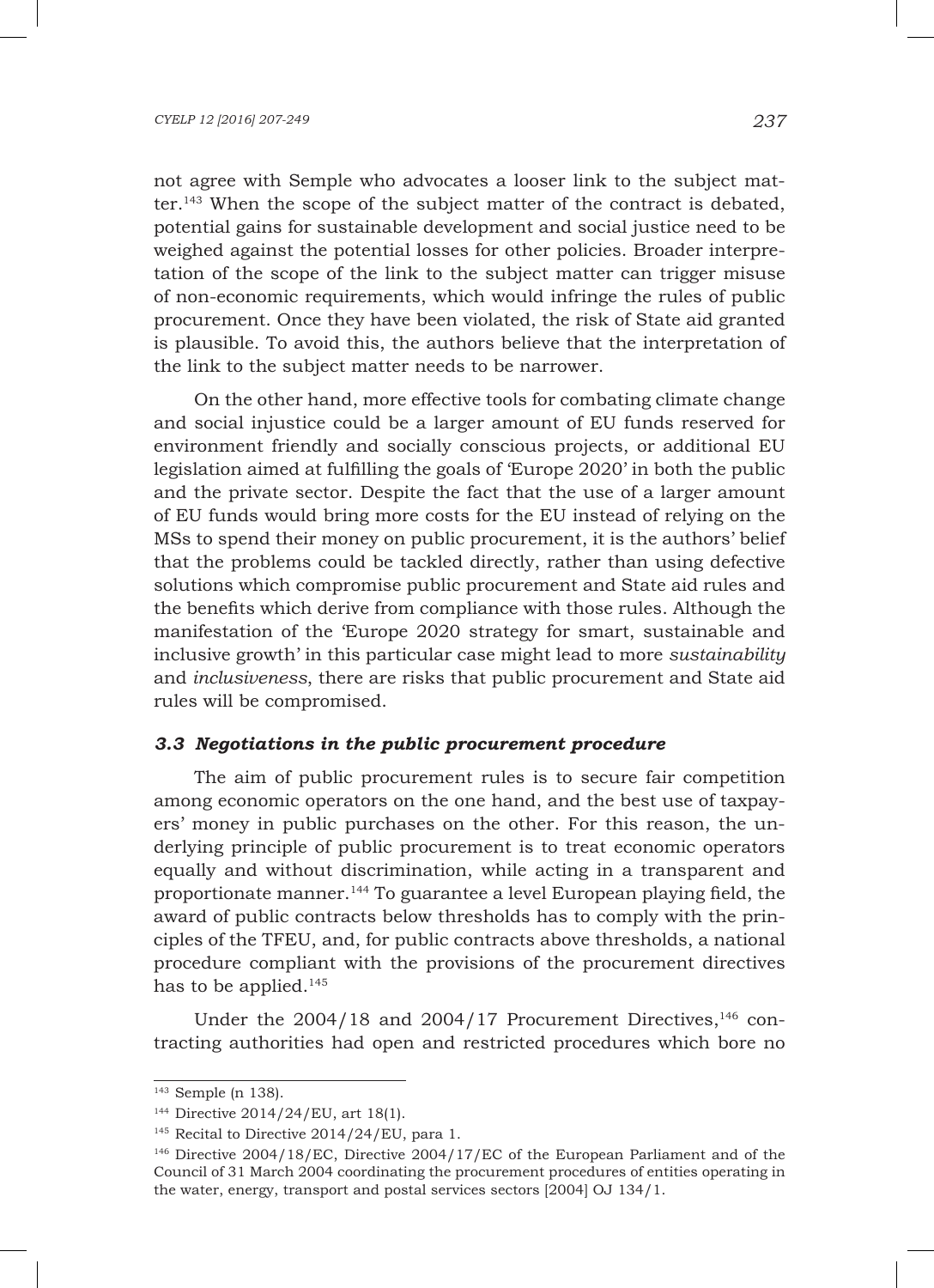possibility of negotiations.147 Different variations of restricted procedures included negotiations, but were applicable only in a limited number of situations, where there could be a negotiated procedure with or without a prior publication of a contract notice.<sup>148</sup> Through the procedure of a design contest, the jury selected a plan or a design.<sup>149</sup> The new procedures introduced in the 2004 directives were a competitive dialogue,  $150$  a dynamic purchasing system<sup>151</sup> and an electronic auction.<sup>152</sup>

In 2010 in the Single Market Act,<sup>153</sup> the European Commission announced its plan to modernise public procurement rules as part of the 'Europe 2020' strategy. The goal was to simplify the award of contracts and make the procedure more flexible to create an effective Europe-wide procurement market, which would at the same time support other policies and save billions of taxpayers' money.154 An additional goal was to increase cross-border procurement, which in 2009 accounted for only around 1.5% of all public contracts awarded.155

As part of the wide consultations that followed, in 2011 the Commission published the 'Green Paper on the modernisation of EU public procurement policy'156 (hereinafter: Green Paper) in which it detected the need for more flexibility in procurement procedures and broader use of negotiations in the procedures. In response to the questions posed in the Green Paper, the majority of interested stakeholders, namely businesses, MSs, public authorities and even legal experts, supported the suggestion to allow more negotiation or to generalise the use of the negotiated proce-

<sup>147</sup> ibid, art 28.

<sup>148</sup> ibid, arts 30–31.

<sup>149</sup> ibid, arts 66–74.

<sup>150</sup> ibid, arts 28–29.

<sup>&</sup>lt;sup>151</sup> A two-stage process for whose setting up and subsequent award of contracts contracting authorities use solely electronic means. Following the rules of the open procedure, all economic operators who satisfy the selection criteria and are not subject to some of the exclusion grounds must be admitted to the dynamic purchasing system. They do not need to demonstrate suitability and capability each time they wish to compete for a public contract. In the second stage, authorities invite economic operators to bid for the specific contract. Directive 2004/18/EC, art 33.

<sup>&</sup>lt;sup>152</sup> After an initial full evaluation of the tenders, an electronic device for the presentation of new prices, revised downwards, and/or new values concerning certain elements of tenders, is used to rank tenders using automatic evaluation methods. Consequently, contracts having intellectual performances as their subject matter may not be the object of electronic auctions. Directive 2004/18/EC, art 54.

<sup>153</sup> Communication from the Commission to the European Parliament, the Council, the Economic and Social Committee and the Committee of the Regions, 'Towards a Single Market Act for a highly competitive social market economy: 50 proposals for improving our work, business and exchanges with one another' COM (2010).

<sup>154</sup> ibid 15.

 $155$  ibid.

<sup>156</sup> Green Paper, Synthesis of replies (n 114) 10.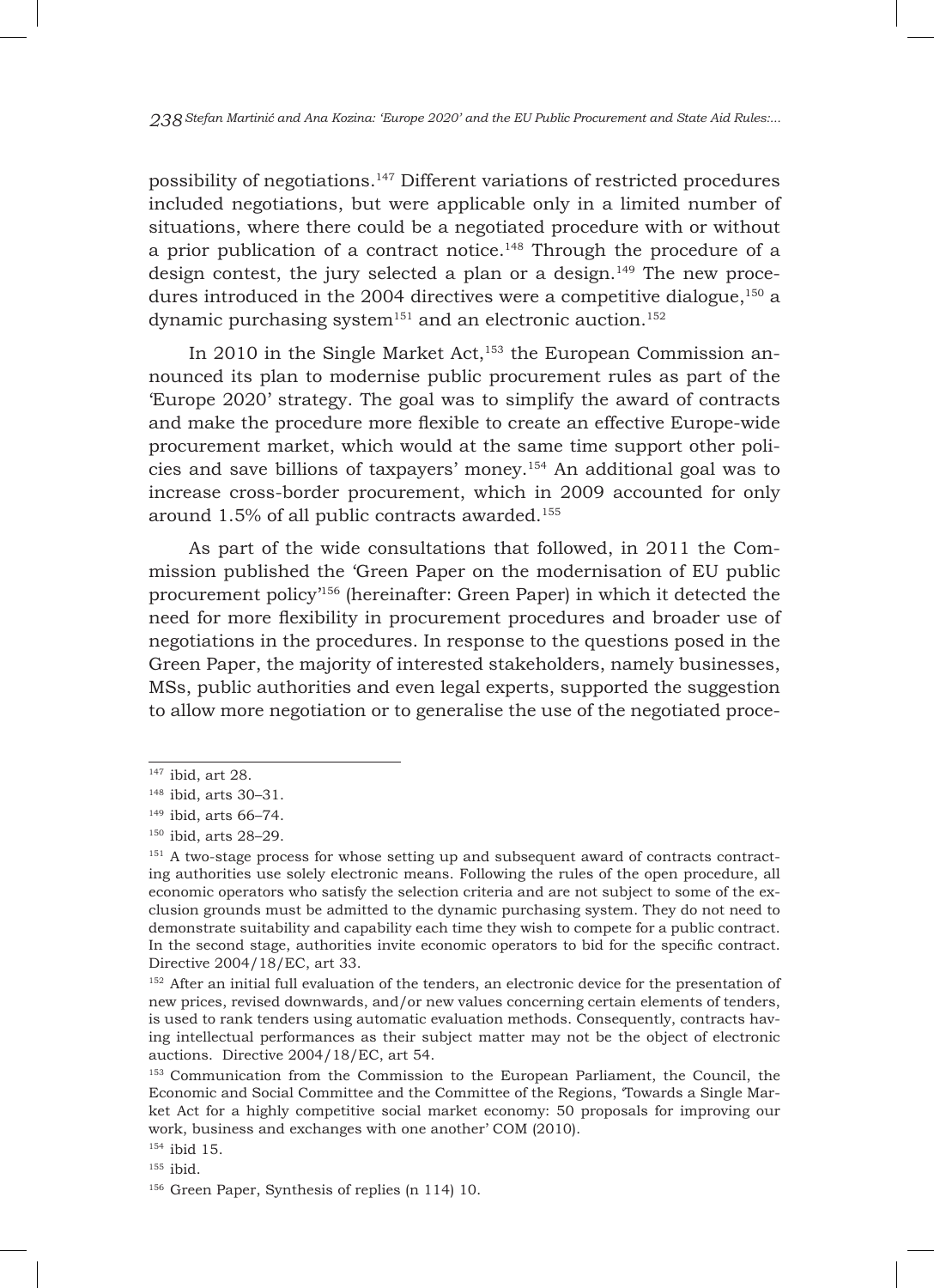dure with prior publication of a contract notice.<sup>157</sup> They argued that with an increased margin for negotiation, the contracting authorities could procure goods, works and services that were more fitting to their actual needs. The only stakeholders opposing this proposition were civil society and, to a certain extent, SME representatives.<sup>158</sup>

However, from the initial advocacy in the Green Paper for more negotiation, the Commission acknowledged that negotiated procedures increase the risk of favouritism and give rise to overly subjective decisions due to the greater discretion enjoyed by contracting authorities.159 The Commission explicitly stated that negotiated procedures would make it harder to detect possible grants of State aid. A clear majority of stakeholders stated that they were indeed aware of the possible negative consequences in terms of abuse, transparency and discrimination.<sup>160</sup>

As mentioned above, the belief that a procurement procedure compliant with the directives ruled out the possibility of undue economic advantage was based on the 'rigidity' of public procurement rules. The behaviour of the contracting authority was strictly monitored, so the potential to favour certain economic operators, especially domestic ones, was minimised. With the new directives, with the aim of improving the outcomes of the procurement procedures, the discretion enjoyed by the contracting authorities grew considerably. General availability and grounds for the use of negotiated procedures widened, and, in the opinion of the authors, so did the risk of granting State aid incompatible with the internal market.

The new directive kept the basic open and restricted procedures, but made it easier for the contracting authorities to choose from the two options. Stating that 'MSs shall provide that contracting authorities may apply open or restricted procedures',<sup>161</sup> the directive removed the previous right of MSs to decline to use one of these procedures in their national systems, or to place restrictions when both of these procedures were available, for example restricting use for certain procuring entities or for certain types of procurement.<sup>162</sup> In the authors' view, by doing this, the new directive made a somewhat dubious move. While trying to assure that every contractor can select the procedure that suits it best, the new directive deprived MSs of the right to intervene in the process. Even if an MS believes that for certain authorities, sectors or types of public

 $157$  Green Paper (n 114).

<sup>158</sup> ibid.

 $159$  ibid.

<sup>160</sup> ibid 11.

<sup>161</sup> Directive 2014/24/EU, art 26(2)

<sup>162</sup> Sue Arrowsmith, *The Law of Public and Utilities Procurement: Regulation in the EU and UK* (3rd edn, vol 1, Sweet & Maxwell 2014) para 7 – 07.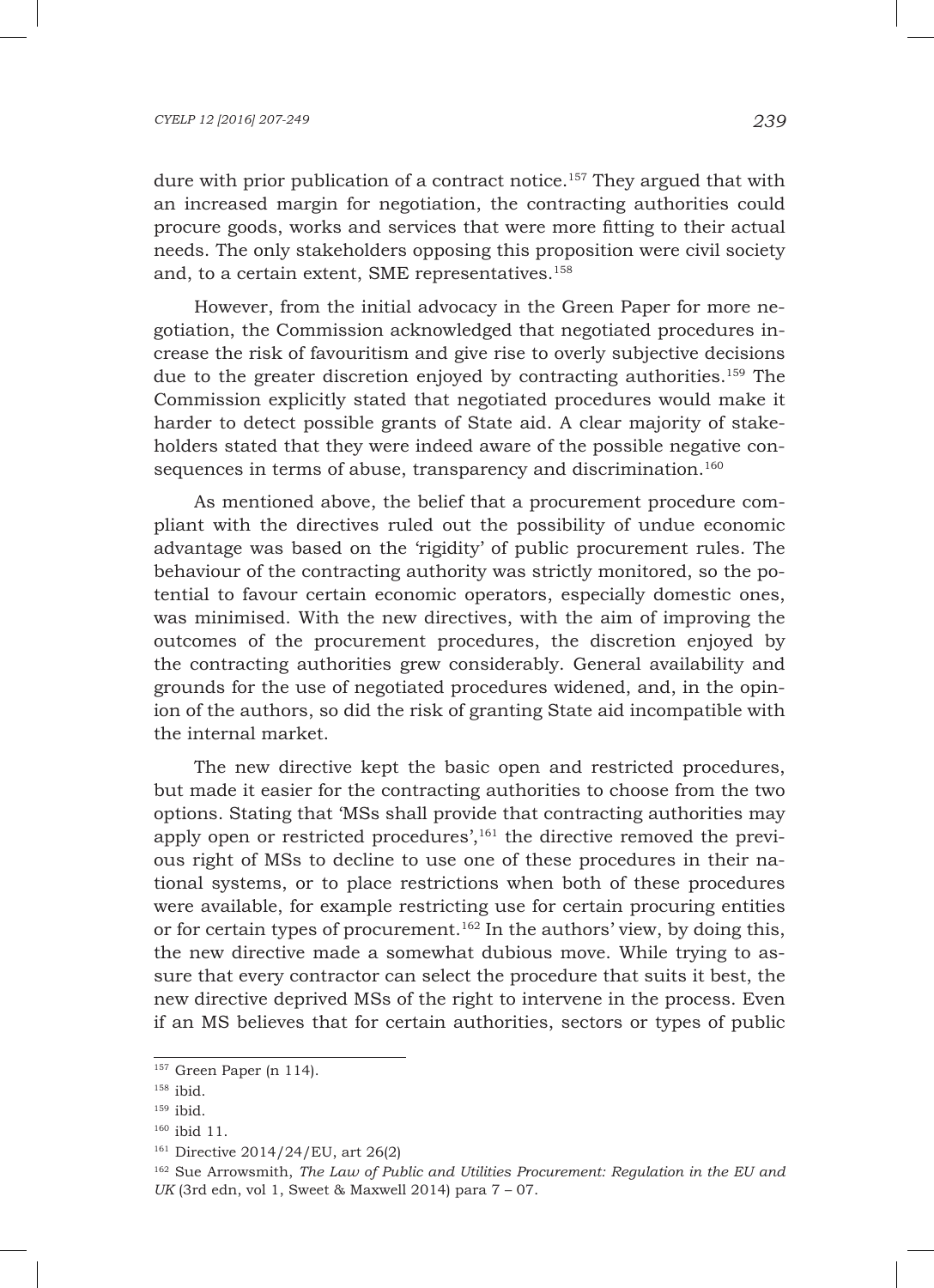contract it would be more beneficial to set the conduct of an open procedure as the general rule in order to enhance transparency, objectivity and public support, it is now not allowed to do so.163

There are three more competitive procedures provided in the 2014 directives, two of which already existed before: competitive dialogue and competitive procedure with negotiations (previously named negotiated procedure with a notice), and innovation partnership as the third one, intended for the development and purchase of innovative goods, works and services. The risks of the latter will be discussed in the following subsection.

The main difference of these procedures in contrast to the restricted procedures is that after a contracting authority invites a certain number of economic operators that request to participate, their submitted tenders are subject to subsequent negotiations.<sup>164</sup> In the case of competitive dialogue, after being invited, the tenderers automatically enter into dialogue with the authorities to identify the means best suited to their needs.165 These procedures, due to the higher discretionary margin of the contracting authorities, were available only on limited grounds.

As a result of public consultations, the use of negotiated procedures was allowed only in certain situations. But both for competitive dialogue and a competitive procedure with negotiations, two similar (and rather important) changes occurred.

First, as with the open and restricted procedure, the new directive stated that 'MSs shall provide that contracting authorities may apply (...) in the following situations',166 with the consequence that governments cannot decline to incorporate these procedures in their national systems, nor can they restrict their use at all in the situations listed in article 26.167 By limiting MSs' discretion to regulate, this provision increases the discretion of the contracting authorities. Whether or not this is at the cost of transparency and non-discrimination remains to be seen.<sup>168</sup>

Second, the permitted grounds for the use of these procedures widened, and, in addition, became the same for both competitive dialogue and a competitive procedure with negotiations.169 Paragraph 42 of the

 $163$  In line with this reasoning, see the discussion in Arrowsmith (n 162) paras  $7 - 07$ ,  $8 - 09$ ,  $9 - 19$ .

<sup>164</sup> Directive 2014/24/EU, art 29.

<sup>165</sup> ibid, art 30.

<sup>166</sup> ibid, art 26(4).

 $167$  Arrowsmith (n 162) paras  $8 - 09$ ,  $9 - 19$ .

<sup>&</sup>lt;sup>168</sup> In line with this reasoning, see the discussion in Arrowsmith (n 162) paras  $7 - 07$ ,  $8 - 09$ ,  $9 - 19$ .

<sup>169</sup> For a comparison, see articles 29 and 30 of Directive 2004/18/EC and article 26(4) of Directive 2014/24/EU.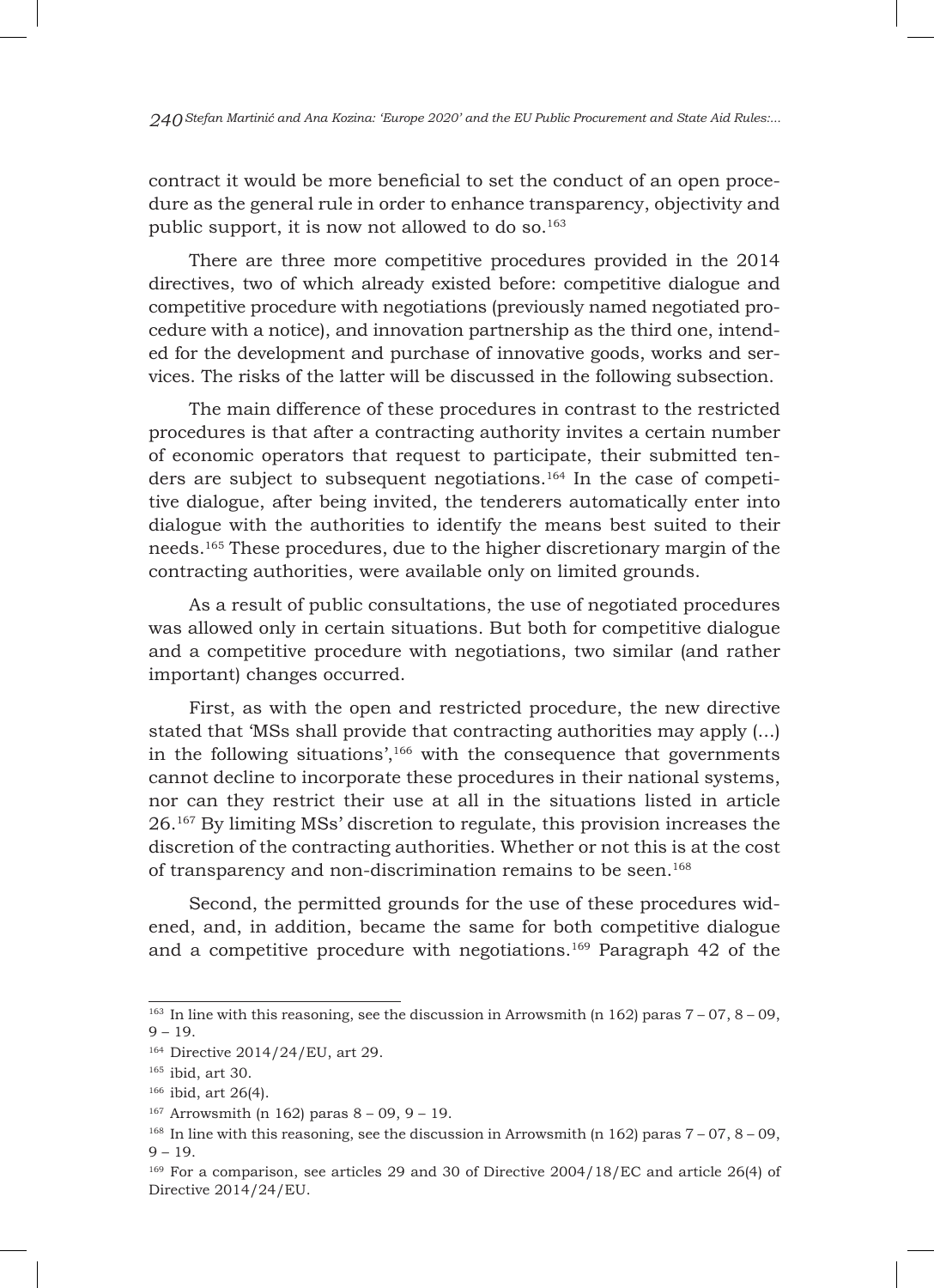Recital to the 2014 Directive suggests that, based on previous experience, greater use of these procedures is also likely to increase participation in cross-border tenders.170 Arrowsmith claimed that this is a rather questionable assumption, because a higher rate of cross-border tenders is probably the result of the nature of the procurement (often high-value and complex) and not the nature of the procedure used. $171$  The authors agree, claiming that the Commission in its reasoning mixed up cause and effect. The value of the awarded contract is a cause and the nature of the procedure is an effect.

The authors believe that with the policy shift towards a more flexible choice of procedures and a wider use of negotiated procedures, the viability of the 'public procurement – State aid' test comes into question. The presumption from the case of the *Welsh Public Sector Network Scheme*  that the conduct of a procurement procedure compliant with the EU public procurement directives and suitable for achieving the best value for money means that no State aid was granted during the process $172$  may not hold such firm support as it did prior to the new directives.173 An increased scope for negotiations that increases the discretion enjoyed by the contracting authorities bears the risk of public contracts being awarded on an overly subjective criterion, which in turn would make it harder to prove that the resulting contract did not involve State aid.<sup>174</sup>

Two goals were set in front of the modernisation of public procurement rules as part of the 'Europe 2020' strategy, as a market-based instrument which would be used to achieve its objectives: $175$  to ensure the most efficient use of public funds and to keep procurement markets open EU-wide.176 Applying the acid test was a way of checking whether undue economic advantage, which in its core is diametrically opposed to these goals, was granted in the process. By restricting the discretion of MSs in regulating national procurement procedures on the one hand, and widening the scope of negotiations for contracting authorities on the other, the new directives brought the consensus concerning this test into question.

In a certain number of cases, procurement procedures will be compliant with the public procurement directives, but will this ensure the

 $170$  Recital to Directive 2014/24/EU, para 42. This is a finding of the evaluation report that led to the 2014 directives. See European Commission, Commission Staff Working Paper, 'Evaluation Report: Impact and Effectiveness of EU Public Procurement Legislation' SEC (2011) 853 final.

<sup>&</sup>lt;sup>171</sup> See Arrowsmith (n 162) paras 8-18.

 $172$  ibid.

<sup>&</sup>lt;sup>173</sup> For a similar discussion on this subject, see Sànchez-Graells (n 74)

<sup>174</sup> Green Paper (n 114) 15; Sànchez-Graells (n 74) 12

<sup>175</sup> Green Paper (n 114) 3.

<sup>176</sup> ibid.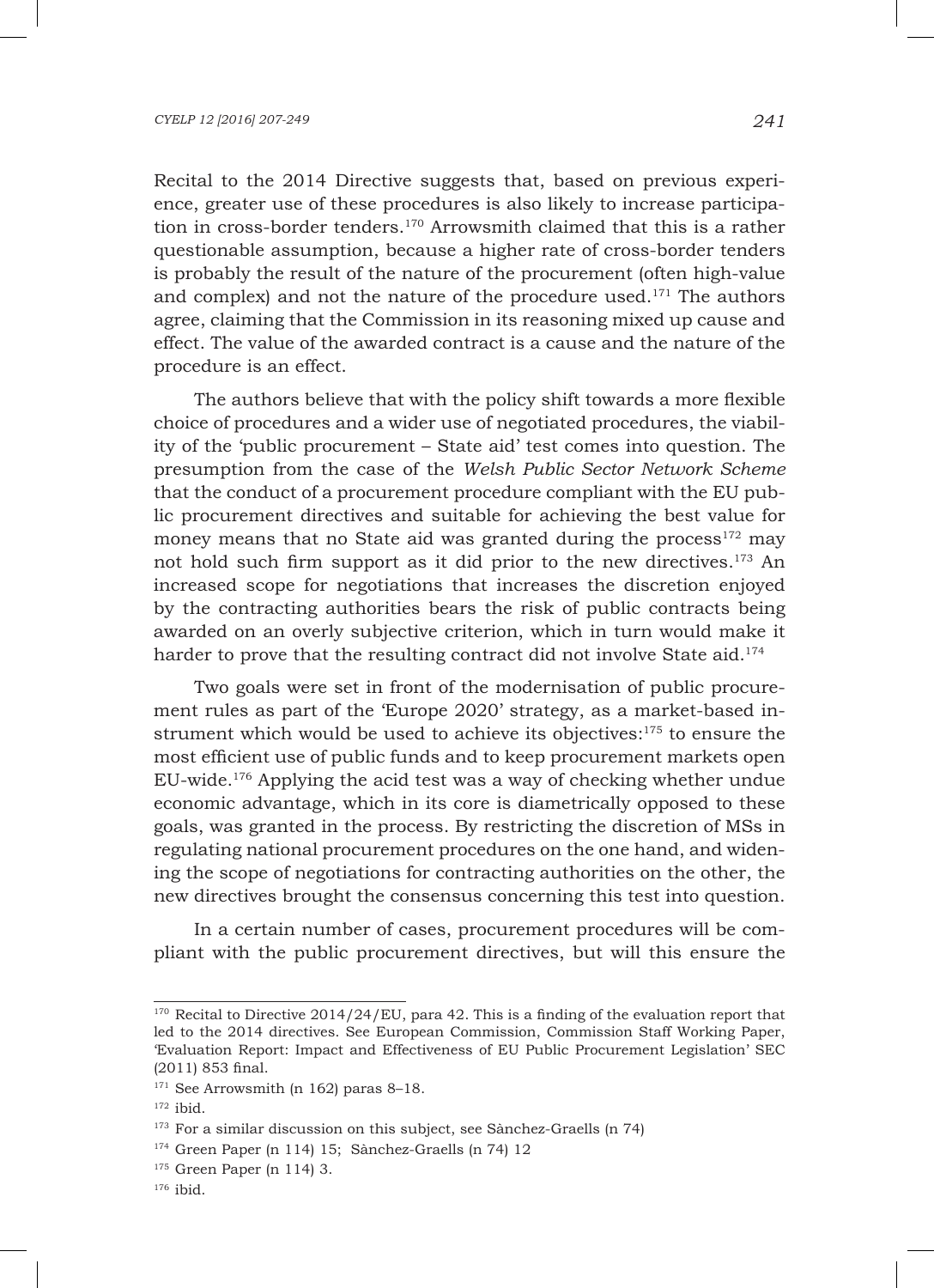best value for money and will it rule out the possibility of State aid? The authors believe that it is debatable whether best value for money will be achieved. Moreover, they are convinced that compliance with the new public procurement directives cannot rule out the possibility of State aid. Although it was also not ruled out entirely before the new directives, it seems that it is even truer now after the enactment of the new directives that they cannot rule out the possibility of State aid. If the importance of State aid rules is taken into account, as well as the benefits of complying with them, the authors believe that in this particular case the new public procurement directives are a step back for *growth* in the 'Europe 2020 strategy for smart, sustainable and inclusive growth'.

# *3.4 Innovation partnership*

The 2014 directives introduced a new award procedure, innovation partnership. It is designed for situations in which the contracting authority identifies the need for an innovative product, service or works, because its needs 'cannot be met by purchasing products, services or works already available on the market'.<sup>177</sup> It comprises development of an innovative good, service or work as a first phase, and the subsequent purchase of the result as a second.178 In the wording of article 26, this procedure must also be available to contracting authorities, and cannot be subject to any restrictions from the MSs.<sup>179</sup> Any interested economic operator may submit a request to participate, but only those invited by the contracting authority may participate in the procedure.<sup>180</sup> Contracting authorities negotiate the initial and all subsequent tenders submitted by the participants, except for the final tender, but '[t]he minimum requirements and the award criteria shall not be subject to negotiations'.<sup>181</sup> Negotiations can be conducted in successive stages in order to gradually reduce the number of tenders to be negotiated.182

It is obvious that this kind of restricted, negotiated procedure, with the possibility of reducing the number of candidates and the vague subject matter of the contract, bears the risk of anti-competitive, subjective and discriminatory behaviour. It has indeed raised a number of issues, such as those concerned with grounds, structure, intellectual property rights (hereinafter: IPR), confidentiality and State aid.<sup>183</sup>

 $177$  Directive 2014/24/EU, art 31(1).

<sup>178</sup> ibid, art 31(2).

 $179$  ibid, art 26(3).

<sup>180</sup> ibid, art 31(1).

 $181$  ibid, art 31(3).

<sup>182</sup> ibid, art 31(5).

<sup>&</sup>lt;sup>183</sup> Pedro Telles, 'Public Contracts Regulations 2015 - Regulation 31' <http://www.telles. eu/blog/2015/4/9/public-contracts-regulations-2015-regulation-31> accessed 23 April 2015.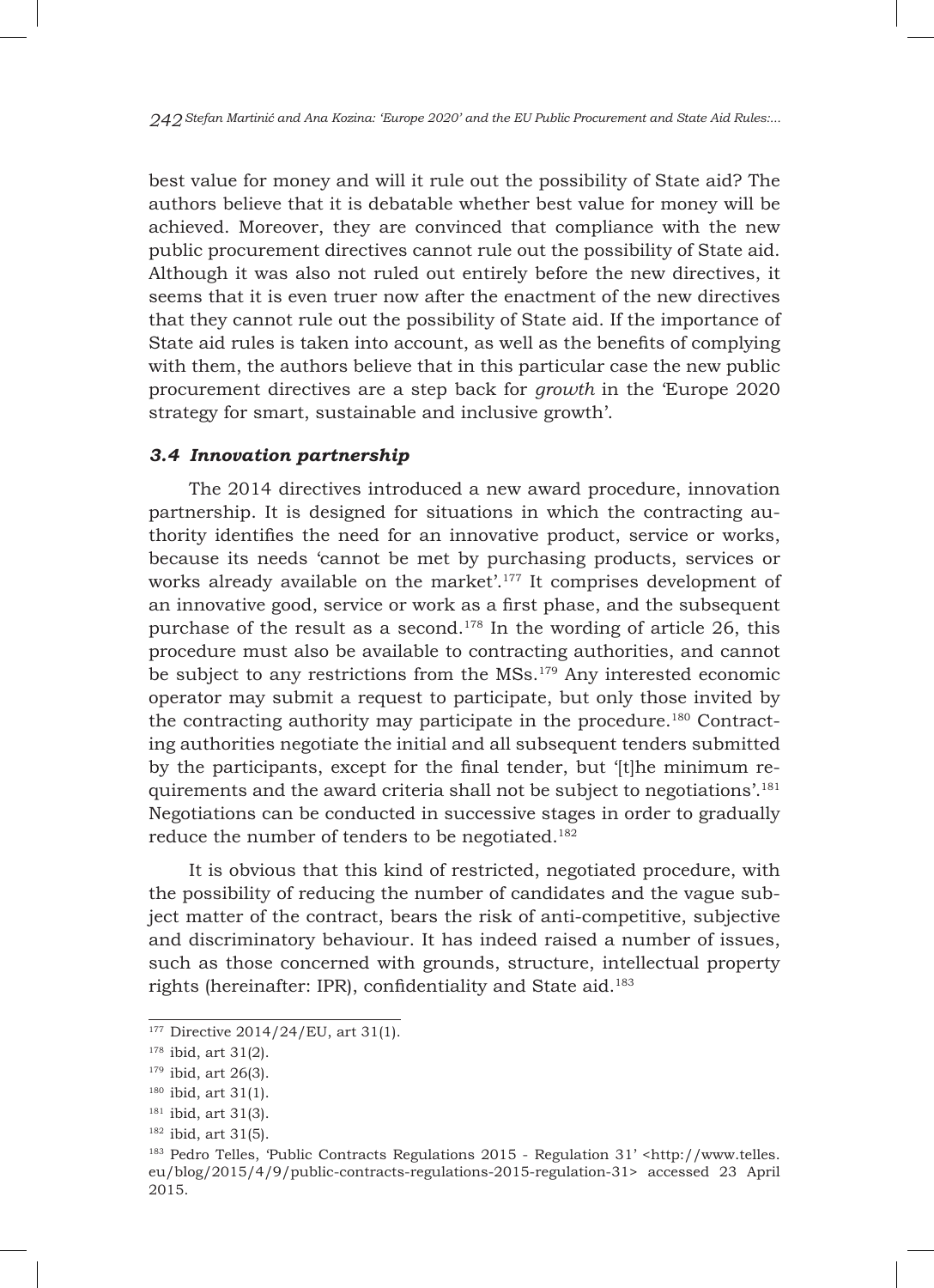Sànchez-Graells expressed doubts about the ability of contracting authorities to conclude that there is a 'need for an innovative product, service or works that cannot be met by purchasing products, services or works already available on the market'.<sup>184</sup> It is unlikely that the contracting authorities themselves would be able to identify something that has not been previously identified by the market, or that the adaptation of existing products or services is not possible.<sup>185</sup>

An improper assessment of the situation by the contracting authority is then followed by a highly discretionary procedure rather than other 'traditional' competitive public procurement procedures. Such a situation would be compliant with the directives, but the authors believe it would undeniably create unnecessary risks and costs for both contracting authorities and economic operators. As proposed in subsection 3.2 (on the link to the subject matter), additional EU funds reserved for fulfilling the goals of 'Europe 2020' or EU legislation aimed directly at the targeted objectives of 'Europe 2020', at least in this particular case, would be more useful than using defective solutions.

Once the innovation partnership is decided on, there are a few ways in which competition can be disrupted. Pedro Telles calls them 'pieces of the Trojan horse puzzle'.186

One of the ways is the right of the contracting authority to 'decide to set up the innovation partnership with *one* partner or with several partners conducting separate research and development activities'.<sup>187</sup> This is the only procedure which can run from the start to the end with one economic operator.188 Therefore, even though article 31 of the Innovation Partnership refers to article 65 of the Directive with regard to limiting the number of candidates to be invited (including the obligatory minimum number), $189$  the first provision acts as a special rule towards the latter

<sup>184</sup> Directive 2014/24/EU, art 31(1); Albert Sànches-Graells, 'Innovation Partnerships under Reg 31 Public Contracts Regulations 2015 <http://howtocrackanut.blogspot. com/2015/04/innovation-partnerships-under-reg-31.html> accessed 23 April 2015.

<sup>&</sup>lt;sup>185</sup> Sànches-Graells offers a curious assessment of the position of economic operators under this presumption. He notices that the pool of potential contractors will be reduced only to those who also believe a solution is non-existent and to those 'willing to play along', who will confirm the authorities' improper assessment and then offer an already existing solution by faking or duplicating the innovation process. Sànches-Graells (n 184).

<sup>186</sup> Telles (n 183).

<sup>&</sup>lt;sup>187</sup> Directive 2014/24/EU, art 31(1) (emphasis added).

<sup>188</sup> Telles (n 183)

<sup>&</sup>lt;sup>189</sup> The contracting authorities shall indicate, in the contract notice or in the invitation to confirm interest (...) the minimum number of candidates they intend to invite and, where appropriate, the maximum number. In the restricted procedure the minimum number of candidates shall be five. In the competitive procedure with negotiation, in the competitive dialogue procedure and in the innovation partnership the minimum number of candidates shall be three. (...) However, where the number of candidates meeting the selection criteria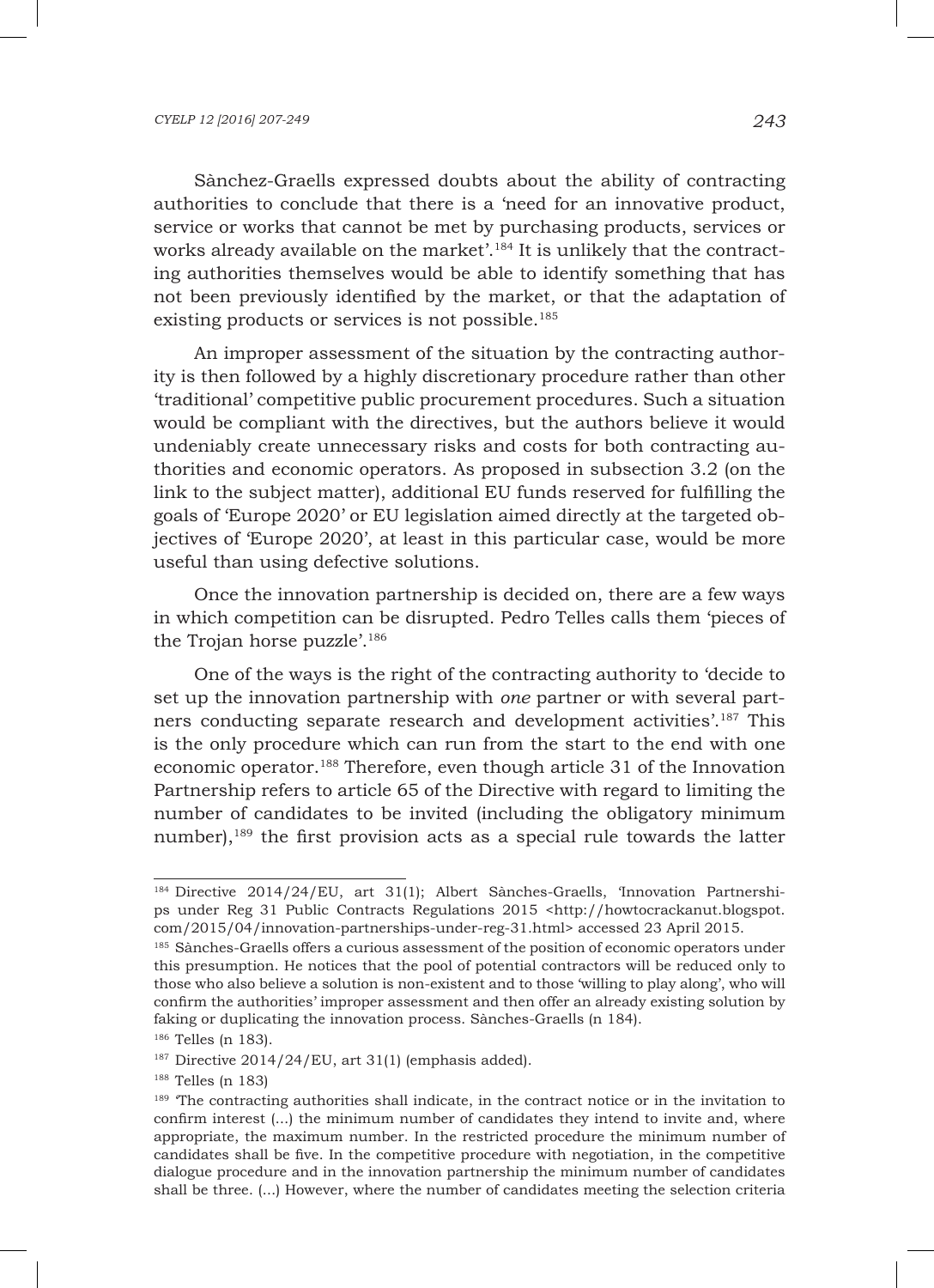as a general rule.<sup>190</sup> In spite of the obligation of the contracting authority to treat economic operators equally, $191$  due to such wording there is the potential to restrict competition and favour certain economic operators.

The second way in which a contracting authority and/or his/her partner may misuse innovation partnership can be found in the vaguely expressed provision of the directive regarding the interrelationship between the value of the investment and the duration of the partnership.<sup>192</sup> Article 31(7) of the 2014/24 Directive states:

The contracting authority shall ensure (...) the duration and value of the different phases reflect the degree of innovation of the proposed solution (...). The estimated value of supplies, services or works shall not be disproportionate in relation to the investment required for their development.

Under wording like this, many costs can be attributed to the investment required for development (for example, examining the available solutions, modification and adaptation of the necessary tools, etc), and the time needed to conduct each phase and for research, development, manufacturing and supply is hardly estimated by anyone outside the partnership.193 As Telles puts it: 'a resulting partnership can last for a long time before anyone can start asking questions'.<sup>194</sup>

Another major issue associated with the innovation partnership is its compatibility and potential interference with the '2014 Framework for State aid for research and development and innovation' (hereinafter: R&D&I).195 The potential to circumvent the latter set of rules with the use of innovation partnership has been discussed among academics.196

and the minimum levels of ability as referred to in Article 58(5) is below the minimum number, the contracting authority may continue the procedure by inviting the candidates with the required capabilities'. Directive 2014/24/EU, art 65(2).

<sup>190</sup> Telles (n 183).

<sup>191</sup> Directive 2014/24/EU, art 18.

<sup>192</sup> Telles (n 183).

<sup>193</sup> ibid.

 $194$  ibid.

 $195$  Communication from the Commission — Framework for State aid for research and development and innovation [2014] OJ C198/1 (Framework for R&D&I State aid): 'The EU's R&D&I state aid rules are set out in two complementary texts: the new General Block Exemption Regulation (GBER) sets out the conditions under which state aid may be granted without prior notification to the Commission. The new Framework, in turn, sets out the criteria under which the Commission will assess R&D&I aid measures which have to be notified by MSs because they have a higher potential for distorting competition'. European Commission, 'Commission Adopts New Rules Facilitating Public Support for Research, Development and Innovation' (Press Release, 21 May 2014) <http://europa.eu/rapid/pressrelease\_IP-14-586\_en.htm> accessed 24 November 2015.

<sup>196</sup> Sànches-Graells (n 184).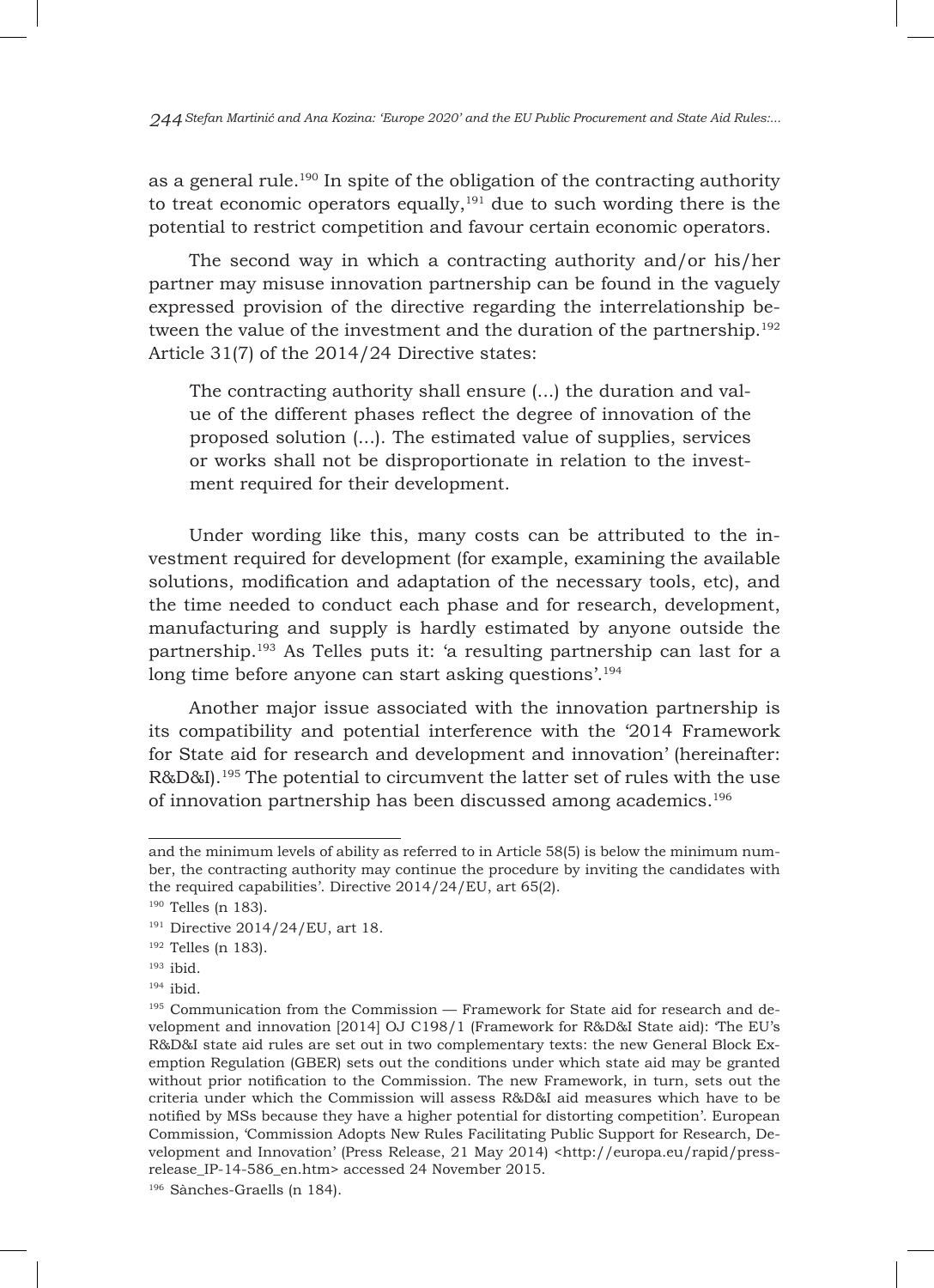To help reach the targets of the 'Europe 2020 Strategy for smart, sustainable and inclusive growth', the Commission worked on the State Aid Modernisation package.<sup>197</sup> One of the key components of this package is the R&D&I which sets out the conditions under which MSs can grant State aid to companies to carry out R&D&I activities, but at the same time limiting distortions in the Single Market.<sup>198</sup>

The Framework allows public procurement of research and development services and considers it to be, in principle, in compliance with article 107 TFEU, ie not granting State aid incompatible with the internal market in two cases that are not two cumulative conditions:

[a]s long as an open tender procedure for the public procurement is carried out in accordance with the applicable directives  $(...);^{199}$ and

[i]n all other cases (...) where the price paid for the relevant services fully reflects the market value of the benefits received by the public purchaser and the risks taken by the participating providers, when a number of conditions are cumulatively met;<sup>200</sup> one of which is relevant to mention.<sup>201</sup>

The procurement does not give any of the participating providers any preferential treatment in the supply of commercial volumes of the final products or services to a public purchaser in the MS concerned.

The innovation partnership procedure, as discussed above, is not an open but a restricted and a negotiated procedure with the potential to favour one economic operator from the start to the end. Thus, it cannot

<sup>&</sup>lt;sup>197</sup> The modernisation of State aid policy focused on facilitating aid targeted at market failures and the objectives of common European interest. Part of the focus was also on cases with the biggest impact on the internal market, streamlining rules and taking faster decisions. European Commission, Press Release (n 195); for more, see Erika Szyszczak, *Research Handbook on European State Aid Law* (Edward Elgar 2011).

<sup>198</sup> European Commission, Press Release (n 195).

<sup>199</sup> Framework for R&D&I State aid (n 195) para 32.

<sup>200</sup> Others are: a) the selection procedure is open, transparent and non-discriminatory, and is based on objective selection and award criteria (...); b) the envisaged contractual arrangements describing all rights and obligations of the parties (...) are made available to all interested bidders in advance of the bidding procedure. Framework for R&D&I State aid (n 195) para 33.

<sup>&</sup>lt;sup>201</sup> Sànches-Graells also discusses the fourth condition requiring that: a) all results that do not give rise to IPR may be widely disseminated, for example through publication, teaching or contribution to standardisation bodies in a way that allows other undertakings to reproduce them, and any IPR are fully allocated to the public purchaser; or b) any service provider to which results giving rise to IPR are allocated is required to grant the public purchaser unlimited access to those results free of charge, and to grant access to third parties, for example by way of non-exclusive licences, under market conditions. However, the problematics of IPR go beyond the scope of this paper. Sànches-Graells (n 184).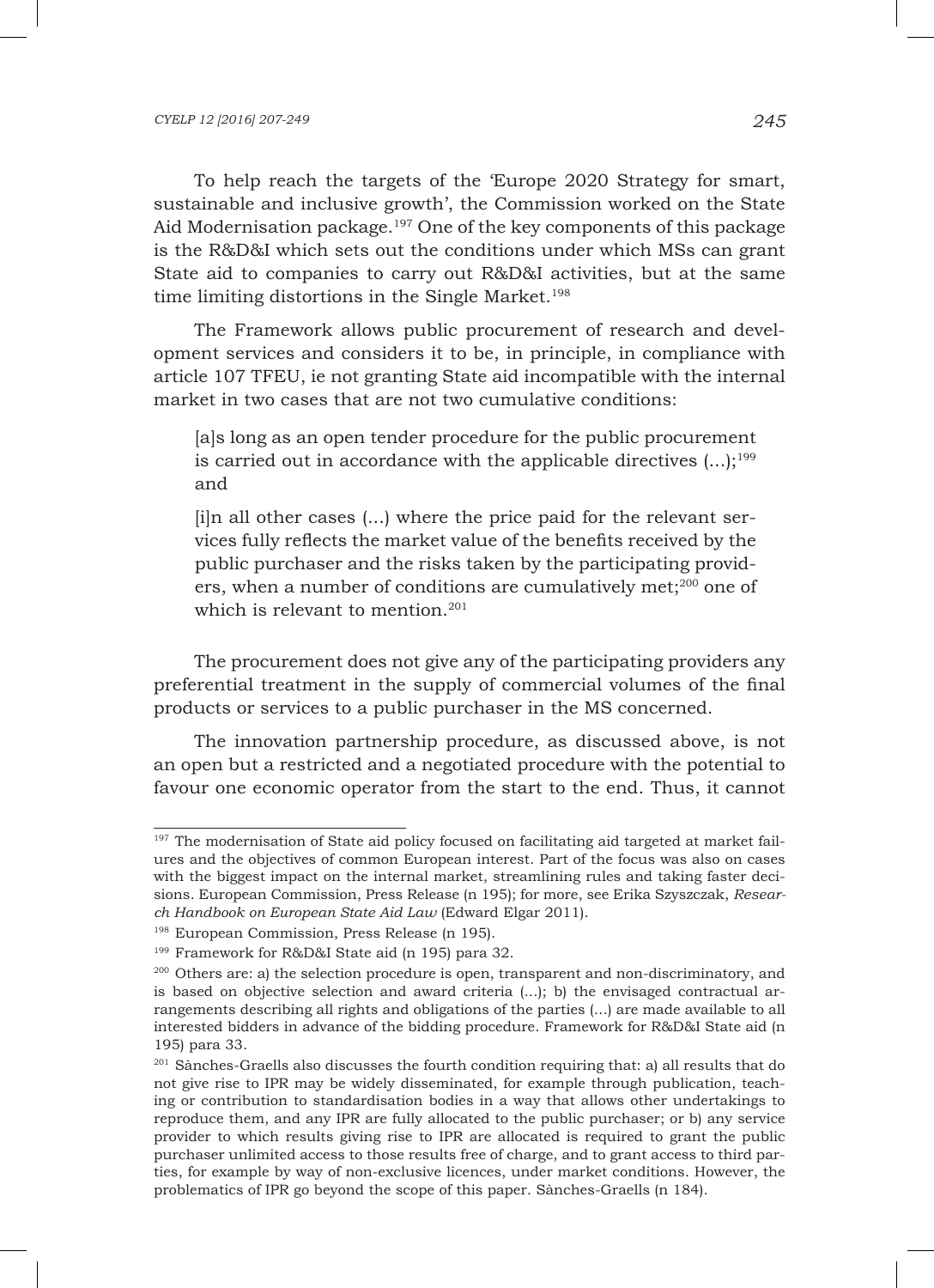fit under the first condition.<sup>202</sup> As regards the alternative case, innovation partnership, by definition, including the development and subsequent purchase of the procured good, work or service, does create 'preferential treatment for the supply of the results of the innovation'.203 In the opinion of the authors, repayment of all investment costs eliminates most of the risk for the economic operator and creates preferential treatment for the operator's output on the market.

In conclusion, there is the possibility of anti-competitive behaviour of the contracting authority in the short-term, but also the potential for deferred anti-competitive effects once the procured subject enters the commercial market.204 When the product, or a certain solution for a work or a service, finds itself in competition with products that were developed and placed on the market without any intervention of the MS in any form, there are risks of anti-competitive effects.

In spite of the lack of compatibility with the provisions of the Framework, the contracting authority may continue with the award of the innovation partnership according to paragraph 34, stating that if 'the conditions in point 33 are not fulfilled, MSs may rely on an individual assessment of the terms of the contract (...) but without prejudice to the general obligation to notify R&D&I aid pursuant to Article 108(3) of the Treaty'.205 This would mean an obligation to inform the Commission and to stay with the procedure until the Commission's final decision declaring that such a plan is compatible with the internal market. $206$ 

Given the above, innovation partnership can be considered as the first type of Public Private Partnership (hereinafter: PPP) regulated by European public procurement legislation.In PPP, partners can have various shares, and, accordingly, different rights and obligations. This would be the case in particular if the participation of the MS is led by considerations other than commercial ones, so that it would be willing to accept less favourable terms. Nevertheless, in public – private cooperation through the innovation partnership, in line with the acid test and the 'market economy investor/consumer principle', PPP may create undue economic advantage for the private partner when no market operator would accept participating on the same terms as the public partner. The

<sup>202</sup> ibid.

 $203$  ibid.

<sup>204</sup> Sànchez-Graells (n 74) 16.

<sup>205</sup> Framework for R&D&I State aid (n 195) para 34.

<sup>206</sup> 'The Commission shall be informed, in sufficient time to enable it to submit its comments, of any plans to grant or alter aid. If it considers that any such plan is not compatible with the internal market having regard to Article 107, it shall without delay initiate the procedure provided for in paragraph 2. The MS concerned shall not put its proposed measures into effect until this procedure has resulted in a final decision'. Art 108(3) TFEU.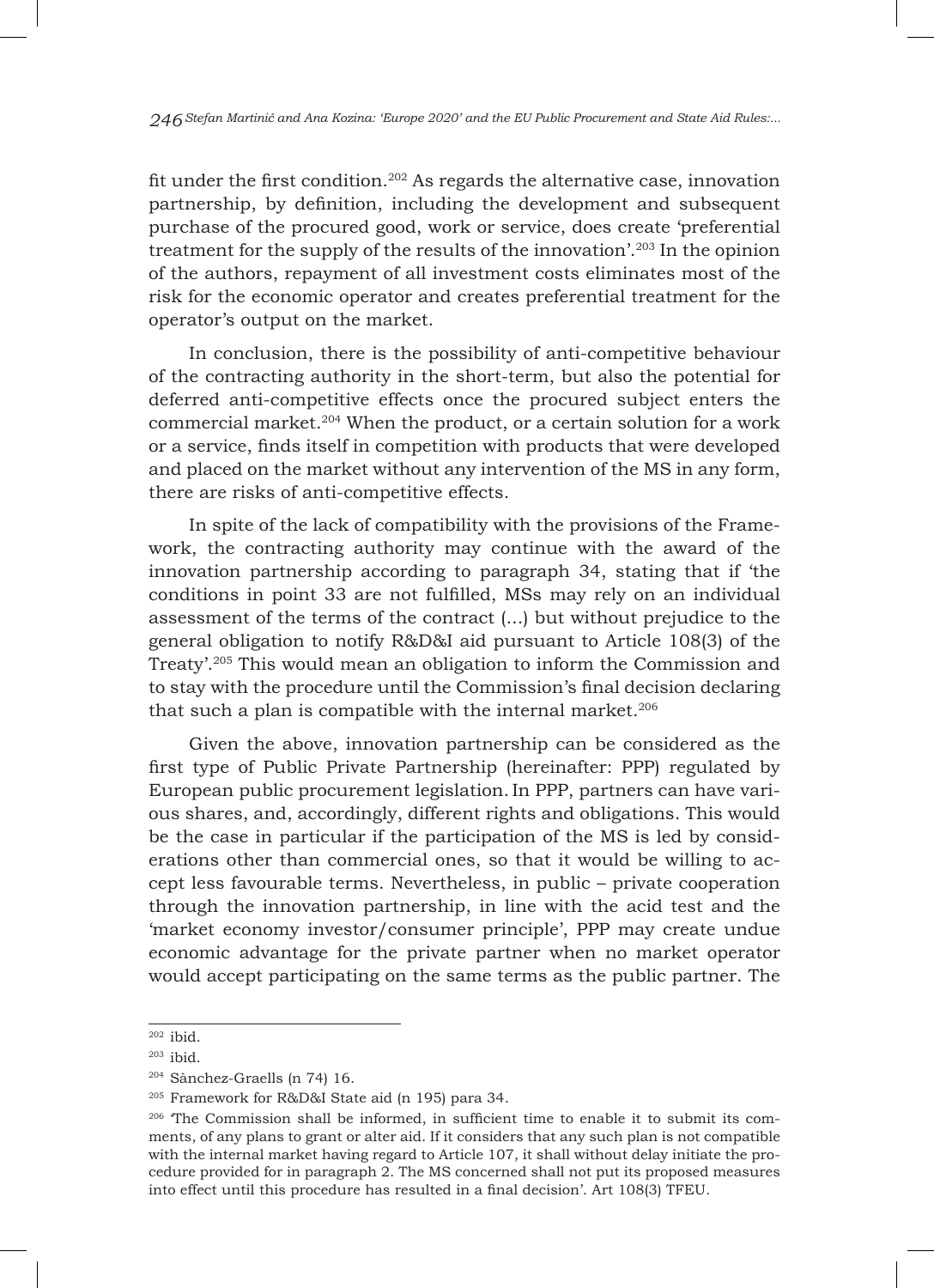#### *CYELP 12 [2016] 207-249 247*

terms and conditions governing investments and the subsequent handling of the results are not equal for the public and private partner. This, for example, is the case when the latter is guaranteed a certain rate of return, or when the conditions of debts and loans are all considerably more favourable for the private partner.<sup>207</sup>

As explained above, not every PPP (or, for that matter, innovation partnership) with uneven terms will contain disguised State aid.208 This is especially the case if the acid test is applied with the presumption that the awarding of an innovation partnership compliant with the directives rules out State aid incompatible with the internal market. Even in this situation, shortcomings in the innovation partnership as a procurement procedure discussed previously remain unaltered, and thus must be borne in mind.

Research and innovation play a key role in the 'Europe 2020' strategy, and public authorities are encouraged to make the best strategic use of public procurement to spur innovation.209 Public purchase oriented towards innovative products and services is seen as a way to 'improve the quality and efficiency of public services at a time of budget constraints'.210 For these reasons, the new directives have introduced considerable flexibility in the choice of competitive dialogue and negotiated procedures, and at the same time have created the innovation partnership procedure.

But, in the authors' view, the legal set up of innovation partnership has too many weak spots to be trusted. The inability of the MS to place any restrictions on the use of this procedure unreasonably restricts its right to regulate the behaviour of bodies governed by public law. Access to probably the most complex procedure for potentially inexperienced authorities is wide open, which can result in something very different from the intended gain of value for money. High levels of discretion enjoyed by the contracting authority, particularly facilitated by the right to run an innovation partnership from start to finish with a single supplier, bear a considerable risk of anti-competitive behaviour. The negative effect of this practice might be observed not just in the short term, as wrongful or at least deficient behaviour of the contracting authorities, but also in the long term, in regard to the relationship between those solutions and the ones created solely on the market without public interference.

With the aim of encouraging innovative solutions, which would in turn bring about industrial and overall growth, the new directives, in

<sup>&</sup>lt;sup>207</sup> For a broader discussion of PPP and how to ensure its compliance with State aid rules, see Nicolaides and Schoenmaekers (n 73).

<sup>208</sup> ibid 59.

<sup>209</sup> Recital to Directive 2014/24/EU, para 47.

<sup>210</sup> Green Paper (n 114) 44.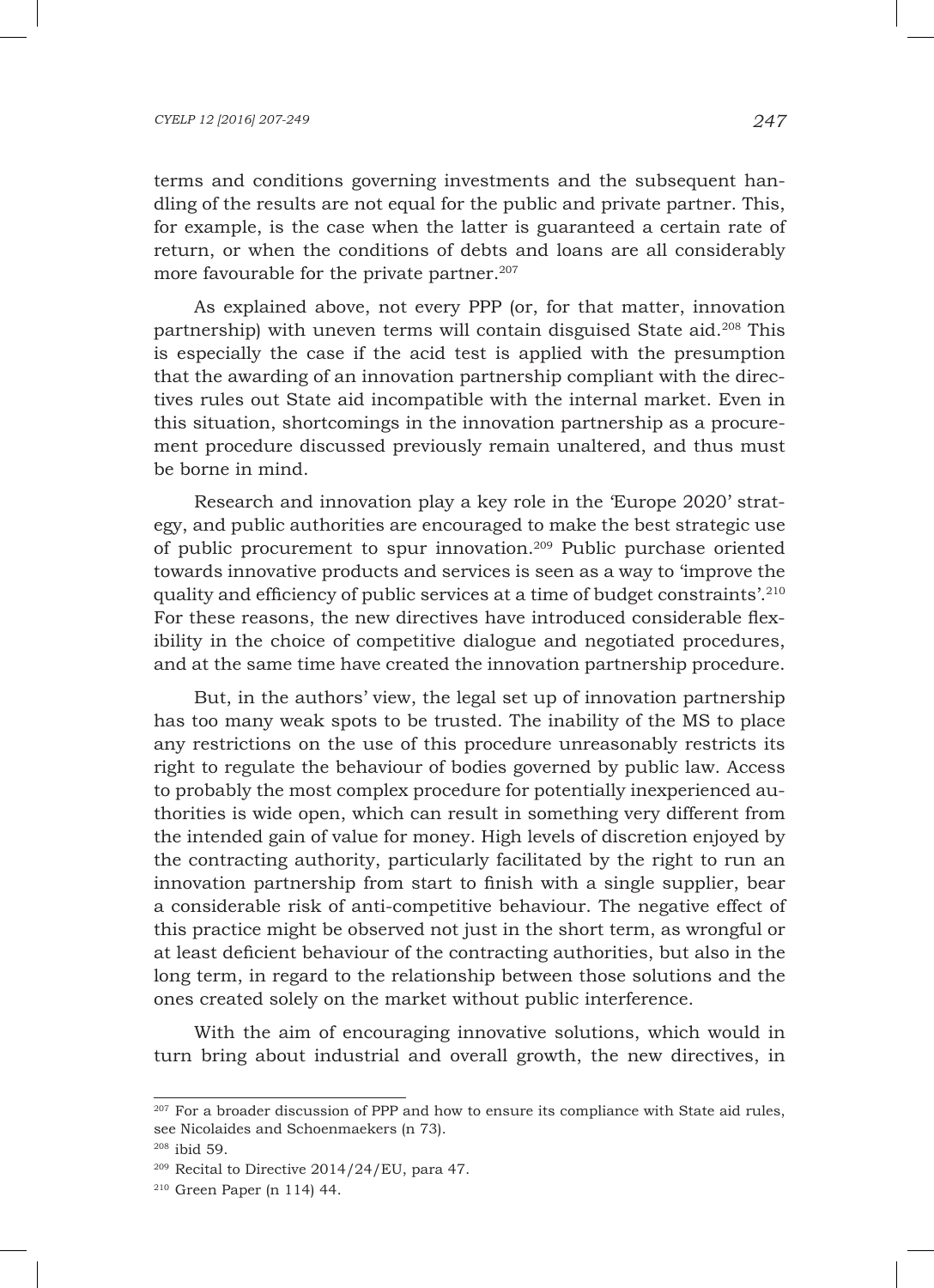the authors' view, 'rushed' with procedures like innovation partnership. The vague and incoherent provisions of the directive could be (too) easily circumvented by the public sector, intentionally or unintentionally, resulting in the inappropriate use of taxpayers' money. Hence, the authors believe that the directives have their shortcomings.

The Court of Justice of the European Union would have to introduce more rigid limitations in its interpretation of the provisions of the directive concerned with the innovation partnership. Although the question is whether or not there is room for such an interpretation in the directive itself, the authors believe that such more rigid limitations in the interpretation of the provisions of the directive are needed both to prevent potential misuse and to ensure the safe and useful application of the innovation partnership procedure. The authors believe that in this case the new public procurement directives are also a step back for *growth* in the 'Europe 2020 strategy for smart, sustainable and inclusive growth'.

# **4 Conclusion**

The EU has rightly identified the importance and the far-reaching significance of public procurement rules. There is no better argument for such a conclusion than the fact that the EU has decided to use the new public procurement directives as one of the key means to achieve the goals of 'Europe 2020 for smart, sustainable and inclusive growth'. Two main goals are set with the modernisation of the general and utilities directives: to ensure value for money in public purchases and to use public procurement procedures to support different policies.

The authors have examined the impact of the 'Europe 2020' strategy on the new public procurement directives. Further, they have taken a critical approach towards the provisions of the 2014 directives, and discussed coherence with the rules prohibiting State aid that is incompatible with the internal market.

Unfortunately, it appears that what you gain somewhere, you lose elsewhere. Although the impact of 'Europe 2020' on public procurement rules may be beneficial for enhancing the use of environmental and social considerations, it may create the risk of discrimination and have a negative effect on the interrelationship of public procurement and State aid rules.

While the prohibition of discrimination is one of the main principles of EU law governing every policy, the State aid rules from the TFEU are important to ensure that competition in the EU internal market is not distorted by the intervention of one MS in favour of an undertaking. In connection with the public procurement rules, State aid rules make sure